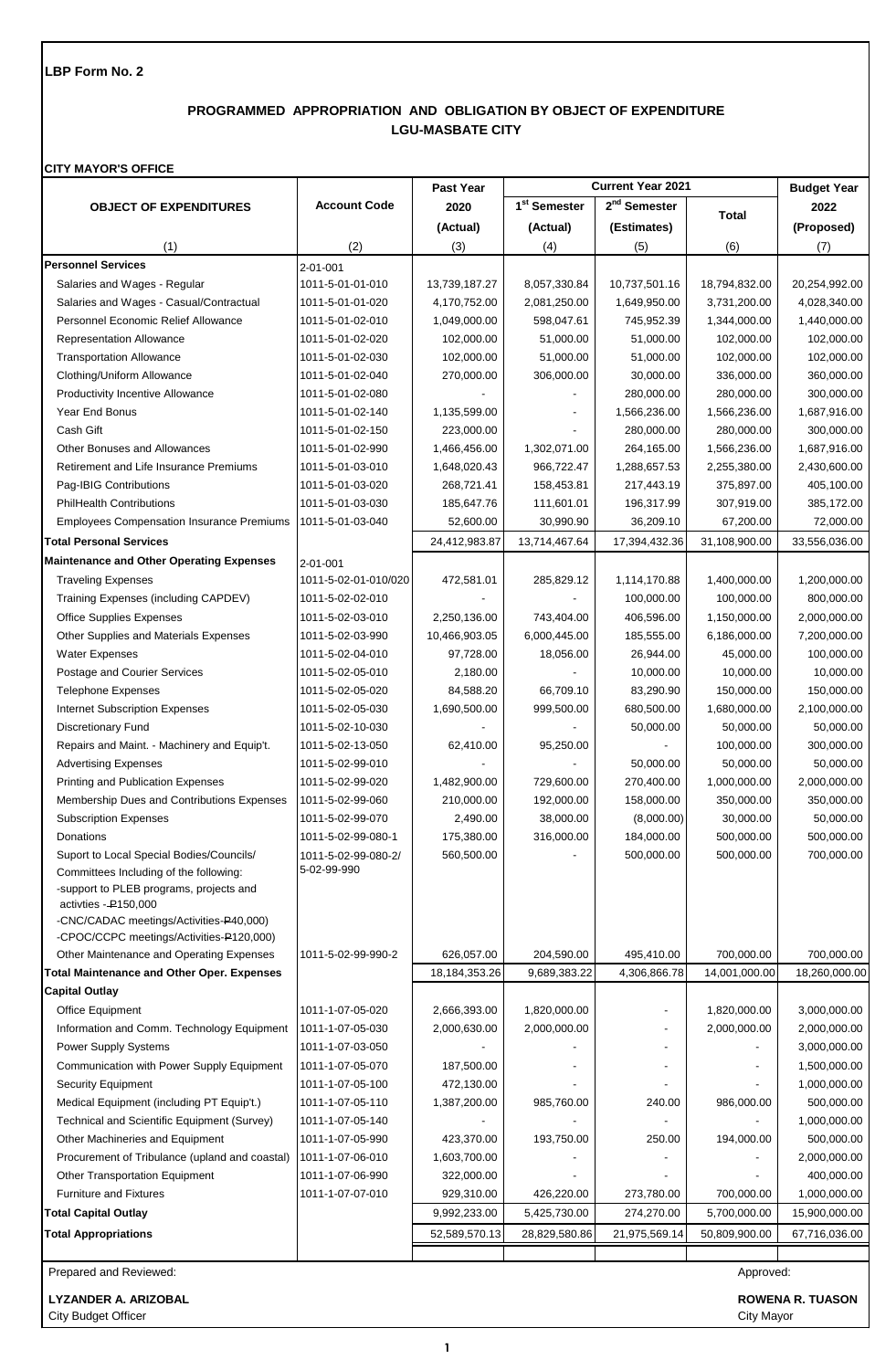# **PROGRAMMED APPROPRIATION AND OBLIGATION BY OBJECT OF EXPENDITURE LGU-MASBATE CITY**

#### **CITY MAYOR'S OFFICE**

|                                                                                                                                         |                                      | Past Year    |                          | <b>Current Year 2021</b> |                        | <b>Budget Year</b>      |
|-----------------------------------------------------------------------------------------------------------------------------------------|--------------------------------------|--------------|--------------------------|--------------------------|------------------------|-------------------------|
| <b>OBJECT OF EXPENDITURES</b>                                                                                                           | <b>Account Code</b>                  | 2020         | 1 <sup>st</sup> Semester | 2 <sup>nd</sup> Semester | Total                  | 2022                    |
|                                                                                                                                         |                                      | (Actual)     | (Actual)                 | (Estimates)              |                        | (Proposed)              |
| (1)                                                                                                                                     | (2)                                  | (3)          | (4)                      | (5)                      | (6)                    | (7)                     |
| Support to Other Line Operating Units/Agencies 2-01-001-1                                                                               |                                      |              |                          |                          |                        |                         |
| (including operational allowances of other national                                                                                     |                                      |              |                          |                          |                        |                         |
| agencies)                                                                                                                               |                                      |              |                          |                          |                        |                         |
| Commission on Audit                                                                                                                     | $1011-(1)$                           | 318,333.00   | 171,173.18               | 228,826.82               | 400,000.00             | 400,000.00              |
| Department of Interior and Local Gov't.                                                                                                 | $1011-(2)$                           | 369,746.50   | 121,545.00               | 178,455.00               | 300,000.00             | 600,000.00              |
| (including Reorientation/Training of BPOC/<br>BADAC/BADPA/BPOPS/KP)                                                                     |                                      |              |                          |                          |                        |                         |
| Philippine National Police:                                                                                                             | $1011-(3)$                           |              |                          |                          |                        |                         |
| Seminar Workshop on Community Oriented                                                                                                  | 1011-(3)-5-02-02-010                 |              |                          |                          |                        |                         |
| Policing (CSOP) of PNP personnel                                                                                                        |                                      |              |                          | 100,000.00               | 100,000.00             | 100,000.00              |
| Procurement of Police Equipment                                                                                                         | 1011-(3)-1-07-05-100                 | 694,600.00   |                          | 355,600.00               | 355,600.00             | 1,000,000.00            |
| Manpower Compliment (JO/CS)                                                                                                             | 1011-(3)-5-02-99-990-                | 96,000.00    | 65,000.00                | 86,200.00                | 151,200.00             | 156,000.00              |
| Conduct of surveillance, buy-bust operations,<br>search warrant implementation and other anti-<br>criminality operations and activities | 1011-(3)-5-02-99-990-2               |              |                          | 300,000.00               | 300,000.00             | 300,000.00              |
| Condcut capability and enhancement training to<br><b>BUF/Tanods/BPATS</b>                                                               | 1011-(3)-5-02-02-010                 |              |                          | 100,000.00               | 100,000.00             | 100,000.00              |
| Fuel, Oil and Lubricants Expenses                                                                                                       | 1011-(3)-5-02-03-090                 | 362,281.75   | 163,381.50               | 556,018.50               | 719,400.00             | 800,000.00              |
| (including logistical/operational supprt) of<br>LACAP PPAs)                                                                             |                                      |              |                          |                          |                        |                         |
| Conduct of barangay drug-clearing operations<br>and its sponsored training w/ BADAC<br>component                                        | 1011-(3)-5-02-99-990-3               | 114,640.00   | 157,840.00               | 142,160.00               | 300,000.00             | 300,000.00              |
| Other Supplies and Materials Expenses                                                                                                   | 1011-(3)-5-02-03-990                 | 605,475.00   | 580,800.00               | 19,200.00                | 600,000.00             | 700,000.00              |
| (Goods/Commodities/Food for City PNP - P600,000)                                                                                        |                                      |              |                          |                          |                        |                         |
| (PNP LACAP Materials - P100,000)                                                                                                        |                                      |              |                          |                          |                        |                         |
| Other Maintenance and Operating Expenses                                                                                                | 1011-(3)-5-02-99-990-4               | 280,853.23   | 76,146.00                | 73,854.00                | 150,000.00             | 320,000.00              |
| (including other LACAP PPAs)                                                                                                            |                                      |              |                          |                          |                        |                         |
| Support to City Trial Court                                                                                                             | $1011-(4)$                           | 226,059.93   | 170,677.60               | 79,322.40                | 250,000.00             | 350,000.00              |
| Support to City BJMP                                                                                                                    | $1011-(5)$                           | 161,419.00   | 150,000.00               |                          | 150,000.00             | 250,000.00              |
| Support City Prosecution Service/PAO/RTC                                                                                                | $1011-(6)$                           | 1,092,555.71 | 909,003.60               | 90,996.40                | 1,000,000.00           | 1,400,000.00            |
| Support to BFP Services:                                                                                                                | $1011-(7)$                           |              |                          |                          |                        |                         |
| Identification/Inventory of Fire Prone<br>Establishments including residential and                                                      | 1011-(7)-5-02-99-990-1               |              |                          |                          |                        |                         |
| govenrment buildings<br><b>Office Supplies Expneses</b>                                                                                 | 1011-(7)-5-02-03-010                 | 22,377.00    | 24,757.00                | 30,000.00<br>243.00      | 30,000.00<br>25,000.00 | 30,000.00<br>25,000.00  |
| Other Maintenance and Operating Expenses                                                                                                | 1011-(7)-5-02-99-990-2               | 73,073.50    | 88,128.00                | 11,872.00                | 100,000.00             | 150,000.00              |
| <b>Commission on Elections</b>                                                                                                          | $1011-(8)$                           | 753,703.00   | 299,523.00               | 400,477.00               | 700,000.00             | 1,200,000.00            |
| National Buraeu of Investigation                                                                                                        | $1011-(9)$                           | 245,047.91   | 179,159.52               | 120,840.48               | 300,000.00             | 300,000.00              |
| Philippine Drug Enforcement Agency                                                                                                      | $1011-(10)$                          | 50,000.00    | 50,000.00                | 100,000.00               | 150,000.00             | 150,000.00              |
| DOLE/PRC/GSP/BSP/PopCom/Other NGAs                                                                                                      | $1011-(11)$                          | 359,800.00   | 203,000.00               | 197,000.00               | 400,000.00             | 550,000.00              |
| (incuding counterpart fund per approved MOA)                                                                                            |                                      |              |                          |                          |                        |                         |
| <b>Traffic Aides</b>                                                                                                                    | $1011-(12)$                          | 2,312,600.00 | 1,298,400.00             | 801,600.00               | 2,100,000.00           | 2,750,000.00            |
| (manpower compliment for the implementation of<br>traffic code/ordinance)                                                               |                                      |              |                          |                          |                        |                         |
| <b>Office Supplies Expneses</b>                                                                                                         | 1011-(12)-5-02-03-010                |              |                          |                          |                        | 50,000.00               |
| Other Supplies and Materials Expenses                                                                                                   | 1011-(12)-5-02-03-990                |              |                          |                          |                        | 250,000.00<br>50,000.00 |
| Other Maintenance and Operating Expenses<br><b>BUFs/Barangay Police/Tanods Services</b>                                                 | 1011-(12)-5-02-99-990<br>$1011-(13)$ | 3,846,305.23 | 2,077,257.50             | 1,122,742.50             | 3,200,000.00           | 3,200,000.00            |
| (manpower compliment for the regular patrolling,<br>mobilization activities, implementaion of curfew<br>ordinances and others)          |                                      |              |                          |                          |                        |                         |
| Other Supplies and Materials Expenses                                                                                                   | 1011-(13)-5-02-03-990                |              |                          |                          |                        | 150,000.00              |
| Other Maintenance and Operating Expenses                                                                                                | 1011-(13)-5-02-99-990                |              |                          |                          |                        | 150,000.00              |
| MCTTFO:                                                                                                                                 | $1011-(14)$                          |              |                          |                          |                        |                         |
| Enforcement of City Traffic Code (Wages)                                                                                                | 1011-(14)-5-02-99-990                | 1,164,000.00 | 624,000.00               | 561,200.00               | 1,185,200.00           | 1,326,000.00            |
| (office support staff and manpower compliment for<br>the road clearing operations)                                                      |                                      |              |                          |                          |                        |                         |
| Conduct of quarterly awareness campaign and<br>dialogue to registered drivers and operators                                             | 1011-(14)-5-02-99-990                |              | 126,240.00               | 43,760.00                | 170,000.00             | 200,000.00              |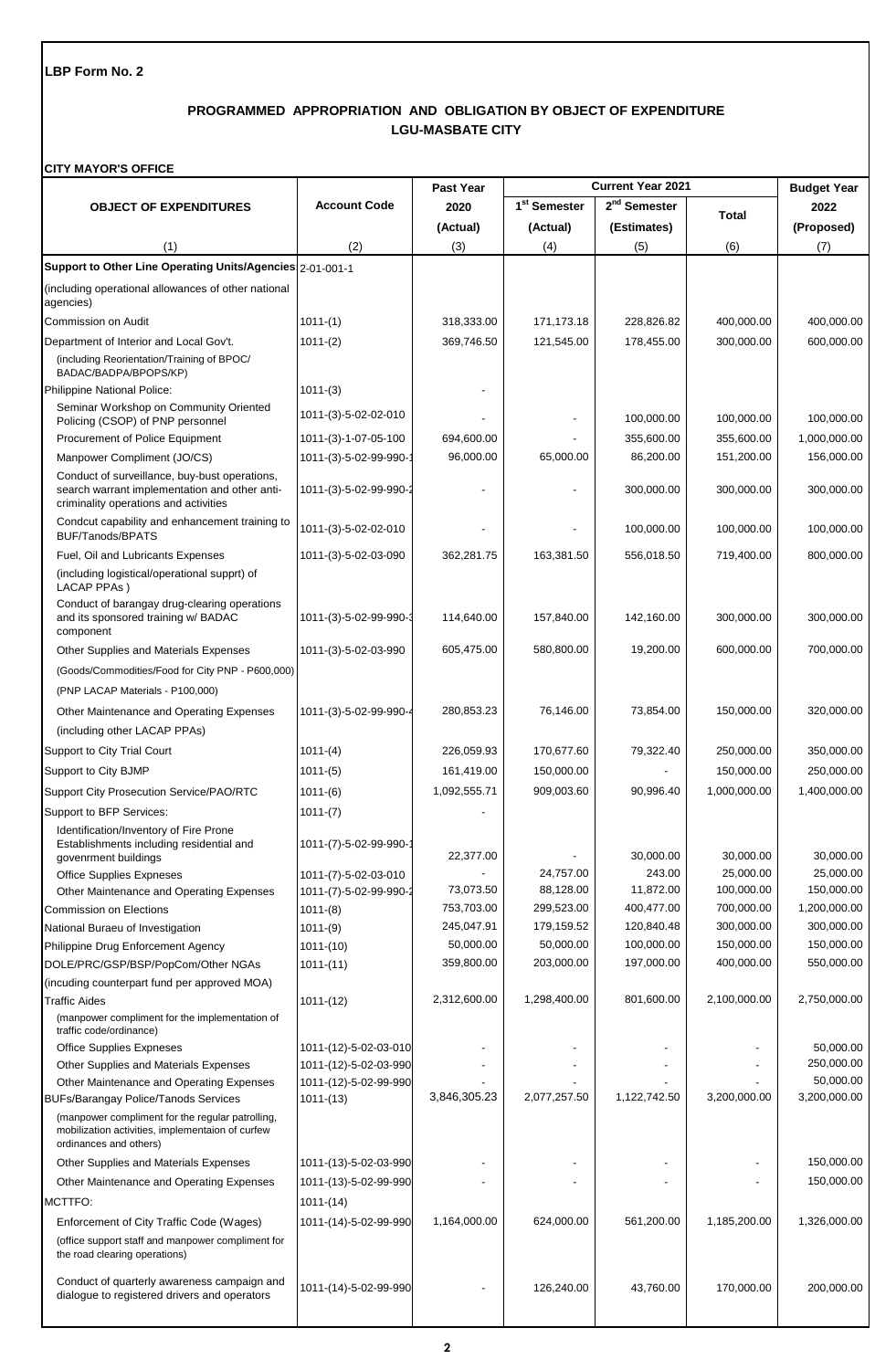| 2020<br>2022<br><b>OBJECT OF EXPENDITURES</b><br><b>Total</b><br>(Actual)<br>(Estimates)<br>(Proposed)<br>(Actual)<br>(2)<br>(3)<br>(4)<br>(1)<br>(5)<br>(6)<br>(7)<br>Awareness Campaign on Safer City for Girls and<br>1011-(14)-5-02-99-990<br>20,000.00<br>20,000.00<br>20,000.00<br>distribution of tarpulins and stickers<br>Procurement of franchise/body identification<br>1011-(14)-5-02-03-990<br>1,499,280.00<br>$\overline{\phantom{a}}$<br>$\overline{\phantom{a}}$<br>plate number for tricycle regualtions<br>Procurement of Stickers for Francise Renewal<br>1011-(14)-5-02-03-990<br>300,000.00<br>$\overline{\phantom{a}}$<br>$\overline{\phantom{a}}$<br>$\overline{\phantom{a}}$<br>100,000.00<br>Office Supplies Expneses<br>1011-(14)-5-02-03-010<br>$\overline{\phantom{a}}$<br>$\overline{\phantom{a}}$<br>$\overline{\phantom{a}}$<br>150,000.00<br>1011-(14)-5-02-03-990<br>Other Supplies and Materials Expenses<br>150,000.00<br>Other Maintenance and Operating Expenses<br>1011-(140)-5-02-99-99<br>700,000.00<br>702,000.00<br>649,200.00<br>328,850.00<br>371,150.00<br>Public Order and Safety Office<br>$1011-(15)$<br>Office Supplies Expneses<br>1011-(15)-5-02-03-990<br>50,000.00<br>100,000.00<br>Other Supplies and Materials Expenses<br>1011-(15)-5-02-03-990<br>100,000.00<br>Other Maintenance and Operating Expenses<br>1011-(15)-5-02-99-990<br>700,000.00<br>557,856.85<br>228,291.22<br>71,708.78<br>300,000.00<br><b>Business Permit and Licensing Office</b><br>$1011-(16)$<br>700,000.00<br>800,000.00<br>724,644.62<br>378,557.71<br>321,442.29<br><b>BAC Secretariat Services</b><br>$1011-(17)$<br>50,000.00<br>50,000.00<br>100,000.00<br><b>IAU Services</b><br>$1011-(18)$<br>16,579,852.23<br>8,471,730.83<br>6,534,669.17<br>15,006,400.00<br>20,579,000.00<br><b>Total Appropriations</b><br>Prepared and Reviewed:<br>Approved: |                     | Past Year |                          | <b>Current Year 2021</b> | <b>Budget Year</b> |
|----------------------------------------------------------------------------------------------------------------------------------------------------------------------------------------------------------------------------------------------------------------------------------------------------------------------------------------------------------------------------------------------------------------------------------------------------------------------------------------------------------------------------------------------------------------------------------------------------------------------------------------------------------------------------------------------------------------------------------------------------------------------------------------------------------------------------------------------------------------------------------------------------------------------------------------------------------------------------------------------------------------------------------------------------------------------------------------------------------------------------------------------------------------------------------------------------------------------------------------------------------------------------------------------------------------------------------------------------------------------------------------------------------------------------------------------------------------------------------------------------------------------------------------------------------------------------------------------------------------------------------------------------------------------------------------------------------------------------------------------------------------------------------------------------------------------------------------------------------------------------------------------|---------------------|-----------|--------------------------|--------------------------|--------------------|
|                                                                                                                                                                                                                                                                                                                                                                                                                                                                                                                                                                                                                                                                                                                                                                                                                                                                                                                                                                                                                                                                                                                                                                                                                                                                                                                                                                                                                                                                                                                                                                                                                                                                                                                                                                                                                                                                                              | <b>Account Code</b> |           | 1 <sup>st</sup> Semester | 2 <sup>nd</sup> Semester |                    |
|                                                                                                                                                                                                                                                                                                                                                                                                                                                                                                                                                                                                                                                                                                                                                                                                                                                                                                                                                                                                                                                                                                                                                                                                                                                                                                                                                                                                                                                                                                                                                                                                                                                                                                                                                                                                                                                                                              |                     |           |                          |                          |                    |
|                                                                                                                                                                                                                                                                                                                                                                                                                                                                                                                                                                                                                                                                                                                                                                                                                                                                                                                                                                                                                                                                                                                                                                                                                                                                                                                                                                                                                                                                                                                                                                                                                                                                                                                                                                                                                                                                                              |                     |           |                          |                          |                    |
|                                                                                                                                                                                                                                                                                                                                                                                                                                                                                                                                                                                                                                                                                                                                                                                                                                                                                                                                                                                                                                                                                                                                                                                                                                                                                                                                                                                                                                                                                                                                                                                                                                                                                                                                                                                                                                                                                              |                     |           |                          |                          |                    |
|                                                                                                                                                                                                                                                                                                                                                                                                                                                                                                                                                                                                                                                                                                                                                                                                                                                                                                                                                                                                                                                                                                                                                                                                                                                                                                                                                                                                                                                                                                                                                                                                                                                                                                                                                                                                                                                                                              |                     |           |                          |                          |                    |
|                                                                                                                                                                                                                                                                                                                                                                                                                                                                                                                                                                                                                                                                                                                                                                                                                                                                                                                                                                                                                                                                                                                                                                                                                                                                                                                                                                                                                                                                                                                                                                                                                                                                                                                                                                                                                                                                                              |                     |           |                          |                          |                    |
|                                                                                                                                                                                                                                                                                                                                                                                                                                                                                                                                                                                                                                                                                                                                                                                                                                                                                                                                                                                                                                                                                                                                                                                                                                                                                                                                                                                                                                                                                                                                                                                                                                                                                                                                                                                                                                                                                              |                     |           |                          |                          |                    |
|                                                                                                                                                                                                                                                                                                                                                                                                                                                                                                                                                                                                                                                                                                                                                                                                                                                                                                                                                                                                                                                                                                                                                                                                                                                                                                                                                                                                                                                                                                                                                                                                                                                                                                                                                                                                                                                                                              |                     |           |                          |                          |                    |
|                                                                                                                                                                                                                                                                                                                                                                                                                                                                                                                                                                                                                                                                                                                                                                                                                                                                                                                                                                                                                                                                                                                                                                                                                                                                                                                                                                                                                                                                                                                                                                                                                                                                                                                                                                                                                                                                                              |                     |           |                          |                          |                    |
|                                                                                                                                                                                                                                                                                                                                                                                                                                                                                                                                                                                                                                                                                                                                                                                                                                                                                                                                                                                                                                                                                                                                                                                                                                                                                                                                                                                                                                                                                                                                                                                                                                                                                                                                                                                                                                                                                              |                     |           |                          |                          |                    |
|                                                                                                                                                                                                                                                                                                                                                                                                                                                                                                                                                                                                                                                                                                                                                                                                                                                                                                                                                                                                                                                                                                                                                                                                                                                                                                                                                                                                                                                                                                                                                                                                                                                                                                                                                                                                                                                                                              |                     |           |                          |                          |                    |
|                                                                                                                                                                                                                                                                                                                                                                                                                                                                                                                                                                                                                                                                                                                                                                                                                                                                                                                                                                                                                                                                                                                                                                                                                                                                                                                                                                                                                                                                                                                                                                                                                                                                                                                                                                                                                                                                                              |                     |           |                          |                          |                    |
|                                                                                                                                                                                                                                                                                                                                                                                                                                                                                                                                                                                                                                                                                                                                                                                                                                                                                                                                                                                                                                                                                                                                                                                                                                                                                                                                                                                                                                                                                                                                                                                                                                                                                                                                                                                                                                                                                              |                     |           |                          |                          |                    |
|                                                                                                                                                                                                                                                                                                                                                                                                                                                                                                                                                                                                                                                                                                                                                                                                                                                                                                                                                                                                                                                                                                                                                                                                                                                                                                                                                                                                                                                                                                                                                                                                                                                                                                                                                                                                                                                                                              |                     |           |                          |                          |                    |
|                                                                                                                                                                                                                                                                                                                                                                                                                                                                                                                                                                                                                                                                                                                                                                                                                                                                                                                                                                                                                                                                                                                                                                                                                                                                                                                                                                                                                                                                                                                                                                                                                                                                                                                                                                                                                                                                                              |                     |           |                          |                          |                    |
|                                                                                                                                                                                                                                                                                                                                                                                                                                                                                                                                                                                                                                                                                                                                                                                                                                                                                                                                                                                                                                                                                                                                                                                                                                                                                                                                                                                                                                                                                                                                                                                                                                                                                                                                                                                                                                                                                              |                     |           |                          |                          |                    |
|                                                                                                                                                                                                                                                                                                                                                                                                                                                                                                                                                                                                                                                                                                                                                                                                                                                                                                                                                                                                                                                                                                                                                                                                                                                                                                                                                                                                                                                                                                                                                                                                                                                                                                                                                                                                                                                                                              |                     |           |                          |                          |                    |
|                                                                                                                                                                                                                                                                                                                                                                                                                                                                                                                                                                                                                                                                                                                                                                                                                                                                                                                                                                                                                                                                                                                                                                                                                                                                                                                                                                                                                                                                                                                                                                                                                                                                                                                                                                                                                                                                                              |                     |           |                          |                          |                    |
|                                                                                                                                                                                                                                                                                                                                                                                                                                                                                                                                                                                                                                                                                                                                                                                                                                                                                                                                                                                                                                                                                                                                                                                                                                                                                                                                                                                                                                                                                                                                                                                                                                                                                                                                                                                                                                                                                              |                     |           |                          |                          |                    |
|                                                                                                                                                                                                                                                                                                                                                                                                                                                                                                                                                                                                                                                                                                                                                                                                                                                                                                                                                                                                                                                                                                                                                                                                                                                                                                                                                                                                                                                                                                                                                                                                                                                                                                                                                                                                                                                                                              |                     |           |                          |                          |                    |
|                                                                                                                                                                                                                                                                                                                                                                                                                                                                                                                                                                                                                                                                                                                                                                                                                                                                                                                                                                                                                                                                                                                                                                                                                                                                                                                                                                                                                                                                                                                                                                                                                                                                                                                                                                                                                                                                                              |                     |           |                          |                          |                    |
|                                                                                                                                                                                                                                                                                                                                                                                                                                                                                                                                                                                                                                                                                                                                                                                                                                                                                                                                                                                                                                                                                                                                                                                                                                                                                                                                                                                                                                                                                                                                                                                                                                                                                                                                                                                                                                                                                              |                     |           |                          |                          |                    |
|                                                                                                                                                                                                                                                                                                                                                                                                                                                                                                                                                                                                                                                                                                                                                                                                                                                                                                                                                                                                                                                                                                                                                                                                                                                                                                                                                                                                                                                                                                                                                                                                                                                                                                                                                                                                                                                                                              |                     |           |                          |                          |                    |
|                                                                                                                                                                                                                                                                                                                                                                                                                                                                                                                                                                                                                                                                                                                                                                                                                                                                                                                                                                                                                                                                                                                                                                                                                                                                                                                                                                                                                                                                                                                                                                                                                                                                                                                                                                                                                                                                                              |                     |           |                          |                          |                    |
|                                                                                                                                                                                                                                                                                                                                                                                                                                                                                                                                                                                                                                                                                                                                                                                                                                                                                                                                                                                                                                                                                                                                                                                                                                                                                                                                                                                                                                                                                                                                                                                                                                                                                                                                                                                                                                                                                              |                     |           |                          |                          |                    |
|                                                                                                                                                                                                                                                                                                                                                                                                                                                                                                                                                                                                                                                                                                                                                                                                                                                                                                                                                                                                                                                                                                                                                                                                                                                                                                                                                                                                                                                                                                                                                                                                                                                                                                                                                                                                                                                                                              |                     |           |                          |                          |                    |
|                                                                                                                                                                                                                                                                                                                                                                                                                                                                                                                                                                                                                                                                                                                                                                                                                                                                                                                                                                                                                                                                                                                                                                                                                                                                                                                                                                                                                                                                                                                                                                                                                                                                                                                                                                                                                                                                                              |                     |           |                          |                          |                    |
|                                                                                                                                                                                                                                                                                                                                                                                                                                                                                                                                                                                                                                                                                                                                                                                                                                                                                                                                                                                                                                                                                                                                                                                                                                                                                                                                                                                                                                                                                                                                                                                                                                                                                                                                                                                                                                                                                              |                     |           |                          |                          |                    |
|                                                                                                                                                                                                                                                                                                                                                                                                                                                                                                                                                                                                                                                                                                                                                                                                                                                                                                                                                                                                                                                                                                                                                                                                                                                                                                                                                                                                                                                                                                                                                                                                                                                                                                                                                                                                                                                                                              |                     |           |                          |                          |                    |
|                                                                                                                                                                                                                                                                                                                                                                                                                                                                                                                                                                                                                                                                                                                                                                                                                                                                                                                                                                                                                                                                                                                                                                                                                                                                                                                                                                                                                                                                                                                                                                                                                                                                                                                                                                                                                                                                                              |                     |           |                          |                          |                    |
|                                                                                                                                                                                                                                                                                                                                                                                                                                                                                                                                                                                                                                                                                                                                                                                                                                                                                                                                                                                                                                                                                                                                                                                                                                                                                                                                                                                                                                                                                                                                                                                                                                                                                                                                                                                                                                                                                              |                     |           |                          |                          |                    |
|                                                                                                                                                                                                                                                                                                                                                                                                                                                                                                                                                                                                                                                                                                                                                                                                                                                                                                                                                                                                                                                                                                                                                                                                                                                                                                                                                                                                                                                                                                                                                                                                                                                                                                                                                                                                                                                                                              |                     |           |                          |                          |                    |
|                                                                                                                                                                                                                                                                                                                                                                                                                                                                                                                                                                                                                                                                                                                                                                                                                                                                                                                                                                                                                                                                                                                                                                                                                                                                                                                                                                                                                                                                                                                                                                                                                                                                                                                                                                                                                                                                                              |                     |           |                          |                          |                    |
|                                                                                                                                                                                                                                                                                                                                                                                                                                                                                                                                                                                                                                                                                                                                                                                                                                                                                                                                                                                                                                                                                                                                                                                                                                                                                                                                                                                                                                                                                                                                                                                                                                                                                                                                                                                                                                                                                              |                     |           |                          |                          |                    |
|                                                                                                                                                                                                                                                                                                                                                                                                                                                                                                                                                                                                                                                                                                                                                                                                                                                                                                                                                                                                                                                                                                                                                                                                                                                                                                                                                                                                                                                                                                                                                                                                                                                                                                                                                                                                                                                                                              |                     |           |                          |                          |                    |
|                                                                                                                                                                                                                                                                                                                                                                                                                                                                                                                                                                                                                                                                                                                                                                                                                                                                                                                                                                                                                                                                                                                                                                                                                                                                                                                                                                                                                                                                                                                                                                                                                                                                                                                                                                                                                                                                                              |                     |           |                          |                          |                    |
|                                                                                                                                                                                                                                                                                                                                                                                                                                                                                                                                                                                                                                                                                                                                                                                                                                                                                                                                                                                                                                                                                                                                                                                                                                                                                                                                                                                                                                                                                                                                                                                                                                                                                                                                                                                                                                                                                              |                     |           |                          |                          |                    |
|                                                                                                                                                                                                                                                                                                                                                                                                                                                                                                                                                                                                                                                                                                                                                                                                                                                                                                                                                                                                                                                                                                                                                                                                                                                                                                                                                                                                                                                                                                                                                                                                                                                                                                                                                                                                                                                                                              |                     |           |                          |                          |                    |
|                                                                                                                                                                                                                                                                                                                                                                                                                                                                                                                                                                                                                                                                                                                                                                                                                                                                                                                                                                                                                                                                                                                                                                                                                                                                                                                                                                                                                                                                                                                                                                                                                                                                                                                                                                                                                                                                                              |                     |           |                          |                          |                    |
|                                                                                                                                                                                                                                                                                                                                                                                                                                                                                                                                                                                                                                                                                                                                                                                                                                                                                                                                                                                                                                                                                                                                                                                                                                                                                                                                                                                                                                                                                                                                                                                                                                                                                                                                                                                                                                                                                              |                     |           |                          |                          |                    |
|                                                                                                                                                                                                                                                                                                                                                                                                                                                                                                                                                                                                                                                                                                                                                                                                                                                                                                                                                                                                                                                                                                                                                                                                                                                                                                                                                                                                                                                                                                                                                                                                                                                                                                                                                                                                                                                                                              |                     |           |                          |                          |                    |
|                                                                                                                                                                                                                                                                                                                                                                                                                                                                                                                                                                                                                                                                                                                                                                                                                                                                                                                                                                                                                                                                                                                                                                                                                                                                                                                                                                                                                                                                                                                                                                                                                                                                                                                                                                                                                                                                                              |                     |           |                          |                          |                    |
|                                                                                                                                                                                                                                                                                                                                                                                                                                                                                                                                                                                                                                                                                                                                                                                                                                                                                                                                                                                                                                                                                                                                                                                                                                                                                                                                                                                                                                                                                                                                                                                                                                                                                                                                                                                                                                                                                              |                     |           |                          |                          |                    |
|                                                                                                                                                                                                                                                                                                                                                                                                                                                                                                                                                                                                                                                                                                                                                                                                                                                                                                                                                                                                                                                                                                                                                                                                                                                                                                                                                                                                                                                                                                                                                                                                                                                                                                                                                                                                                                                                                              |                     |           |                          |                          |                    |
|                                                                                                                                                                                                                                                                                                                                                                                                                                                                                                                                                                                                                                                                                                                                                                                                                                                                                                                                                                                                                                                                                                                                                                                                                                                                                                                                                                                                                                                                                                                                                                                                                                                                                                                                                                                                                                                                                              |                     |           |                          |                          |                    |
|                                                                                                                                                                                                                                                                                                                                                                                                                                                                                                                                                                                                                                                                                                                                                                                                                                                                                                                                                                                                                                                                                                                                                                                                                                                                                                                                                                                                                                                                                                                                                                                                                                                                                                                                                                                                                                                                                              |                     |           |                          |                          |                    |
|                                                                                                                                                                                                                                                                                                                                                                                                                                                                                                                                                                                                                                                                                                                                                                                                                                                                                                                                                                                                                                                                                                                                                                                                                                                                                                                                                                                                                                                                                                                                                                                                                                                                                                                                                                                                                                                                                              |                     |           |                          |                          |                    |
|                                                                                                                                                                                                                                                                                                                                                                                                                                                                                                                                                                                                                                                                                                                                                                                                                                                                                                                                                                                                                                                                                                                                                                                                                                                                                                                                                                                                                                                                                                                                                                                                                                                                                                                                                                                                                                                                                              |                     |           |                          |                          |                    |
|                                                                                                                                                                                                                                                                                                                                                                                                                                                                                                                                                                                                                                                                                                                                                                                                                                                                                                                                                                                                                                                                                                                                                                                                                                                                                                                                                                                                                                                                                                                                                                                                                                                                                                                                                                                                                                                                                              |                     |           |                          |                          |                    |
|                                                                                                                                                                                                                                                                                                                                                                                                                                                                                                                                                                                                                                                                                                                                                                                                                                                                                                                                                                                                                                                                                                                                                                                                                                                                                                                                                                                                                                                                                                                                                                                                                                                                                                                                                                                                                                                                                              |                     |           |                          |                          |                    |
|                                                                                                                                                                                                                                                                                                                                                                                                                                                                                                                                                                                                                                                                                                                                                                                                                                                                                                                                                                                                                                                                                                                                                                                                                                                                                                                                                                                                                                                                                                                                                                                                                                                                                                                                                                                                                                                                                              |                     |           |                          |                          |                    |
|                                                                                                                                                                                                                                                                                                                                                                                                                                                                                                                                                                                                                                                                                                                                                                                                                                                                                                                                                                                                                                                                                                                                                                                                                                                                                                                                                                                                                                                                                                                                                                                                                                                                                                                                                                                                                                                                                              |                     |           |                          |                          |                    |
|                                                                                                                                                                                                                                                                                                                                                                                                                                                                                                                                                                                                                                                                                                                                                                                                                                                                                                                                                                                                                                                                                                                                                                                                                                                                                                                                                                                                                                                                                                                                                                                                                                                                                                                                                                                                                                                                                              |                     |           |                          |                          |                    |
|                                                                                                                                                                                                                                                                                                                                                                                                                                                                                                                                                                                                                                                                                                                                                                                                                                                                                                                                                                                                                                                                                                                                                                                                                                                                                                                                                                                                                                                                                                                                                                                                                                                                                                                                                                                                                                                                                              |                     |           |                          |                          |                    |
|                                                                                                                                                                                                                                                                                                                                                                                                                                                                                                                                                                                                                                                                                                                                                                                                                                                                                                                                                                                                                                                                                                                                                                                                                                                                                                                                                                                                                                                                                                                                                                                                                                                                                                                                                                                                                                                                                              |                     |           |                          |                          |                    |
|                                                                                                                                                                                                                                                                                                                                                                                                                                                                                                                                                                                                                                                                                                                                                                                                                                                                                                                                                                                                                                                                                                                                                                                                                                                                                                                                                                                                                                                                                                                                                                                                                                                                                                                                                                                                                                                                                              |                     |           |                          |                          |                    |
|                                                                                                                                                                                                                                                                                                                                                                                                                                                                                                                                                                                                                                                                                                                                                                                                                                                                                                                                                                                                                                                                                                                                                                                                                                                                                                                                                                                                                                                                                                                                                                                                                                                                                                                                                                                                                                                                                              |                     |           |                          |                          |                    |
|                                                                                                                                                                                                                                                                                                                                                                                                                                                                                                                                                                                                                                                                                                                                                                                                                                                                                                                                                                                                                                                                                                                                                                                                                                                                                                                                                                                                                                                                                                                                                                                                                                                                                                                                                                                                                                                                                              |                     |           |                          |                          |                    |
|                                                                                                                                                                                                                                                                                                                                                                                                                                                                                                                                                                                                                                                                                                                                                                                                                                                                                                                                                                                                                                                                                                                                                                                                                                                                                                                                                                                                                                                                                                                                                                                                                                                                                                                                                                                                                                                                                              |                     |           |                          |                          |                    |
|                                                                                                                                                                                                                                                                                                                                                                                                                                                                                                                                                                                                                                                                                                                                                                                                                                                                                                                                                                                                                                                                                                                                                                                                                                                                                                                                                                                                                                                                                                                                                                                                                                                                                                                                                                                                                                                                                              |                     |           |                          |                          |                    |
|                                                                                                                                                                                                                                                                                                                                                                                                                                                                                                                                                                                                                                                                                                                                                                                                                                                                                                                                                                                                                                                                                                                                                                                                                                                                                                                                                                                                                                                                                                                                                                                                                                                                                                                                                                                                                                                                                              |                     |           |                          |                          |                    |
|                                                                                                                                                                                                                                                                                                                                                                                                                                                                                                                                                                                                                                                                                                                                                                                                                                                                                                                                                                                                                                                                                                                                                                                                                                                                                                                                                                                                                                                                                                                                                                                                                                                                                                                                                                                                                                                                                              |                     |           |                          |                          |                    |
|                                                                                                                                                                                                                                                                                                                                                                                                                                                                                                                                                                                                                                                                                                                                                                                                                                                                                                                                                                                                                                                                                                                                                                                                                                                                                                                                                                                                                                                                                                                                                                                                                                                                                                                                                                                                                                                                                              |                     |           |                          |                          |                    |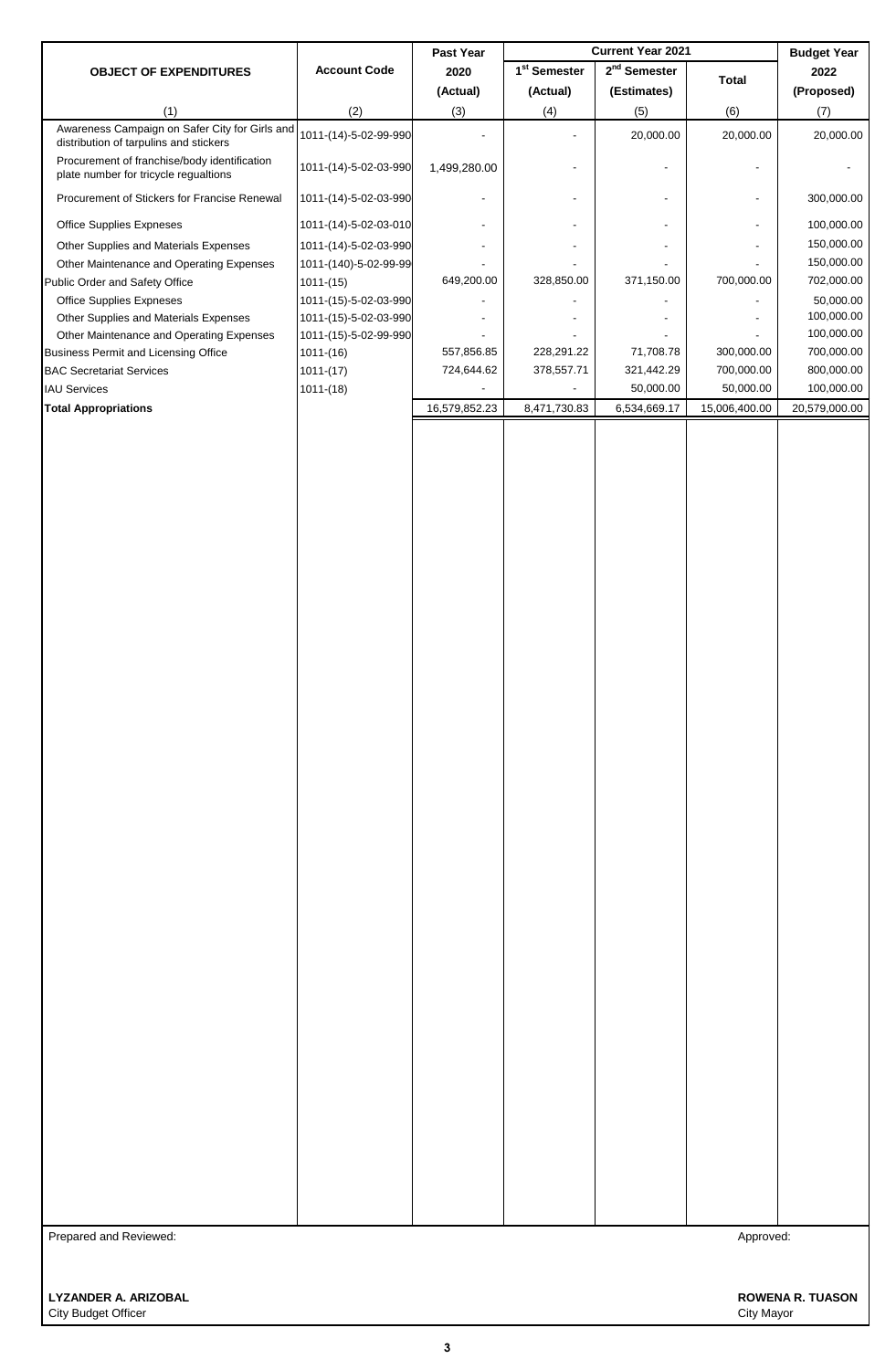## **PROGRAMMED APPROPRIATION AND OBLIGATION BY OBJECT OF EXPENDITURE LGU-MASBATE CITY**

### **CITY MAYOR'S OFFICE**

|                                                                                                              |                     | Past Year    | Current Year 2021        |                | <b>Budget Year</b> |              |
|--------------------------------------------------------------------------------------------------------------|---------------------|--------------|--------------------------|----------------|--------------------|--------------|
| <b>OBJECT OF EXPENDITURES</b>                                                                                | <b>Account Code</b> | 2020         | 1 <sup>st</sup> Semester | $2nd$ Semester | <b>Total</b>       | 2022         |
|                                                                                                              |                     | (Actual)     | (Actual)                 | (Estimates)    |                    | (Proposed)   |
| (1)                                                                                                          | (2)                 | (3)          | (4)                      | (5)            | (6)                | (7)          |
| <b>Other General Programs and Activities:</b>                                                                | 2-01-001-2          |              |                          |                |                    |              |
| Land Survey Expenses                                                                                         | $1011-(19)$         | 22,500.00    |                          | 200,000.00     | 200,000.00         | 300,000.00   |
| Business Permit/Licensing/Franchising Programs                                                               | $1011-(20)$         | 936,287.00   | 673,945.00               | 226,055.00     | 900,000.00         | 1,000,000.00 |
| Intensive Revenue Generation Program                                                                         | $1011-(21)$         | 972,000.00   | 475,900.00               | 424,100.00     | 900,000.00         | 1,000,000.00 |
| Electronic RPT Administration/Business                                                                       |                     |              |                          |                |                    |              |
| <b>Taxes Operation</b>                                                                                       | $1011-(22)$         | 584,650.00   | 465,290.00               | 334,710.00     | 800,000.00         | 900,000.00   |
| Human Resource Development Program                                                                           | $1011-(23)$         | 14,487.00    | 167,500.00               | 532,500.00     | 700,000.00         | 700,000.00   |
| (including incentives and conduct of<br>HRM/CAPDEV PPAs)                                                     |                     |              |                          |                |                    |              |
| Local Youth Development Program                                                                              | $1011-(24)$         | 593,312.00   | 595,768.20               | 404,231.80     | 1,000,000.00       | 1,400,000.00 |
| Communication Plan/Programs/Activities                                                                       | $1011-(25)$         | 936,811.00   | 633,600.00               | 466,400.00     | 1,100,000.00       | 1,100,000.00 |
| (including DTP, anti-drug, HIV/AIDS IEC programs thru<br>broadcast, internet and social media)               |                     |              |                          |                |                    |              |
| Operation of Investment Promotion and Assistance<br>Center (IPAC)                                            | $1011-(26)$         |              |                          | 50,000.00      | 50,000.00          | 100,000.00   |
| Operation of Tourism Information Promotion and<br>Assistance Center (TIPAC)/Local Culture and Arts<br>Concil | $1011-(27)$         | 386,502.00   | 312,684.25               | 237,315.75     | 550,000.00         | 800,000.00   |
| Program and Activities for Barangay Consultative<br>Dialogue/Meetings                                        | $1011-(28)$         | 107,100.00   | 120,400.00               | 179,600.00     | 300,000.00         | 325,000.00   |
| <b>Total Appropriations</b>                                                                                  |                     | 4,553,649.00 | 3,445,087.45             | 3,054,912.55   | 6,500,000.00       | 7,625,000.00 |
|                                                                                                              |                     |              |                          |                |                    |              |
| Prepared and Reviewed:                                                                                       |                     |              |                          |                | Approved:          |              |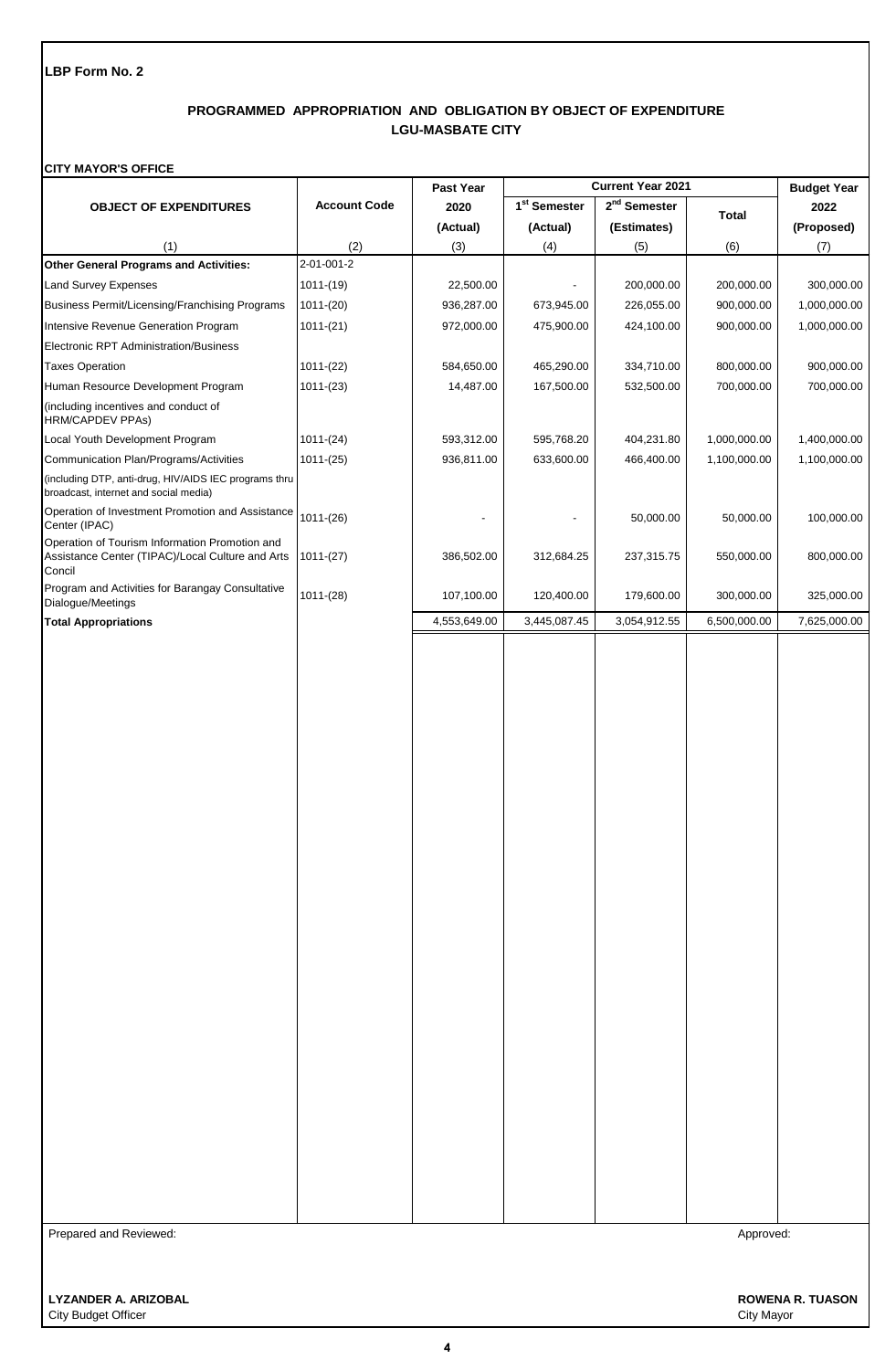# **PROGRAMMED APPROPRIATION AND OBLIGATION BY OBJECT OF EXPENDITURE LGU-MASBATE CITY**

#### **CITY VICE-MAYOR AND SANGGUNIANG PANLUNGSOD'S OFFICE**

|                                                  |                     | Past Year                   |                          | <b>Current Year 2021</b> |               | <b>Budget Year</b>      |
|--------------------------------------------------|---------------------|-----------------------------|--------------------------|--------------------------|---------------|-------------------------|
| <b>OBJECT OF EXPENDITURES</b>                    | <b>Account Code</b> | 2020                        | 1 <sup>st</sup> Semester | 2 <sup>nd</sup> Semester | <b>Total</b>  | 2022                    |
|                                                  |                     | (Actual)                    | (Actual)                 | (Estimates)              |               | (Proposed)              |
| (1)                                              | (2)                 | (3)                         | (4)                      | (5)                      | (6)           | (7)                     |
| <b>Personnel Services</b>                        | 2-01-002/003        |                             |                          |                          |               |                         |
| Salaries and Wages - Regular                     | 1021-5-01-01-010    | 14,840,099.40               | 7,887,855.00             | 9,368,589.00             | 17,256,444.00 | 18, 197, 724.00         |
| Salaries and Wages - Casual/Contractual          | 1021-5-01-01-020    | 14,806,250.00               | 7,170,300.00             | 6,135,300.00             | 13,305,600.00 | 18,852,960.00           |
| Personnel Economic Relief Allowance              | 1021-5-01-02-010    | 523,666.50                  | 272,000.00               | 424,000.00               | 696,000.00    | 768,000.00              |
| <b>Representation Allowance</b>                  | 1021-5-01-02-020    | 1,009,800.00                | 504,900.00               | 504,900.00               | 1,009,800.00  | 1,009,800.00            |
| <b>Transportation Allowance</b>                  | 1021-5-01-02-030    | 1,009,800.00                | 504,900.00               | 504,900.00               | 1,009,800.00  | 1,009,800.00            |
| Clothing/Uniform Allowance                       | 1021-5-01-02-040    | 138,000.00                  | 138,000.00               | 36,000.00                | 174,000.00    | 192,000.00              |
| Productivity Incentive Allowance                 | 1021-5-01-02-080    |                             |                          | 145,000.00               | 145,000.00    | 160,000.00              |
| Year End Bonus                                   | 1021-5-01-02-140    | 1,220,488.00                |                          | 1,438,037.00             | 1,438,037.00  | 1,516,477.00            |
| Cash Gift                                        | 1021-5-01-02-150    | 101,500.00                  |                          | 145,000.00               | 145,000.00    | 160,000.00              |
| <b>Other Bonuses and Allowances</b>              | 1021-5-01-02-990    | 1,404,787.00                | 1,244,286.00             | 193,751.00               | 1,438,037.00  | 1,516,477.00            |
| Retirement and Life Insurance Premiums           | 1021-5-01-03-010    | 1,638,283.44                | 882,755.04               | 1,188,018.96             | 2,070,774.00  | 2,183,727.00            |
| Pag-IBIG Contributions                           | 1021-5-01-03-020    | 293,342.36                  | 157,195.58               | 187,933.42               | 345,129.00    | 363,955.00              |
| <b>PhilHealth Contributions</b>                  | 1021-5-01-03-030    | 166,440.46                  | 88,222.57                | 142,254.43               | 230,477.00    | 339,120.00              |
| <b>Employees Compensation Insurance Premiums</b> | 1021-5-01-03-040    | 25,050.00                   | 13,100.00                | 21,700.00                | 34,800.00     | 38,400.00               |
| <b>Total Personal Services</b>                   |                     | 37, 177, 507. 16            | 18,863,514.19            | 20,435,383.81            | 39,298,898.00 | 46,308,440.00           |
| <b>Maintenance and Other Operating Expenses</b>  | 2-01-002/003        |                             |                          |                          |               |                         |
| <b>Traveling Expenses</b>                        | 1021-5-02-01-010    | 753,627.31                  | 13,730.00                | 3,466,270.00             | 3,480,000.00  | 4,400,000.00            |
| <b>Training Expenses</b>                         | 1021-5-02-02-010    |                             |                          | 500,000.00               | 500,000.00    | 500,000.00              |
| <b>Office Supplies Expenses</b>                  | 1021-5-02-03-010    | 2,363,751.80                | 719,554.00               | 480,446.00               | 1,200,000.00  | 1,500,000.00            |
| Fuel, Oil and Lubricants Expenses                | 1021-5-02-03-090    | 988,480.10                  | 657,940.01               | 1,442,059.99             | 2,100,000.00  | 2,100,000.00            |
| Other Supplies and Materials Expenses            | 1021-5-02-03-990-1  | 6,824,052.00                | 5,446,971.50             | 153,028.50               | 5,600,000.00  | 6,960,000.00            |
| <b>Conferences Expenses</b>                      | 1021-5-02-03-990-2  | 285,714.00                  | 230,000.00               | 120,000.00               | 350,000.00    | 450,000.00              |
| <b>Water Expenses</b>                            | 1021-5-02-04-010    | 28,194.00                   | 18,543.00                | 5,457.00                 | 24,000.00     | 24,000.00               |
| Postage and Courier Services                     | 1021-5-02-05-010    |                             |                          | 10,000.00                | 10,000.00     | 10,000.00               |
| <b>Telephone Expenses</b>                        | 1021-5-02-05-020    | 326,520.22                  | 22,620.33                | 527,379.67               | 550,000.00    | 650,000.00              |
| <b>Internet Subscription Expenses</b>            | 1021-5-02-05-030    |                             |                          | 100,000.00               | 100,000.00    | 100,000.00              |
| Repairs and Maint. - Machinery and Equip't.      | 1011-5-02-13-050    | 23,550.00                   | 7,000.00                 | 193,000.00               | 200,000.00    | 200,000.00              |
| Repairs and Maint. - Transportation Equip't.     | 1011-5-02-13-060    |                             |                          | 100,000.00               | 100,000.00    | 100,000.00              |
| <b>Advertising Expenses</b>                      | 1011-5-02-99-010    | 3,000.00                    |                          | 250,000.00               | 250,000.00    | 250,000.00              |
| Membership Dues and Contributions Expenses       | 1011-5-02-99-060    | 100,000.00                  |                          | 100,000.00               | 100,000.00    | 100,000.00              |
| <b>Subscription Expenses</b>                     | 1011-5-02-99-070    | 1,860.00                    |                          | 10,000.00                | 10,000.00     | 10,000.00               |
| Donations                                        | 1011-5-02-99-080    | 209,759.50                  | 246,221.00               | 353,779.00               | 600,000.00    | 700,000.00              |
| Other Maintenance and Operating Expenses         | 1011-5-02-99-990    | 89,224.75                   | 219,896.40               | 380,103.60               | 600,000.00    | 700,000.00              |
| <b>Total Maintenance and Other Operating</b>     |                     | 11,997,733.68               | 7,582,476.24             | 8,191,523.76             | 15,774,000.00 | 18,754,000.00           |
| <b>Expenses</b>                                  |                     |                             |                          |                          |               |                         |
| Capital Outlay (Offices under the Executive)     | 2-01-002            |                             |                          |                          |               |                         |
| Office Equipment                                 | 1021-1-07-05-020    | 54,270.00                   |                          | 150,000.00               | 150,000.00    | 200,000.00              |
| Information and Comm. Technology Equipment       | 1011-1-07-05-030    | 25,600.00                   | 190,950.00               | (40,950.00)              | 150,000.00    | 200,000.00              |
| <b>Furniture and Fixtures</b>                    | 1011-1-07-07-010    | 217,580.00                  |                          | 150,000.00               | 150,000.00    | 100,000.00              |
| <b>Total Capital Outlay</b>                      |                     | 297,450.00                  | 190,950.00               | 259,050.00               | 450,000.00    | 500,000.00              |
| <b>Total Appropriations</b>                      |                     | 49,472,690.84               | 26,636,940.43            | 28,885,957.57            | 55,522,898.00 | 65,562,440.00           |
|                                                  |                     |                             |                          |                          |               |                         |
| Prepared:                                        |                     | Reviewed:                   |                          |                          | Approved:     |                         |
| <b>RUBY S. MORANO</b>                            |                     | <b>LYZANDER A. ARIZOBAL</b> |                          |                          |               | <b>ROWENA R. TUASON</b> |

City Vice-Mayor City Budget Officer City Budget Officer City Mayor City Mayor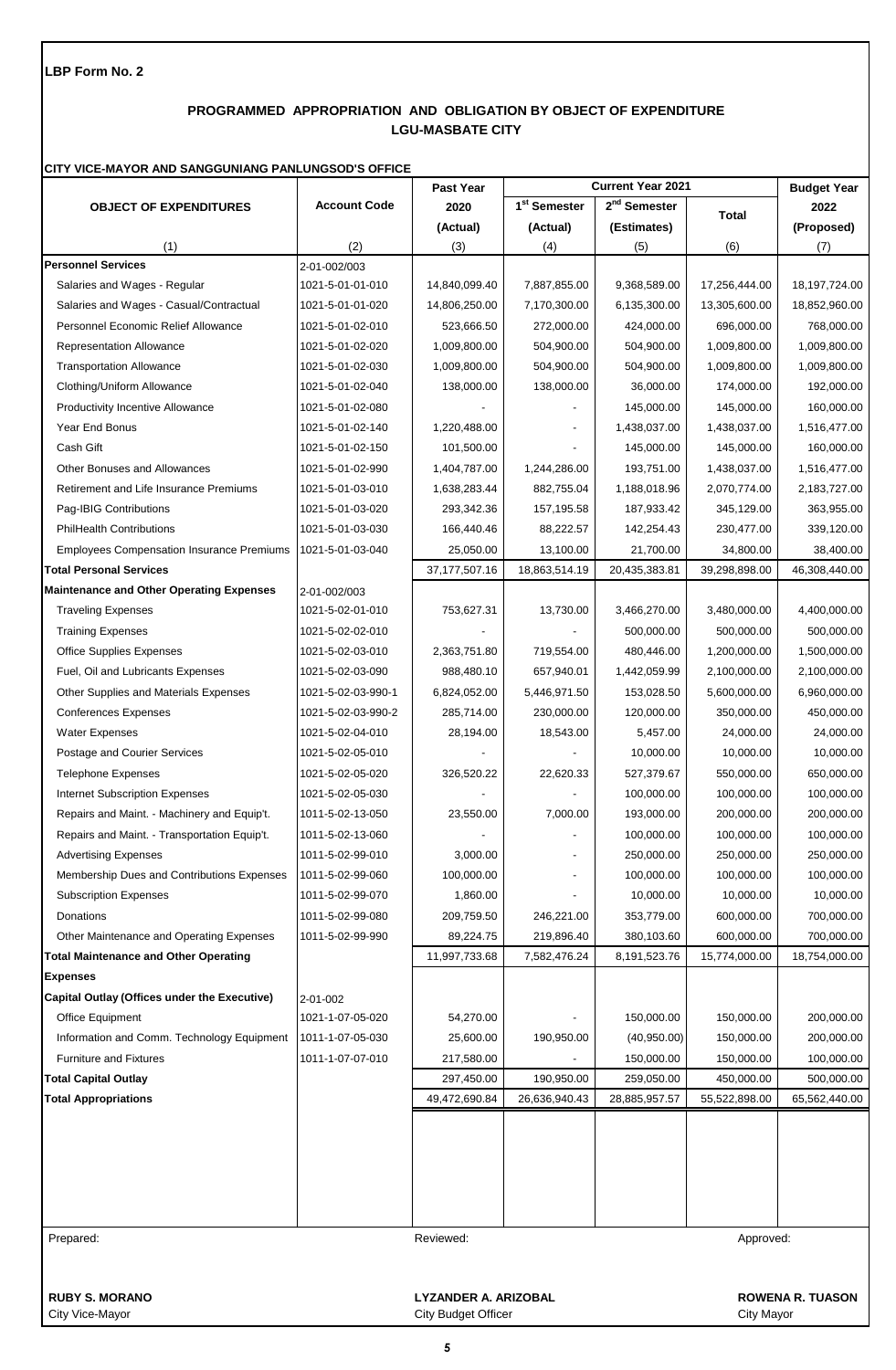# **PROGRAMMED APPROPRIATION AND OBLIGATION BY OBJECT OF EXPENDITURE LGU-MASBATE CITY**

### **CITY SECRETARY TO THE SANGGUNIANG PANLUNGSOD'S OFFICE**

|                                                  |                     | Past Year                                                 |                          | <b>Current Year 2021</b> |               | <b>Budget Year</b>      |
|--------------------------------------------------|---------------------|-----------------------------------------------------------|--------------------------|--------------------------|---------------|-------------------------|
| <b>OBJECT OF EXPENDITURES</b>                    | <b>Account Code</b> | 2020                                                      | 1 <sup>st</sup> Semester | $2nd$ Semester           | <b>Total</b>  | 2022                    |
|                                                  |                     | (Actual)                                                  | (Actual)                 | (Estimates)              |               | (Proposed)              |
| (1)                                              | (2)                 | (3)                                                       | (4)                      | (5)                      | (6)           | (7)                     |
| <b>Personnel Services</b>                        | 2-01-004            |                                                           |                          |                          |               |                         |
| Salaries and Wages - Regular                     | 1022-5-01-01-010    | 5,362,918.00                                              | 2,674,889.36             | 3,802,614.64             | 6,477,504.00  | 7,088,388.00            |
| Salaries and Wages - Casual/Contractual          | 1022-5-01-01-020    | 942,150.00                                                | 493,800.00               | 413,400.00               | 907,200.00    | 1,049,040.00            |
| Personnel Economic Relief Allowance              | 1022-5-01-02-010    | 362,000.00                                                | 186,000.00               | 270,000.00               | 456,000.00    | 504,000.00              |
| <b>Representation Allowance</b>                  | 1022-5-01-02-020    | 76,500.00                                                 | 38,250.00                | 38,250.00                | 76,500.00     | 76,500.00               |
| <b>Transportation Allowance</b>                  | 1022-5-01-02-030    | 76,500.00                                                 | 38,250.00                | 38,250.00                | 76,500.00     | 76,500.00               |
| Clothing/Uniform Allowance                       | 1022-5-01-02-040    | 90,000.00                                                 | 90,000.00                | 24,000.00                | 114,000.00    | 126,000.00              |
| <b>Productivity Incentive Allowance</b>          | 1022-5-01-02-080    |                                                           |                          | 95,000.00                | 95,000.00     | 105,000.00              |
| Year End Bonus                                   | 1022-5-01-02-140    | 468,243.00                                                |                          | 539,792.00               | 539,792.00    | 590,699.00              |
| Cash Gift                                        | 1022-5-01-02-150    | 79,500.00                                                 |                          | 95,000.00                | 95,000.00     | 105,000.00              |
| Other Bonuses and Allowances                     | 1022-5-01-02-990    | 555,754.00                                                | 443,787.00               | 96,005.00                | 539,792.00    | 590,699.00              |
| Retirement and Life Insurance Premiums           | 1022-5-01-03-010    | 645,550.26                                                | 320,986.72               | 456,314.28               | 777,301.00    | 850,607.00              |
| Pag-IBIG Contributions                           | 1022-5-01-03-020    | 104,727.82                                                | 51,876.36                | 77,674.64                | 129,551.00    | 141,768.00              |
| <b>PhilHealth Contributions</b>                  | 1022-5-01-03-030    | 74,794.04                                                 | 37,656.13                | 70,068.87                | 107,725.00    | 139,384.00              |
| <b>Employees Compensation Insurance Premiums</b> | 1022-5-01-03-040    | 18,100.00                                                 | 9,300.00                 | 13,500.00                | 22,800.00     | 25,200.00               |
| <b>Total Personal Services</b>                   |                     | 8,856,737.12                                              | 4,384,795.57             | 6,029,869.43             | 10,414,665.00 | 11,468,785.00           |
| <b>Maintenance and Other Operating Expenses</b>  | 2-01-004            |                                                           |                          |                          |               |                         |
| <b>Traveling Expenses</b>                        | 1022-5-02-01-010    | 113,158.32                                                | 37,266.00                | 312,734.00               | 350,000.00    | 350,000.00              |
| <b>Training Expenses</b>                         | 1022-5-02-02-010    |                                                           |                          | 120,000.00               | 120,000.00    | 150,000.00              |
| <b>Office Supplies Expenses</b>                  | 1022-5-02-03-010    | 619,053.50                                                | 272,939.50               | 27,060.50                | 300,000.00    | 400,000.00              |
| Other Supplies and Materials Expenses            | 1022-5-02-03-990    |                                                           |                          |                          |               | 100,000.00              |
| <b>Water Expenses</b>                            | 1021-5-02-04-010    |                                                           |                          |                          |               | 10,000.00               |
| <b>Telephone Expenses</b>                        | 1022-5-02-05-020    | 5,821.08                                                  |                          | 30,000.00                | 30,000.00     | 30,000.00               |
| <b>Internet Subscription Expenses</b>            | 1022-5-02-05-030    |                                                           |                          | 15,000.00                | 15,000.00     | 15,000.00               |
| Repairs and Maint. - Machinery and Equip't.      | 1022-5-02-13-050    | 15,136.70                                                 | 10,415.00                | 89,585.00                | 100,000.00    | 100,000.00              |
| <b>Advertising Expenses</b>                      | 1022-5-02-99-010    |                                                           |                          | 30,000.00                | 30,000.00     | 50,000.00               |
| <b>Subscription Expenses</b>                     | 1022-5-02-99-070    |                                                           |                          | 10,000.00                | 10,000.00     | 10,000.00               |
| Other Maintenance and Operating Expenses         | 1022-5-02-99-990    | 130,818.70                                                | 89,089.52                | 60,910.48                | 150,000.00    | 180,000.00              |
| <b>Total Maintenance and Other Operating</b>     |                     | 883,988.30                                                | 409,710.02               | 695,289.98               | 1,105,000.00  | 1,395,000.00            |
| <b>Expenses</b>                                  |                     |                                                           |                          |                          |               |                         |
| Capital Outlay (Offices under the Executive)     | 2-01-004            |                                                           |                          |                          |               |                         |
| Office Equipment                                 | 1022-1-07-05-020    | 80,500.00                                                 |                          | 50,000.00                | 50,000.00     | 100,000.00              |
| Information and Comm. Technology Equipment       | 1022-1-07-05-030    | 54,521.00                                                 | 45,950.00                | 4,050.00                 | 50,000.00     | 50,000.00               |
| <b>Furniture and Fixtures</b>                    | 1022-1-07-07-010    | 5,885.00                                                  |                          | 50,000.00                | 50,000.00     | 100,000.00              |
| <b>Total Capital Outlay</b>                      |                     | 140,906.00                                                | 45,950.00                | 104,050.00               | 150,000.00    | 250,000.00              |
| <b>Total Appropriations</b>                      |                     | 9,881,631.42                                              | 4,840,455.59             | 6,829,209.41             | 11,669,665.00 | 13,113,785.00           |
|                                                  |                     |                                                           |                          |                          |               |                         |
|                                                  |                     |                                                           |                          |                          |               |                         |
|                                                  |                     |                                                           |                          |                          |               |                         |
|                                                  |                     |                                                           |                          |                          |               |                         |
|                                                  |                     |                                                           |                          |                          |               |                         |
|                                                  |                     |                                                           |                          |                          |               |                         |
|                                                  |                     |                                                           |                          |                          |               |                         |
| Prepared:                                        |                     | Reviewed:                                                 |                          |                          | Approved:     |                         |
|                                                  |                     |                                                           |                          |                          |               |                         |
| <b>DANNY A. FUNELAS</b><br>City SP Secretary     |                     | <b>LYZANDER A. ARIZOBAL</b><br><b>City Budget Officer</b> |                          |                          | City Mayor    | <b>ROWENA R. TUASON</b> |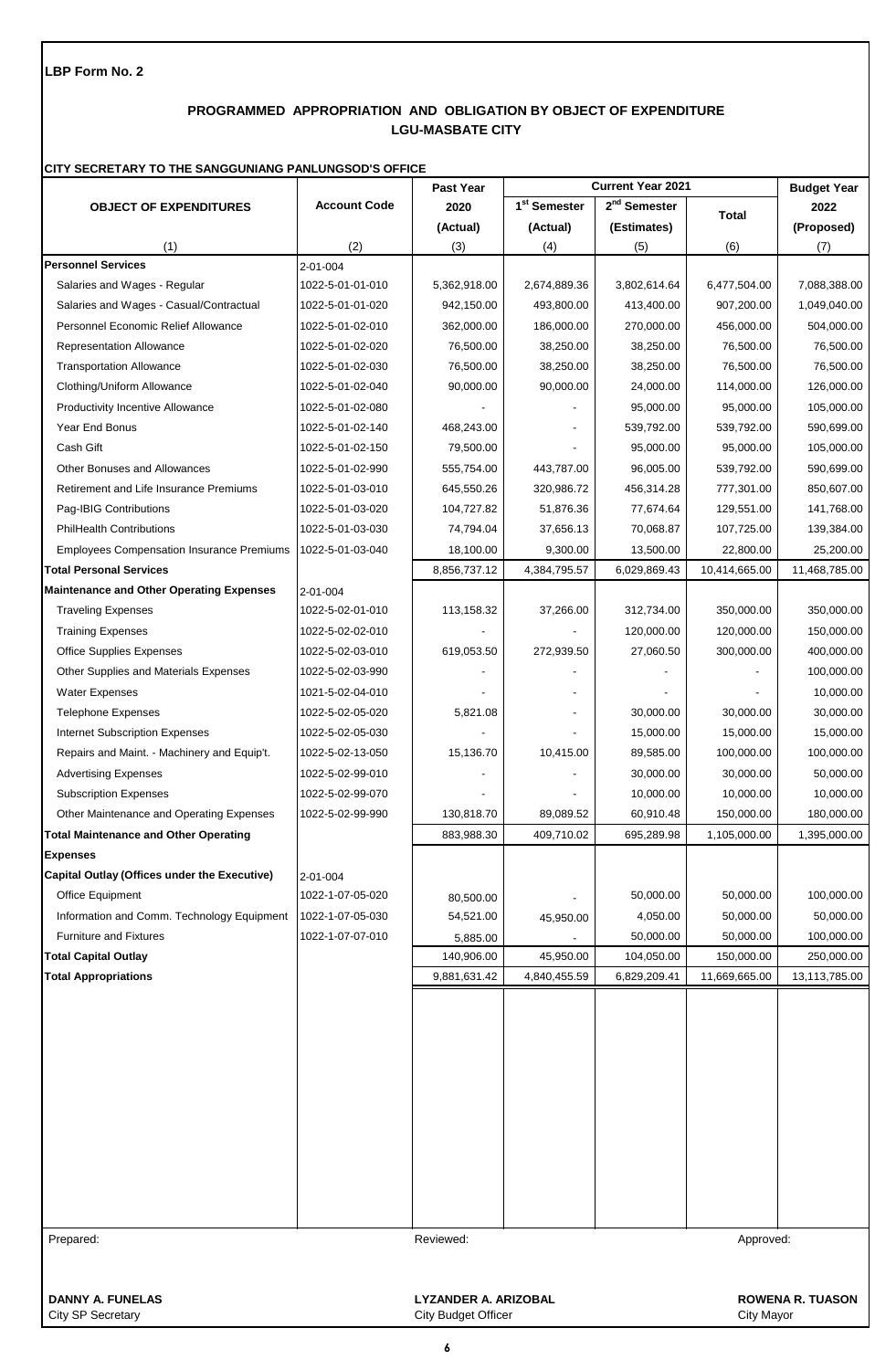# **PROGRAMMED APPROPRIATION AND OBLIGATION BY OBJECT OF EXPENDITURE LGU-MASBATE CITY**

## **CITY ADMINISTRATOR'S OFFICE**

|                                                       |                     | Past Year                   |                          | <b>Current Year 2021</b> |              | <b>Budget Year</b>      |
|-------------------------------------------------------|---------------------|-----------------------------|--------------------------|--------------------------|--------------|-------------------------|
| <b>OBJECT OF EXPENDITURES</b>                         | <b>Account Code</b> | 2020                        | 1 <sup>st</sup> Semester | 2 <sup>nd</sup> Semester | <b>Total</b> | 2022                    |
|                                                       |                     | (Actual)                    | (Actual)                 | (Estimates)              |              | (Proposed)              |
| (1)                                                   | (2)                 | (3)                         | (4)                      | (5)                      | (6)          | (7)                     |
| <b>Personal Services</b>                              | 2-01-013            |                             |                          |                          |              |                         |
| Salaries and Wages - Regular                          | 1031-5-01-01-010    | 4,411,481.00                | 933,708.00               | 933,708.00               | 1,867,416.00 | 1,931,616.00            |
| Salaries and Wages - Casual/Contractual               | 1031-5-01-01-020    | 625,850.00                  | 304,200.00               | 240,900.00               | 545,100.00   | 545,360.00              |
| Personnel Economic Relief Allowance                   | 1031-5-01-02-010    | 286,000.00                  | 60,000.00                | 60,000.00                | 120,000.00   | 120,000.00              |
| Representation Allowance                              | 1031-5-01-02-020    | 80,846.59                   | 38,250.00                | 38,250.00                | 76,500.00    | 76,500.00               |
| <b>Transportation Allowance</b>                       | 1031-5-01-02-030    | 80,846.59                   | 38,250.00                | 38,250.00                | 76,500.00    | 76,500.00               |
| Clothing/Uniform Allowance                            | 1031-5-01-02-040    | 72,000.00                   | 30,000.00                | 48,000.00                | 78,000.00    | 30,000.00               |
| <b>Productivity Incentive Allowance</b>               | 1031-5-01-02-080    |                             |                          | 25,000.00                | 25,000.00    | 25,000.00               |
| Year End Bonus                                        | 1031-5-01-02-140    | 362,074.50                  |                          | 155,618.00               | 155,618.00   | 160,968.00              |
| Cash Gift                                             | 1031-5-01-02-150    | 57,500.00                   |                          | 25,000.00                | 25,000.00    | 25,000.00               |
| <b>Other Bonuses and Allowances</b>                   | 1031-5-01-02-990    | 461,774.00                  | 155,618.00               |                          | 155,618.00   | 160,968.00              |
| Retirement and Life Insurance Premiums                | 1031-5-01-03-010    | 529,377.72                  | 112,044.96               | 112,045.04               | 224,090.00   | 231,794.00              |
| Pag-IBIG Contributions                                | 1031-5-01-03-020    | 66,569.06                   | 8,189.56                 | 29,159.44                | 37,349.00    | 38,633.00               |
| <b>PhilHealth Contributions</b>                       | 1031-5-01-03-030    | 60,999.17                   | 11,540.68                | 15,517.32                | 27,058.00    | 36,595.00               |
| <b>Employees Compensation Insurance Premiums</b>      | 1031-5-01-03-040    | 14,300.00                   | 3,000.00                 | 3,000.00                 | 6,000.00     | 6,000.00                |
| <b>Total Personal Services</b>                        |                     | 7,109,618.63                | 1,694,801.20             | 1,724,447.80             | 3,419,249.00 | 3,464,934.00            |
| <b>Maintenance and Other Operating Expenses</b>       | $2 - 01 - 013$      |                             |                          |                          |              |                         |
| <b>Traveling Expenses</b>                             | 1031-5-02-01-010    | 7,608.00                    |                          | 100,000.00               | 100,000.00   | 100,000.00              |
| <b>Office Supplies Expenses</b>                       | 1031-5-02-03-010    | 233,855.00                  | 30,879.00                | 19,121.00                | 50,000.00    | 50,000.00               |
| Other Supplies and Materials Expenses                 | 1031-5-02-03-990    |                             |                          |                          |              | 50,000.00               |
| Water Expenses                                        | 1031-5-02-04-010    | 345.00                      |                          | 10,000.00                | 10,000.00    | 10,000.00               |
| Postage and Courier Services                          | 1031-5-02-05-010    |                             |                          | 5,000.00                 | 5,000.00     | 5,000.00                |
| <b>Telephone Expenses</b>                             | 1031-5-02-05-020    | 24,188.99                   | 13,328.40                | 26,671.60                | 40,000.00    | 40,000.00               |
| Repairs and Maint. - Machinery and Equip't.           | 1031-5-02-13-050    |                             |                          | 50,000.00                | 50,000.00    | 50,000.00               |
| <b>Advertising Expenses</b>                           | 1031-5-02-99-010    |                             |                          | 20,000.00                | 20,000.00    | 20,000.00               |
| Other Maintenance and Operating Expenses              | 1031-5-02-99-990    | 73,607.35                   | 41,898.00                | 8,102.00                 | 50,000.00    | 50,000.00               |
| <b>Total Maintenance and Other Operating Expenses</b> |                     | 339,604.34                  | 86,105.40                | 238,894.60               | 325,000.00   | 375,000.00              |
| <b>Total Appropriations</b>                           |                     | 7,449,222.97                | 1,780,906.60             | 1,963,342.40             | 3,744,249.00 | 3,839,934.00            |
|                                                       |                     |                             |                          |                          |              |                         |
|                                                       |                     |                             |                          |                          |              |                         |
|                                                       |                     |                             |                          |                          |              |                         |
|                                                       |                     |                             |                          |                          |              |                         |
|                                                       |                     |                             |                          |                          |              |                         |
|                                                       |                     |                             |                          |                          |              |                         |
|                                                       |                     |                             |                          |                          |              |                         |
|                                                       |                     |                             |                          |                          |              |                         |
|                                                       |                     |                             |                          |                          |              |                         |
|                                                       |                     |                             |                          |                          |              |                         |
|                                                       |                     |                             |                          |                          |              |                         |
|                                                       |                     |                             |                          |                          |              |                         |
|                                                       |                     |                             |                          |                          |              |                         |
|                                                       |                     |                             |                          |                          |              |                         |
|                                                       |                     |                             |                          |                          |              |                         |
|                                                       |                     |                             |                          |                          |              |                         |
|                                                       |                     |                             |                          |                          |              |                         |
|                                                       |                     |                             |                          |                          |              |                         |
|                                                       |                     |                             |                          |                          |              |                         |
|                                                       |                     |                             |                          |                          |              |                         |
| Prepared:                                             |                     | Reviewed:                   |                          |                          |              |                         |
|                                                       |                     |                             |                          |                          | Approved:    |                         |
|                                                       |                     |                             |                          |                          |              |                         |
| <b>ISAIAS T. BIGOL, JR.</b>                           |                     | <b>LYZANDER A. ARIZOBAL</b> |                          |                          |              | <b>ROWENA R. TUASON</b> |

City Administrator City Budget Officer City Budget Officer City Administrator City Mayor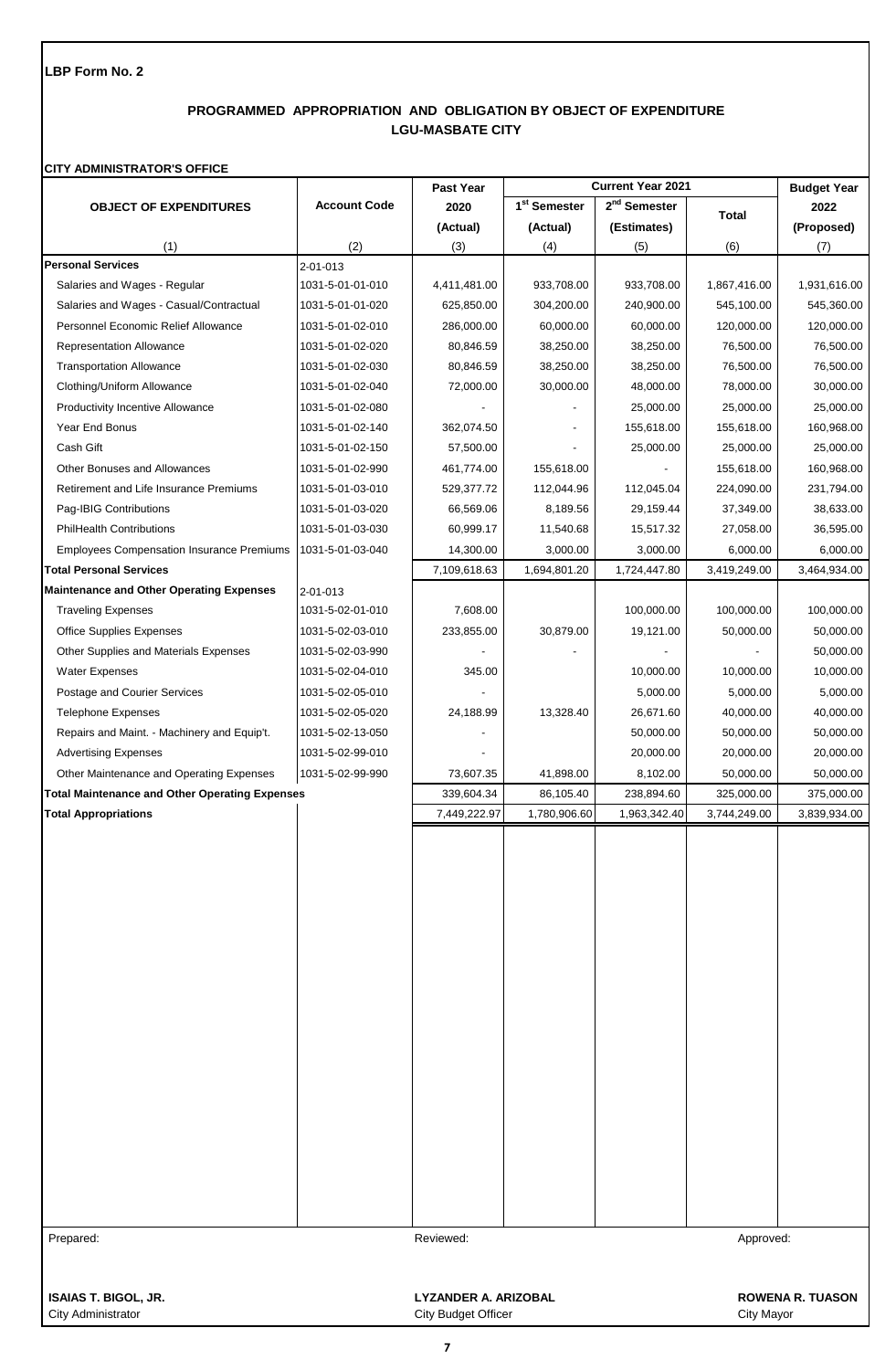# **PROGRAMMED APPROPRIATION AND OBLIGATION BY OBJECT OF EXPENDITURE LGU-MASBATE CITY**

### **CITY PLANNING AND DEVELOPMENT COORDINATOR'S OFFICE**

|                                                                                            |                        | Past Year                   |                          | <b>Current Year 2021</b> |               | <b>Budget Year</b>      |
|--------------------------------------------------------------------------------------------|------------------------|-----------------------------|--------------------------|--------------------------|---------------|-------------------------|
| <b>OBJECT OF EXPENDITURES</b>                                                              | <b>Account Code</b>    | 2020                        | 1 <sup>st</sup> Semester | $2nd$ Semester           | <b>Total</b>  | 2022                    |
|                                                                                            |                        | (Actual)                    | (Actual)                 | (Estimates)              |               | (Proposed)              |
| (1)                                                                                        | (2)                    | (3)                         | (4)                      | (5)                      | (6)           | (7)                     |
| <b>Personnel Services</b>                                                                  | 2-01-009               |                             |                          |                          |               |                         |
| Salaries and Wages - Regular                                                               | 1041-5-01-01-010       | 7,246,172.68                | 4,039,444.90             | 5,214,571.10             | 9,254,016.00  | 9,638,976.00            |
| Salaries and Wages - Casual/Contractual                                                    | 1041-5-01-01-020       | 406,000.00                  | 255,224.00               | 551,176.00               | 806,400.00    | 726,000.00              |
| Personnel Economic Relief Allowance                                                        | 1041-5-01-02-010       | 495,909.09                  | 268,909.08               | 331,090.92               | 600,000.00    | 648,000.00              |
| <b>Representation Allowance</b>                                                            | 1041-5-01-02-020       | 76,500.00                   | 38,250.00                | 38,250.00                | 76,500.00     | 76,500.00               |
| <b>Transportation Allowance</b>                                                            | 1041-5-01-02-030       | 76,500.00                   | 38,250.00                | 38,250.00                | 76,500.00     | 76,500.00               |
| Clothing/Uniform Allowance                                                                 | 1041-5-01-02-040       | 132,000.00                  | 150,000.00               |                          | 150,000.00    | 162,000.00              |
| <b>Productivity Incentive Allowance</b>                                                    | 1041-5-01-02-080       |                             |                          | 125,000.00               | 125,000.00    | 135,000.00              |
| Year End Bonus                                                                             | 1041-5-01-02-140       | 595,335.00                  |                          | 771,168.00               | 771,168.00    | 803,248.00              |
| Cash Gift                                                                                  | 1041-5-01-02-150       | 99,500.00                   |                          | 125,000.00               | 125,000.00    | 135,000.00              |
| Other Bonuses and Allowances                                                               | 1041-5-01-02-990       | 781,396.00                  | 666,409.00               | 104,759.00               | 771,168.00    | 803,248.00              |
| Retirement and Life Insurance Premiums                                                     | 1041-5-01-03-010       | 859,299.66                  | 483,891.94               | 626,590.06               | 1,110,482.00  | 1,156,678.00            |
| Pag-IBIG Contributions                                                                     | 1041-5-01-03-020       | 150,985.49                  | 80,760.83                | 104,320.17               | 185,081.00    | 192,780.00              |
| <b>PhilHealth Contributions</b>                                                            | 1041-5-01-03-030       | 103,568.03                  | 58,177.05                | 98,524.95                | 156,702.00    | 190,396.00              |
| <b>Employees Compensation Insurance Premiums</b>                                           | 1041-5-01-03-040       | 25,585.14                   | 13,500.00                | 16,500.00                | 30,000.00     | 32,400.00               |
| <b>Total Personal Services</b>                                                             |                        | 11,048,751.09               | 6,092,816.80             | 8,145,200.20             | 14,238,017.00 | 14,776,726.00           |
| <b>Maintenance and Other Operating Expenses</b>                                            | $2 - 01 - 009$         |                             |                          |                          |               |                         |
| <b>Traveling Expenses</b>                                                                  | 1041-5-02-01-010       | 110,571.84                  | 42,000.00                | 258,000.00               | 300,000.00    | 300,000.00              |
| <b>Office Supplies Expenses</b>                                                            | 1041-5-02-03-010       | 186,958.00                  | 143,808.00               | 56,192.00                | 200,000.00    | 200,000.00              |
| Fuel, Oil andf Lubricants Expenses                                                         | 1041-5-02-03-090       | 63,438.50                   | 35,660.80                | 24,339.20                | 60,000.00     | 80,000.00               |
| Other Supplies and Materials Expenses                                                      | 1041-5-02-03-990       |                             |                          |                          |               | 75,000.00               |
| <b>Water Expenses</b>                                                                      | 1041-5-02-04-010       | 8,790.00                    | 3,810.00                 | 6,190.00                 | 10,000.00     | 10,000.00               |
| Repairs and Maint. - Machinery and Equip't.                                                | 1041-5-02-13-050       | 28,920.00                   |                          | 100,000.00               | 100,000.00    | 100,000.00              |
| Other Maintenance and Operating Expenses                                                   | 1041-5-02-99-990       | 47,209.00                   | 23,220.00                | 126,780.00               | 150,000.00    | 200,000.00              |
| Other Program/Activity/Project:                                                            |                        |                             |                          |                          |               |                         |
| Updating and Formulation of Local<br>Levelopmental Plans and Devolution Transition<br>Plan | $1041-(1)$             |                             | 82,945.00                | 417,055.00               | 500,000.00    | 1,000,000.00            |
| Community-Based Monitoring System Project 1041-(2)                                         |                        |                             | 397,375.00               | 102,625.00               | 500,000.00    | 500,000.00              |
| Honoraria (Trainers)                                                                       | 1041-(2)-5-02-99-990-1 |                             |                          |                          |               |                         |
| Travel Expenses (Transportation and<br>accommodation)                                      | 1041-(2)-5-02-01-010   |                             |                          |                          |               |                         |
| Other Supplies and Materails Expenses                                                      | 1041-(2)-5-02-03-990   |                             |                          |                          |               |                         |
| Other Maintenance and Operating Expenses                                                   | 1041-(2)-5-02-99-990-2 |                             |                          |                          |               |                         |
| Information and Communication Technology<br>Equipment                                      | 1041-(2)-5-02-99-990-3 | 508,800.00                  |                          |                          |               |                         |
| ECC Preparations and Applications Expenses 1041-(3)-5-02-99-990                            |                        |                             |                          | 250,000.00               | 250,000.00    | 250,000.00              |
| <b>Total Maintenance and Other Operating Expenses</b>                                      |                        | 954,687.34                  | 728,818.80               | 1,341,181.20             | 2,070,000.00  | 2,715,000.00            |
| <b>Total Appropriations</b>                                                                |                        | 12,003,438.43               | 6,821,635.60             | 9,486,381.40             | 16,308,017.00 | 17,491,726.00           |
|                                                                                            |                        |                             |                          |                          |               |                         |
|                                                                                            |                        |                             |                          |                          |               |                         |
|                                                                                            |                        |                             |                          |                          |               |                         |
|                                                                                            |                        |                             |                          |                          |               |                         |
|                                                                                            |                        |                             |                          |                          |               |                         |
| Prepared:                                                                                  |                        | Reviewed:                   |                          |                          | Approved:     |                         |
|                                                                                            |                        |                             |                          |                          |               |                         |
| <b>GERRY D. GUADAYO</b>                                                                    |                        | <b>LYZANDER A. ARIZOBAL</b> |                          |                          |               | <b>ROWENA R. TUASON</b> |

City Planning and Development Coordinator City Subset City Budget Officer City City Mayor City Mayor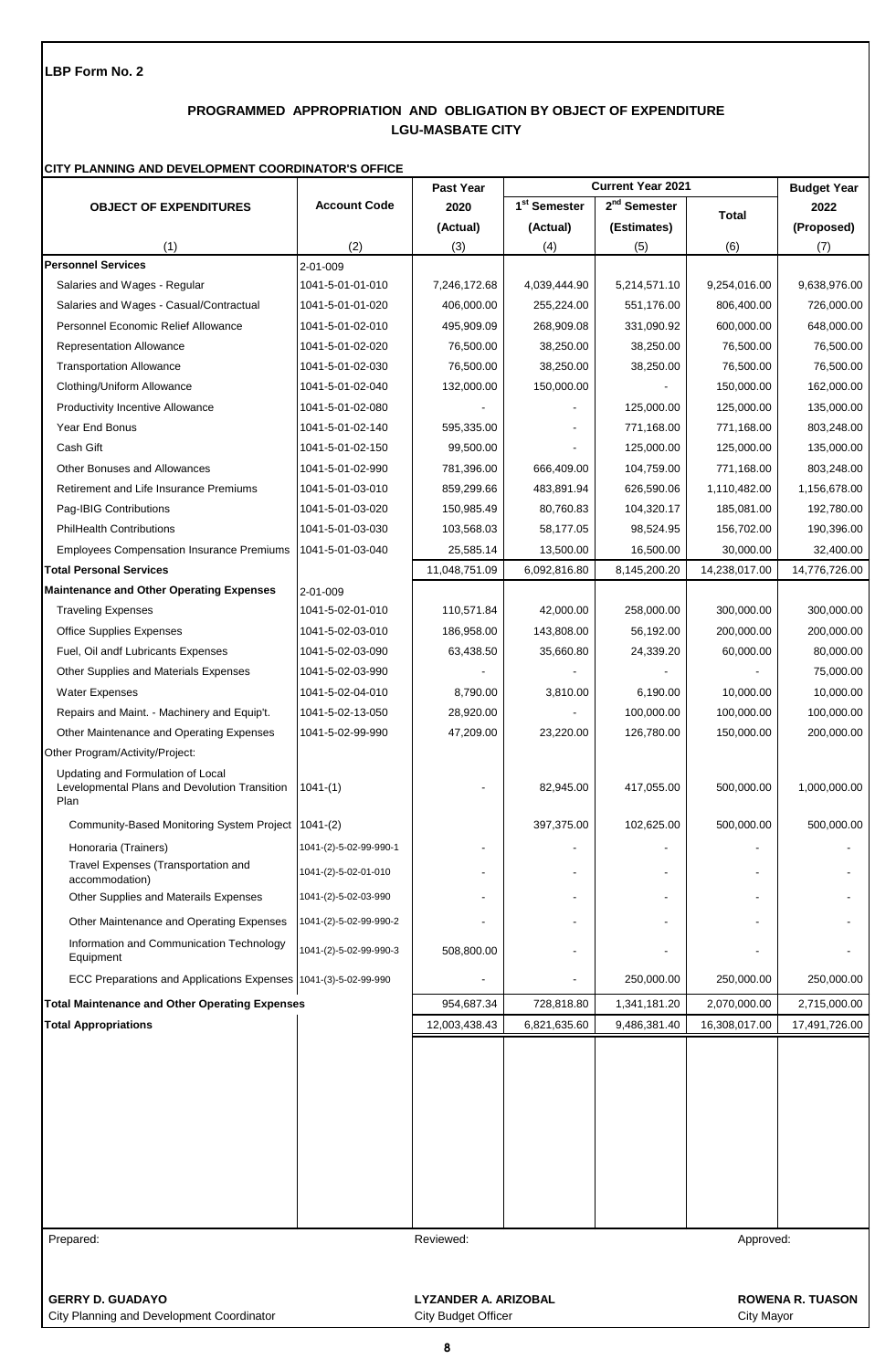# **PROGRAMMED APPROPRIATION AND OBLIGATION BY OBJECT OF EXPENDITURE LGU-MASBATE CITY**

### **CITY CIVIL REGISTRAR'S OFFICE**

|                                                       |                     | Past Year                   |                          | <b>Current Year 2021</b> |              | <b>Budget Year</b>      |
|-------------------------------------------------------|---------------------|-----------------------------|--------------------------|--------------------------|--------------|-------------------------|
| <b>OBJECT OF EXPENDITURES</b>                         | <b>Account Code</b> | 2020                        | 1 <sup>st</sup> Semester | $2nd$ Semester           | <b>Total</b> | 2022                    |
|                                                       |                     | (Actual)                    | (Actual)                 | (Estimates)              |              | (Proposed)              |
| (1)                                                   | (2)                 | (3)                         | (4)                      | (5)                      | (6)          | (7)                     |
| <b>Personnel Services</b>                             | 2-01-012            |                             |                          |                          |              |                         |
| Salaries and Wages - Regular                          | 1051-5-01-01-010    | 3,309,581.00                | 1,758,512.00             | 2,229,496.00             | 3,988,008.00 | 4,345,044.00            |
| Salaries and Wages - Casual/Contractual               | 1051-5-01-01-020    | 529,100.00                  | 312,000.00               | 141,109.00               | 453,109.00   | 624,000.00              |
| <b>Personnel Economic Relief Allowance</b>            | 1051-5-01-02-010    | 276,000.00                  | 144,000.00               | 192,000.00               | 336,000.00   | 360,000.00              |
| <b>Representation Allowance</b>                       | 1051-5-01-02-020    | 76,500.00                   | 38,250.00                | 38,250.00                | 76,500.00    | 76,500.00               |
| <b>Transportation Allowance</b>                       | 1051-5-01-02-030    | 76,500.00                   | 38,250.00                | 38,250.00                | 76,500.00    | 76,500.00               |
| Clothing/Uniform Allowance                            | 1051-5-01-02-040    | 72,000.00                   | 72,000.00                | 12,000.00                | 84,000.00    | 90,000.00               |
| <b>Productivity Incentive Allowance</b>               | 1051-5-01-02-080    |                             |                          | 70,000.00                | 70,000.00    | 75,000.00               |
| Year End Bonus                                        | 1051-5-01-02-140    | 282,451.00                  |                          | 332,334.00               | 332,334.00   | 362,087.00              |
| Cash Gift                                             | 1051-5-01-02-150    | 60,000.00                   |                          | 70,000.00                | 70,000.00    | 75,000.00               |
| <b>Other Bonuses and Allowances</b>                   | 1051-5-01-02-990    | 362,154.00                  | 293,171.00               | 39,163.00                | 332,334.00   | 362,087.00              |
| Retirement and Life Insurance Premiums                | 1051-5-01-03-010    | 397,180.56                  | 211,021.44               | 267,539.56               | 478,561.00   | 521,406.00              |
| Pag-IBIG Contributions                                | 1051-5-01-03-020    | 65,010.80                   | 34,960.98                | 44,800.02                | 79,761.00    | 86,901.00               |
| <b>PhilHealth Contributions</b>                       | 1051-5-01-03-030    | 43,751.52                   | 23,983.01                | 39,267.99                | 63,251.00    | 83,807.00               |
| <b>Employees Compensation Insurance Premiums</b>      | 1051-5-01-03-040    | 13,800.00                   | 7,200.00                 | 9,600.00                 | 16,800.00    | 18,000.00               |
| <b>Total Personal Services</b>                        |                     | 5,564,028.88                | 2,933,348.43             | 3,523,809.57             | 6,457,158.00 | 7,156,332.00            |
| <b>Maintenance and Other Operating Expenses</b>       | 2-01-012            |                             |                          |                          |              |                         |
| <b>Traveling Expenses</b>                             | 1051-5-02-01-010    | 44,533.70                   | 8,900.00                 | 291,100.00               | 300,000.00   | 300,000.00              |
| <b>Office Supplies Expenses</b>                       | 1051-5-02-03-010    | 173,149.00                  | 113,066.00               | 111,934.00               | 225,000.00   | 225,000.00              |
| Other Supplies and Materials Expenses                 | 1051-5-02-03-990    |                             |                          |                          |              | 75,000.00               |
| Water Expenses                                        | 1051-5-02-04-010    | 2,810.00                    |                          | 10,000.00                | 10,000.00    | 10,000.00               |
| Postage and Courier Services                          | 1051-5-02-05-010    | 8,821.00                    | 4,299.00                 | 5,701.00                 | 10,000.00    | 10,000.00               |
| <b>Telephone Expenses</b>                             | 1051-5-02-05-020    | 12,496.69                   | 27,386.38                | 14,613.62                | 42,000.00    | 42,000.00               |
| Repairs and Maint. - Machinery and Equip't.           | 1051-5-02-13-050    |                             |                          | 20,000.00                | 20,000.00    | 20,000.00               |
| Other Maintenance and Operating Expenses              | 1051-5-02-99-990    | 41,368.00                   | 42,982.00                | 27,018.00                | 70,000.00    | 70,000.00               |
| Other Program/Activity/Project:                       |                     |                             |                          |                          |              |                         |
| <b>Mobile Registration Services</b>                   | 1051(1)-5-02-99-990 |                             |                          | 100,000.00               | 100,000.00   | 100,000.00              |
| Computer Modernization/Restructuring of               |                     |                             |                          |                          |              |                         |
| Births/ Death and Marriage Records (Digital           | 1051(2)-5-02-99-990 | 297,920.00                  | 419,550.00               | 450.00                   | 420,000.00   | 420,000.00              |
| Archives Management System)                           |                     |                             |                          |                          |              |                         |
| <b>Total Maintenance and Other Operating Expenses</b> |                     | 581,098.39                  | 616,183.38               | 580,816.62               | 1,197,000.00 | 1,272,000.00            |
| <b>Total Appropriations</b>                           |                     | 6,145,127.27                | 3,549,531.81             | 4,104,626.19             | 7,654,158.00 | 8,428,332.00            |
|                                                       |                     |                             |                          |                          |              |                         |
|                                                       |                     |                             |                          |                          |              |                         |
|                                                       |                     |                             |                          |                          |              |                         |
|                                                       |                     |                             |                          |                          |              |                         |
|                                                       |                     |                             |                          |                          |              |                         |
|                                                       |                     |                             |                          |                          |              |                         |
|                                                       |                     |                             |                          |                          |              |                         |
|                                                       |                     |                             |                          |                          |              |                         |
|                                                       |                     |                             |                          |                          |              |                         |
|                                                       |                     |                             |                          |                          |              |                         |
|                                                       |                     |                             |                          |                          |              |                         |
|                                                       |                     |                             |                          |                          |              |                         |
|                                                       |                     |                             |                          |                          |              |                         |
|                                                       |                     |                             |                          |                          |              |                         |
|                                                       |                     |                             |                          |                          |              |                         |
|                                                       |                     |                             |                          |                          |              |                         |
| Prepared:                                             |                     | Reviewed:                   |                          |                          | Approved:    |                         |
|                                                       |                     |                             |                          |                          |              |                         |
|                                                       |                     |                             |                          |                          |              |                         |
| <b>MARILOU E. FRANCISCO</b>                           |                     | <b>LYZANDER A. ARIZOBAL</b> |                          |                          |              | <b>ROWENA R. TUASON</b> |
| <b>City Civil Registrar</b>                           |                     | <b>City Budget Officer</b>  |                          |                          | City Mayor   |                         |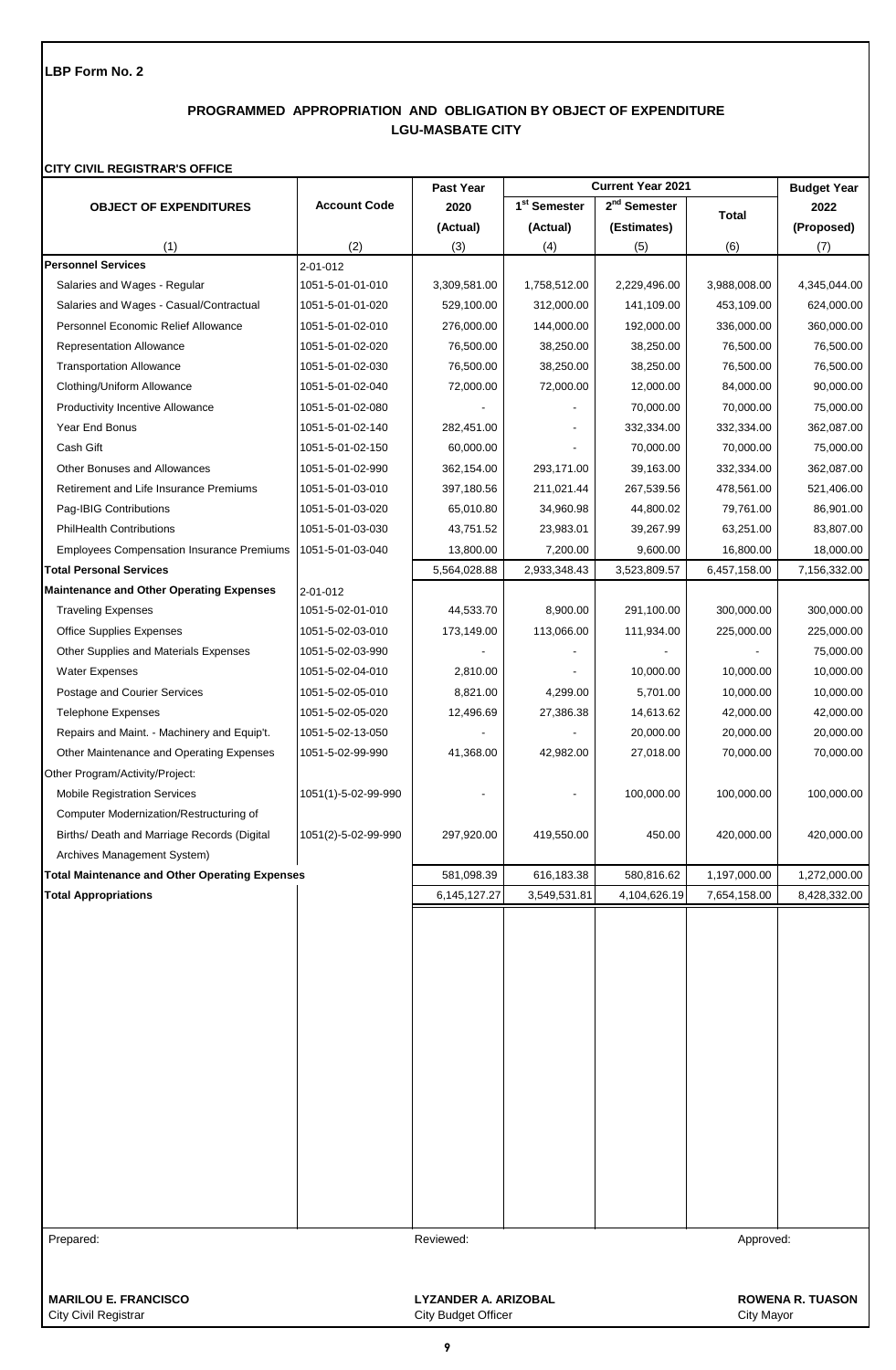# **PROGRAMMED APPROPRIATION AND OBLIGATION BY OBJECT OF EXPENDITURE LGU-MASBATE CITY**

## **CITY GENERAL SERVICES OFFICE**

|                                                                         |                                      | Past Year     | <b>Current Year 2021</b> |                          |               | <b>Budget Year</b> |
|-------------------------------------------------------------------------|--------------------------------------|---------------|--------------------------|--------------------------|---------------|--------------------|
| <b>OBJECT OF EXPENDITURES</b>                                           | <b>Account Code</b>                  | 2020          | 1 <sup>st</sup> Semester | 2 <sup>nd</sup> Semester | <b>Total</b>  | 2022               |
|                                                                         |                                      | (Actual)      | (Actual)                 | (Estimates)              |               | (Proposed)         |
| (1)                                                                     | (2)                                  | (3)           | (4)                      | (5)                      | (6)           | (7)                |
| <b>Personnel Services</b>                                               | 2-01-017                             |               |                          |                          |               |                    |
| Salaries and Wages - Regular                                            | 1061-5-01-01-010                     | 7,306,151.50  | 3,888,622.54             | 4,173,673.46             | 8,062,296.00  | 8,763,492.00       |
| Salaries and Wages - Casual/Contractual                                 | 1061-5-01-01-020                     | 582,000.00    | 251,903.23               | 221,696.77               | 473,600.00    | 588,000.00         |
| Personnel Economic Relief Allowance                                     | 1061-5-01-02-010                     | 921,000.00    | 471,454.54               | 512,545.46               | 984,000.00    | 1,032,000.00       |
| <b>Representation Allowance</b>                                         | 1061-5-01-02-020                     | 76,500.00     | 38,250.00                | 38,250.00                | 76,500.00     | 76,500.00          |
| <b>Transportation Allowance</b>                                         | 1061-5-01-02-030                     | 76,500.00     | 38,250.00                | 38,250.00                | 76,500.00     | 76,500.00          |
| Clothing/Uniform Allowance                                              | 1061-5-01-02-040                     | 234,000.00    | 240,000.00               | 6,000.00                 | 246,000.00    | 258,000.00         |
| <b>Productivity Incentive Allowance</b>                                 | 1061-5-01-02-080                     |               |                          | 205,000.00               | 205,000.00    | 215,000.00         |
| Year End Bonus                                                          | 1061-5-01-02-140                     | 604,239.00    |                          | 671,858.00               | 671,858.00    | 730,291.00         |
| Cash Gift                                                               | 1061-5-01-02-150                     | 191,000.00    |                          | 205,000.00               | 205,000.00    | 215,000.00         |
| Other Bonuses and Allowances                                            | 1061-5-01-02-990                     | 978,509.60    | 644,348.00               | 27,510.00                | 671,858.00    | 730,291.00         |
| Retirement and Life Insurance Premiums                                  | 1061-5-01-03-010                     | 818,816.68    | 466,634.70               | 500,841.30               | 967,476.00    | 1,051,620.00       |
| Pag-IBIG Contributions                                                  | 1061-5-01-03-020                     | 140,007.47    | 77,272.81                | 83,973.19                | 161,246.00    | 175,270.00         |
| <b>PhilHealth Contributions</b>                                         | 1061-5-01-03-030                     | 99,284.77     | 55,960.58                | 80,079.42                | 136,040.00    | 173,574.00         |
| <b>Employees Compensation Insurance Premiums</b>                        | 1061-5-01-03-040                     | 42,250.00     | 23,600.00                | 25,600.00                | 49,200.00     | 51,600.00          |
| <b>Total Personal Services</b>                                          |                                      | 12,070,259.02 | 6,196,296.40             | 6,790,277.60             | 12,986,574.00 | 14, 137, 138.00    |
| <b>Maintenance and Other Operating Expenses</b>                         | 2-01-017                             |               |                          |                          |               |                    |
| <b>Traveling Expenses</b>                                               | 1061-5-02-01-010                     | 49,875.00     |                          | 200,000.00               | 200,000.00    | 200,000.00         |
| <b>Office Supplies Expenses</b>                                         | 1061-5-02-03-010                     | 143,984.00    | 110,096.50               | 39,903.50                | 150,000.00    | 700,000.00         |
| Fuel, Oil and Lubricants Expenses                                       | 1061-5-02-03-090                     | 19,911.48     | 32,895.63                | 17,104.37                | 50,000.00     | 50,000.00          |
| Other Supplies and Materials Expenses                                   | 1061-5-02-03-990                     |               | 28,161.00                | 71,839.00                | 100,000.00    | 300,000.00         |
| <b>Water Expenses</b>                                                   | 1061-5-02-04-010                     | 7,025.00      |                          | 9,900.00                 | 9,900.00      | 9,900.00           |
| <b>Telephone Expenses</b>                                               | 1061-5-02-05-020                     | 26,276.61     |                          | 36,000.00                | 36,000.00     | 36,000.00          |
| Repairs and Maint. - Machinery and Equip't.                             | 1061-5-02-13-050                     |               |                          | 30,000.00                | 30,000.00     | 75,000.00          |
|                                                                         |                                      |               |                          | 5,000.00                 | 5,000.00      | 5,000.00           |
| <b>Advertising Expenses</b><br>Other Maintenance and Operating Expenses | 1061-5-02-99-010<br>1061-5-02-99-990 | 49,361.00     | 21,800.00                | 128,200.00               | 150,000.00    | 150,000.00         |
| <b>Total Maintenance and Other Operating Expenses</b>                   |                                      | 296,433.09    | 192,953.13               | 537,946.87               | 730,900.00    | 1,525,900.00       |
| <b>Total Appropriations</b>                                             |                                      | 12,366,692.11 | 6,389,249.53             | 7,328,224.47             | 13,717,474.00 | 15,663,038.00      |
|                                                                         |                                      |               |                          |                          |               |                    |
|                                                                         |                                      |               |                          |                          |               |                    |
|                                                                         |                                      |               |                          |                          |               |                    |
|                                                                         |                                      |               |                          |                          |               |                    |
|                                                                         |                                      |               |                          |                          |               |                    |
|                                                                         |                                      |               |                          |                          |               |                    |
|                                                                         |                                      |               |                          |                          |               |                    |
|                                                                         |                                      |               |                          |                          |               |                    |
|                                                                         |                                      |               |                          |                          |               |                    |
|                                                                         |                                      |               |                          |                          |               |                    |
|                                                                         |                                      |               |                          |                          |               |                    |
|                                                                         |                                      |               |                          |                          |               |                    |
|                                                                         |                                      |               |                          |                          |               |                    |
|                                                                         |                                      |               |                          |                          |               |                    |
|                                                                         |                                      |               |                          |                          |               |                    |
|                                                                         |                                      |               |                          |                          |               |                    |
|                                                                         |                                      |               |                          |                          |               |                    |
|                                                                         |                                      |               |                          |                          |               |                    |
|                                                                         |                                      |               |                          |                          |               |                    |
|                                                                         |                                      |               |                          |                          |               |                    |
|                                                                         |                                      |               |                          |                          |               |                    |
| Prepared:                                                               |                                      | Reviewed:     |                          |                          | Approved:     |                    |
|                                                                         |                                      |               |                          |                          |               |                    |
|                                                                         |                                      |               |                          |                          |               |                    |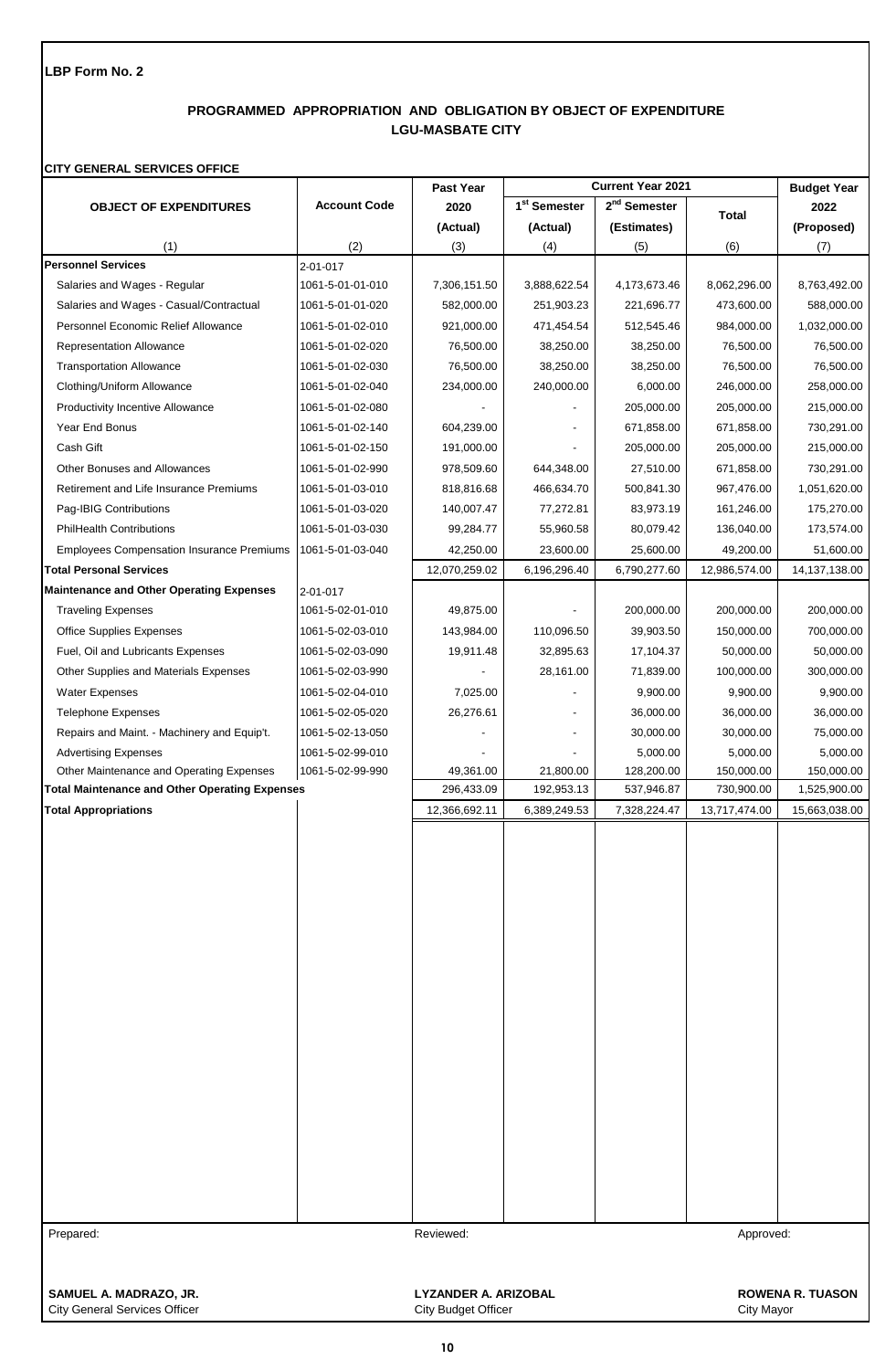# **PROGRAMMED APPROPRIATION AND OBLIGATION BY OBJECT OF EXPENDITURE LGU-MASBATE CITY**

#### **CITY BUDGET OFFICE**

|                                                           |                                     | Past Year                  |                          | <b>Current Year 2021</b> |                   | <b>Budget Year</b>      |
|-----------------------------------------------------------|-------------------------------------|----------------------------|--------------------------|--------------------------|-------------------|-------------------------|
| <b>OBJECT OF EXPENDITURES</b>                             | <b>Account Code</b>                 | 2020                       | 1 <sup>st</sup> Semester | 2 <sup>nd</sup> Semester | Total             | 2022                    |
|                                                           |                                     | (Actual)                   | (Actual)                 | (Estimates)              |                   | (Proposed)              |
| (1)                                                       | (2)                                 | (3)                        | (4)                      | (5)                      | (6)               | (7)                     |
| <b>Personnel Services</b>                                 | 2-01-008                            |                            |                          |                          |                   |                         |
| Salaries and Wages - Regular                              | 1071-5-01-01-010                    | 5,123,203.63               | 2,485,281.00             | 3,232,971.00             | 5,718,252.00      | 6,073,116.00            |
| Salaries and Wages - Casual/Contractual                   | 1071-5-01-01-020                    | 144,000.00                 | 65,000.00                | 14,200.00                | 79,200.00         | 84,000.00               |
| Personnel Economic Relief Allowance                       | 1071-5-01-02-010                    | 387,533.33                 | 184,000.00               | 248,000.00               | 432,000.00        | 456,000.00              |
| <b>Representation Allowance</b>                           | 1071-5-01-02-020                    | 127,500.00                 | 63,750.00                | 63,750.00                | 127,500.00        | 127,500.00              |
| <b>Transportation Allowance</b>                           | 1071-5-01-02-030                    | 127,500.00                 | 63,750.00                | 63,750.00                | 127,500.00        | 127,500.00              |
| Clothing/Uniform Allowance                                | 1071-5-01-02-040                    | 96,000.00                  | 90,000.00                | 18,000.00                | 108,000.00        | 114,000.00              |
| <b>Productivity Incentive Allowance</b>                   | 1071-5-01-02-080                    |                            |                          | 90,000.00                | 90,000.00         | 95,000.00               |
| Overtime and Night Pay                                    | 1071-5-01-02-130                    |                            |                          | 240,000.00               | 240,000.00        | 240,000.00              |
| Year End Bonus                                            | 1071-5-01-02-140                    | 442,035.70                 |                          | 476,521.00               | 476,521.00        | 506,093.00              |
| Cash Gift                                                 | 1071-5-01-02-150                    | 84,750.00                  |                          | 90,000.00                | 90,000.00         | 95,000.00               |
| <b>Other Bonuses and Allowances</b>                       | 1071-5-01-02-990                    | 556,592.00                 | 409,487.00               | 67,034.00                | 476,521.00        | 506,093.00              |
| Retirement and Life Insurance Premiums                    | 1071-5-01-03-010                    | 614,784.44                 | 298,234.52               | 387,956.48               | 686,191.00        | 728,774.00              |
| Pag-IBIG Contributions                                    | 1071-5-01-03-020                    | 100,475.77                 | 49,397.04                | 64,968.96                | 114,366.00        | 121,463.00              |
| <b>PhilHealth Contributions</b>                           | 1071-5-01-03-030                    | 70,722.31                  | 34,018.47                | 58,928.53                | 92,947.00         | 119,425.00              |
| <b>Employees Compensation Insurance Premiums</b>          | 1071-5-01-03-040                    | 19,439.08                  | 9,200.00                 | 12,400.00                | 21,600.00         | 22,800.00               |
| <b>Total Personal Services</b>                            |                                     | 7,894,536.26               | 3,752,118.03             | 5,128,479.97             | 8,880,598.00      | 9,416,764.00            |
| <b>Maintenance and Other Operating Expenses</b>           | 2-01-008                            |                            |                          |                          |                   |                         |
| <b>Traveling Expenses</b>                                 | 1071-5-02-01-010                    |                            | 6,667.00                 | 293,333.00               | 300,000.00        | 200,000.00              |
| <b>Office Supplies Expenses</b>                           | 1071-5-02-03-010                    | 174,680.00                 | 136,540.50               | 63,459.50                | 200,000.00        | 200,000.00              |
| Other Supplies and Materials Expenses                     | 1071-5-02-03-990                    | 34,981.00                  | 29,718.00                | 42,282.00                | 72,000.00         | 50,000.00               |
| <b>Water Expenses</b>                                     | 1071-5-02-04-010                    |                            |                          | 10,000.00                | 10,000.00         | 10,000.00               |
| Repairs and Maint. - Machinery and Equip't.               | 1071-5-02-13-050                    |                            |                          | 50,000.00                | 50,000.00         | 50,000.00               |
| Membership Dues and Contributions Expenses                | 1071-5-02-99-060                    |                            |                          | 30,000.00                | 30,000.00         | 40,000.00               |
| Other Maintenance and Operating Expenses                  | 1071-5-02-99-990                    | 11,309.00                  |                          | 100,000.00               | 100,000.00        | 100,000.00              |
| <b>Total Maintenance and Other Operating Expenses</b>     |                                     | 220,970.00                 | 172,925.50               | 589,074.50               | 762,000.00        | 650,000.00              |
| <b>Capital Outlay:</b>                                    |                                     |                            |                          |                          |                   |                         |
| Other Special Programs:                                   | 1071(1)-1-07-05-030/1-              |                            |                          |                          |                   |                         |
| Automated Budget Data Processing System                   | 09-01-020                           |                            |                          |                          |                   | 395,000.00              |
| Automated OBR Archival and Retrieval<br>Processing System | 1071(2)-1-07-05-030/1-<br>09-01-020 |                            |                          |                          |                   | 275,000.00              |
| E-Budget/E-Treas/E-Sangkapp System                        | 1071(3)-1-07-05-030/1-              |                            |                          |                          |                   | 250,000.00              |
|                                                           | 09-01-020                           |                            |                          |                          |                   |                         |
| <b>Total Capital Outlay</b>                               |                                     | $\overline{\phantom{a}}$   | ٠                        | $\overline{a}$           |                   | 920,000.00              |
| <b>Total Appropriations</b>                               |                                     | 8,115,506.26               | 3,925,043.53             | 5,717,554.47             | 9,642,598.00      | 10,986,764.00           |
|                                                           |                                     |                            |                          |                          |                   |                         |
|                                                           |                                     |                            |                          |                          |                   |                         |
|                                                           |                                     |                            |                          |                          |                   |                         |
|                                                           |                                     |                            |                          |                          |                   |                         |
|                                                           |                                     |                            |                          |                          |                   |                         |
|                                                           |                                     |                            |                          |                          |                   |                         |
|                                                           |                                     |                            |                          |                          |                   |                         |
|                                                           |                                     |                            |                          |                          |                   |                         |
|                                                           |                                     |                            |                          |                          |                   |                         |
|                                                           |                                     |                            |                          |                          |                   |                         |
|                                                           |                                     |                            |                          |                          |                   |                         |
|                                                           |                                     |                            |                          |                          |                   |                         |
|                                                           |                                     |                            |                          |                          |                   |                         |
|                                                           |                                     |                            |                          |                          |                   |                         |
| Prepared:                                                 |                                     | Reviewed:                  |                          |                          | Approved:         |                         |
|                                                           |                                     |                            |                          |                          |                   |                         |
|                                                           |                                     |                            |                          |                          |                   |                         |
| <b>LYZANDER A. ARIZOBAL</b>                               |                                     | LYZANDER A. ARIZOBAL       |                          |                          |                   | <b>ROWENA R. TUASON</b> |
| <b>City Budget Officer</b>                                |                                     | <b>City Budget Officer</b> |                          |                          | <b>City Mayor</b> |                         |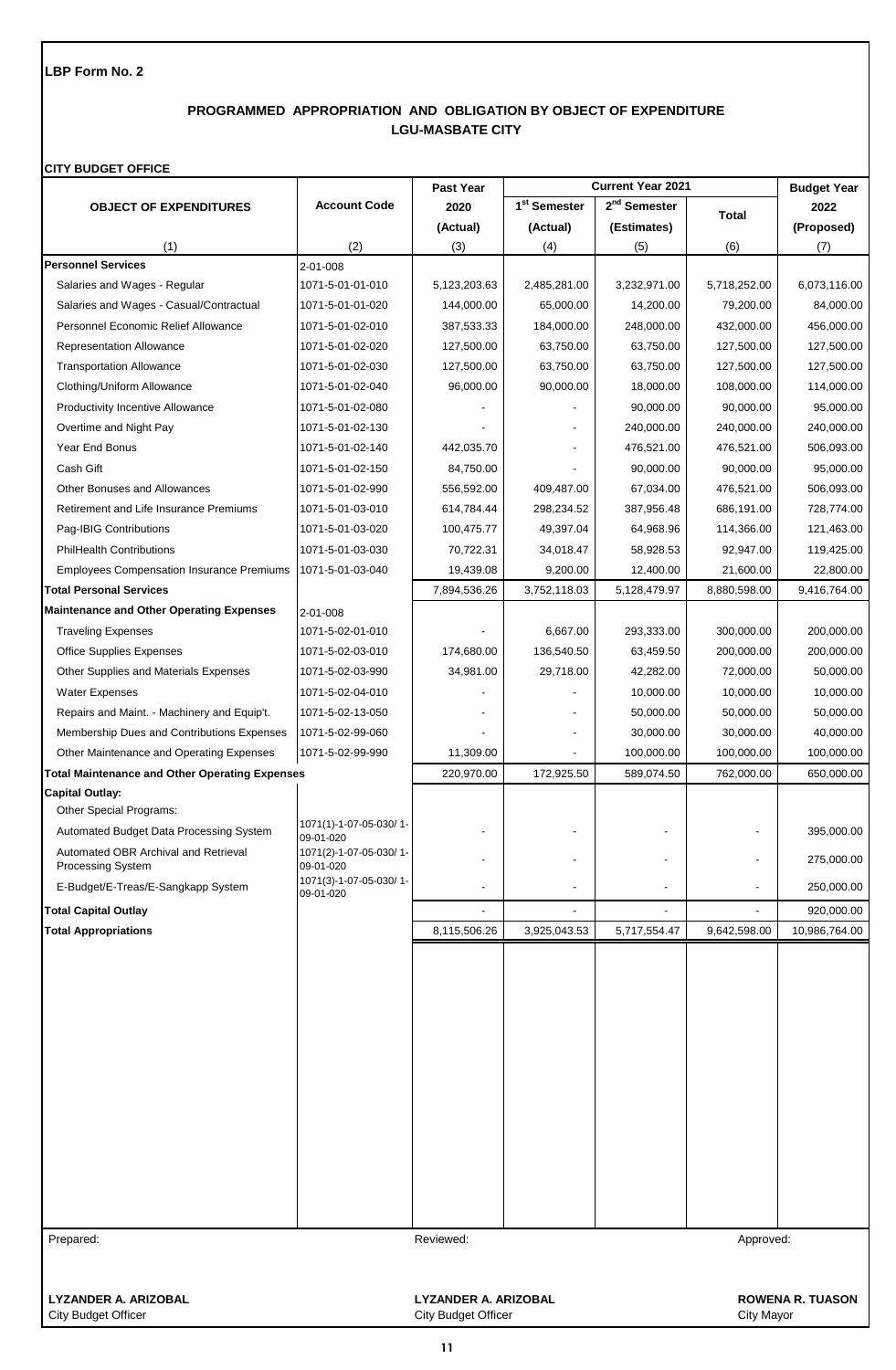# **PROGRAMMED APPROPRIATION AND OBLIGATION BY OBJECT OF EXPENDITURE LGU-MASBATE CITY**

### **CITY ACCOUNTANT'S OFFICE**

|                                                       |                     | Past Year     |                          | <b>Current Year 2021</b> |               | <b>Budget Year</b> |
|-------------------------------------------------------|---------------------|---------------|--------------------------|--------------------------|---------------|--------------------|
| <b>OBJECT OF EXPENDITURES</b>                         | <b>Account Code</b> | 2020          | 1 <sup>st</sup> Semester | 2 <sup>nd</sup> Semester | <b>Total</b>  | 2022               |
|                                                       |                     | (Actual)      | (Actual)                 | (Estimates)              |               | (Proposed)         |
| (1)                                                   | (2)                 | (3)           | (4)                      | (5)                      | (6)           | (7)                |
| <b>Personnel Services</b>                             | $2 - 01 - 007$      |               |                          |                          |               |                    |
| Salaries and Wages - Regular                          | 1081-5-01-01-010    | 7,215,411.27  | 3,587,712.81             | 4,489,547.19             | 8,077,260.00  | 8,560,704.00       |
| Salaries and Wages - Casual/Contractual               | 1081-5-01-01-020    | 1,009,750.00  | 542,607.00               | 471,572.00               | 1,014,179.00  | 1,179,000.00       |
| Personnel Economic Relief Allowance                   | 1081-5-01-02-010    | 558,000.00    | 270,545.36               | 353,454.64               | 624,000.00    | 648,000.00         |
| <b>Representation Allowance</b>                       | 1081-5-01-02-020    | 127,500.00    | 63,750.00                | 63,750.00                | 127,500.00    | 127,500.00         |
| <b>Transportation Allowance</b>                       | 1081-5-01-02-030    | 127,500.00    | 63,750.00                | 63,750.00                | 127,500.00    | 127,500.00         |
| Clothing/Uniform Allowance                            | 1081-5-01-02-040    | 138,000.00    | 144,000.00               | 12,000.00                | 156,000.00    | 162,000.00         |
| <b>Productivity Incentive Allowance</b>               | 1081-5-01-02-080    |               |                          | 130,000.00               | 130,000.00    | 135,000.00         |
| Overtime and Night Pay                                | 1081-5-01-02-130    |               |                          | 240,000.00               | 240,000.00    | 240,000.00         |
| Year End Bonus                                        | 1081-5-01-02-140    | 592,387.00    |                          | 673,105.00               | 673,105.00    | 713,392.00         |
| Cash Gift                                             | 1081-5-01-02-150    | 115,000.00    |                          | 130,000.00               | 130,000.00    | 135,000.00         |
| <b>Other Bonuses and Allowances</b>                   | 1081-5-01-02-990    | 780,680.00    | 614,283.00               | 58,822.00                | 673,105.00    | 713,392.00         |
| Retirement and Life Insurance Premiums                | 1081-5-01-03-010    | 866,180.14    | 430,525.53               | 538,746.47               | 969,272.00    | 1,027,285.00       |
| Pag-IBIG Contributions                                | 1081-5-01-03-020    | 141,582.42    | 71,319.04                | 90,226.96                | 161,546.00    | 171,215.00         |
| <b>PhilHealth Contributions</b>                       | 1081-5-01-03-030    | 99,700.72     | 49,884.15                | 82,597.85                | 132,482.00    | 167,756.00         |
| <b>Employees Compensation Insurance Premiums</b>      | 1081-5-01-03-040    | 27,900.00     | 13,609.10                | 17,590.90                | 31,200.00     | 32,400.00          |
| <b>Total Personal Services</b>                        |                     | 11,799,591.55 |                          |                          |               |                    |
|                                                       |                     |               | 5,851,985.99             | 7,415,163.01             | 13,267,149.00 | 14,140,144.00      |
| <b>Maintenance and Other Operating Expenses</b>       | 2-01-007            |               |                          |                          |               |                    |
| <b>Traveling Expenses</b>                             | 1081-5-02-01-010    | 13,510.00     | 5,062.00                 | 344,938.00               | 350,000.00    | 350,000.00         |
| <b>Office Supplies Expenses</b>                       | 1081-5-02-03-010    | 197,341.00    | 186,983.00               | 63,017.00                | 250,000.00    | 280,000.00         |
| Other Supplies and Materials Expenses                 | 1081-5-02-03-990    |               |                          |                          |               | 100,000.00         |
| <b>Water Expenses</b>                                 | 1081-5-02-04-010    | 16,256.00     |                          | 15,000.00                | 15,000.00     | 20,000.00          |
| Postage and Courier Services                          | 1081-5-02-05-010    |               |                          | 10,000.00                | 10,000.00     | 10,000.00          |
| Repairs and Maint. - Machinery and Equip't.           | 1081-5-02-13-050    |               |                          | 60,000.00                | 60,000.00     | 100,000.00         |
| <b>Advertising Expenses</b>                           | 1081-5-02-99-010    |               |                          | 5,000.00                 | 5,000.00      | 5,000.00           |
| Other Maintenance and Operating Expenses              | 1081-5-02-99-990    | 41,229.00     | 37,368.00                | 62,632.00                | 100,000.00    | 150,000.00         |
| <b>Total Maintenance and Other Operating Expenses</b> |                     | 268,336.00    | 229,413.00               | 560,587.00               | 790,000.00    | 1,015,000.00       |
| <b>Total Appropriations</b>                           |                     | 12,067,927.55 | 6,081,398.99             | 7,975,750.01             | 14,057,149.00 | 15, 155, 144.00    |
|                                                       |                     |               |                          |                          |               |                    |
|                                                       |                     |               |                          |                          |               |                    |
|                                                       |                     |               |                          |                          |               |                    |
|                                                       |                     |               |                          |                          |               |                    |
|                                                       |                     |               |                          |                          |               |                    |
|                                                       |                     |               |                          |                          |               |                    |
|                                                       |                     |               |                          |                          |               |                    |
|                                                       |                     |               |                          |                          |               |                    |
|                                                       |                     |               |                          |                          |               |                    |
|                                                       |                     |               |                          |                          |               |                    |
|                                                       |                     |               |                          |                          |               |                    |
|                                                       |                     |               |                          |                          |               |                    |
|                                                       |                     |               |                          |                          |               |                    |
|                                                       |                     |               |                          |                          |               |                    |
|                                                       |                     |               |                          |                          |               |                    |
|                                                       |                     |               |                          |                          |               |                    |
|                                                       |                     |               |                          |                          |               |                    |
|                                                       |                     |               |                          |                          |               |                    |
|                                                       |                     |               |                          |                          |               |                    |
|                                                       |                     |               |                          |                          |               |                    |
|                                                       |                     |               |                          |                          |               |                    |
| Prepared:                                             |                     | Reviewed:     |                          |                          | Approved:     |                    |
|                                                       |                     |               |                          |                          |               |                    |
|                                                       |                     |               |                          |                          |               |                    |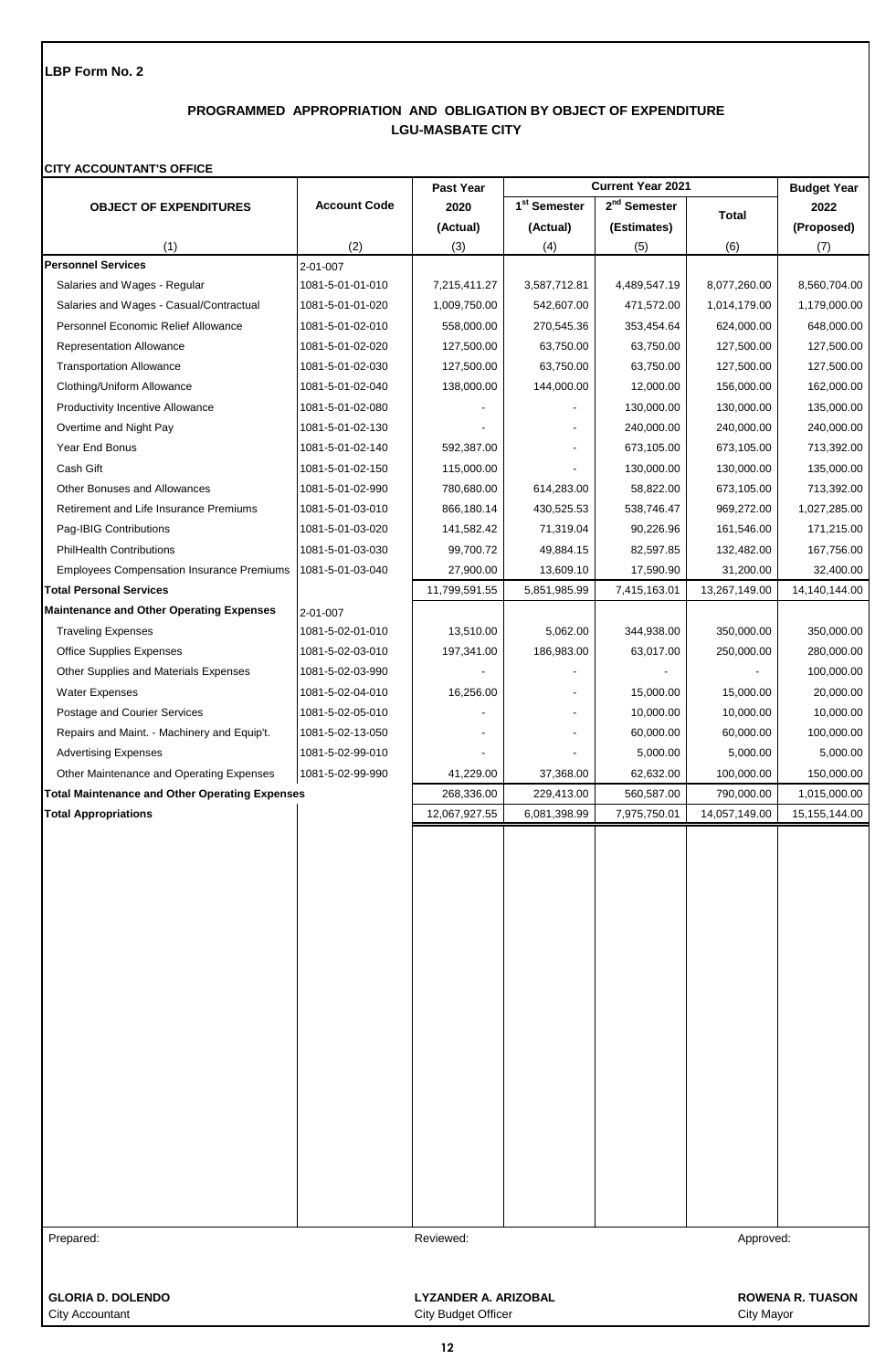# **PROGRAMMED APPROPRIATION AND OBLIGATION BY OBJECT OF EXPENDITURE LGU-MASBATE CITY**

## **CITY TREASURER'S OFFICE**

| <b>Current Year 2021</b><br>Past Year              |                     |                                                    | <b>Budget Year</b>       |                          |               |                         |
|----------------------------------------------------|---------------------|----------------------------------------------------|--------------------------|--------------------------|---------------|-------------------------|
| <b>OBJECT OF EXPENDITURES</b>                      | <b>Account Code</b> | 2020                                               | 1 <sup>st</sup> Semester | 2 <sup>nd</sup> Semester | <b>Total</b>  | 2022                    |
|                                                    |                     | (Actual)                                           | (Actual)                 | (Estimates)              |               | (Proposed)              |
| (1)                                                | (2)                 | (3)                                                | (4)                      | (5)                      | (6)           | (7)                     |
| <b>Personnel Services</b>                          | 2-01-005            |                                                    |                          |                          |               |                         |
| Salaries and Wages - Regular                       | 1091-5-01-01-010    | 8,224,194.94                                       | 4,441,419.54             | 6,281,912.46             | 10,723,332.00 | 11,267,412.00           |
| Salaries and Wages - Casual/Contractual            | 1091-5-01-01-020    | 579,275.00                                         | 263,800.00               | 159,200.00               | 423,000.00    | 537,561.00              |
| Personnel Economic Relief Allowance                | 1091-5-01-02-010    | 688,903.14                                         | 359,454.54               | 432,545.46               | 792,000.00    | 816,000.00              |
| <b>Representation Allowance</b>                    | 1091-5-01-02-020    | 76,500.00                                          | 38,250.00                | 89,250.00                | 127,500.00    | 127,500.00              |
| <b>Transportation Allowance</b>                    | 1091-5-01-02-030    | 76,500.00                                          | 38,250.00                | 89,250.00                | 127,500.00    | 127,500.00              |
| Clothing/Uniform Allowance                         | 1091-5-01-02-040    | 180,000.00                                         | 186,000.00               | 12,000.00                | 198,000.00    | 204,000.00              |
| <b>Productivity Incentive Allowance</b>            | 1091-5-01-02-080    |                                                    |                          | 165,000.00               | 165,000.00    | 170,000.00              |
| Overtime and Night Pay                             | 1091-5-01-02-130    |                                                    |                          | 200,000.00               | 200,000.00    | 200,000.00              |
| Year End Bonus                                     | 1091-5-01-02-140    | 682,428.00                                         |                          | 893,611.00               | 893,611.00    | 938,951.00              |
| Cash Gift                                          | 1091-5-01-02-150    | 141,500.00                                         |                          | 165,000.00               | 165,000.00    | 170,000.00              |
| <b>Other Bonuses and Allowances</b>                | 1091-5-01-02-990    | 891,384.00                                         | 737,780.00               | 155,831.00               | 893,611.00    | 938,951.00              |
| Retirement and Life Insurance Premiums             | 1091-5-01-03-010    | 986,903.45                                         | 532,970.34               | 753,829.66               | 1,286,800.00  | 1,352,090.00            |
| Pag-IBIG Contributions                             | 1091-5-01-03-020    | 160,991.93                                         | 88,243.81                | 126,223.19               | 214,467.00    | 225,349.00              |
| <b>PhilHealth Contributions</b>                    | 1091-5-01-03-030    | 119,182.80                                         | 65,389.39                | 114,471.61               | 179,861.00    | 223,988.00              |
| <b>Employees Compensation Insurance Premiums</b>   | 1091-5-01-03-040    | 34,550.00                                          | 18,000.00                | 21,600.00                | 39,600.00     | 40,800.00               |
| <b>Total Personal Services</b>                     |                     | 12,842,313.26                                      | 6,769,557.62             | 9,659,724.38             | 16,429,282.00 | 17,340,102.00           |
| <b>Maintenance and Other Operating Expenses</b>    | 2-01-005            |                                                    |                          |                          |               |                         |
| <b>Traveling Expenses</b>                          | 1091-5-02-01-010    | 73,015.00                                          | 91,590.00                | 258,410.00               | 350,000.00    | 300,000.00              |
| <b>Office Supplies Expenses</b>                    | 1091-5-02-03-010    | 168,089.50                                         | 147,671.00               | 52,329.00                | 200,000.00    | 200,000.00              |
| <b>Accountable Forms Expenses</b>                  | 1091-5-02-03-020    | 150,000.00                                         | 96,000.00                | 204,000.00               | 300,000.00    | 250,000.00              |
| Other Supplies and Materials Expenses              | 1091-5-02-03-990    | 26,205.00                                          | 18,560.00                | 11,440.00                | 30,000.00     | 100,000.00              |
| <b>Water Expenses</b>                              | 1091-5-02-04-010    | 16,690.00                                          | 9,750.00                 | 10,250.00                | 20,000.00     | 20,000.00               |
| Postage and Courier Services                       | 1091-5-02-05-010    |                                                    | 840.00                   | 9,160.00                 | 10,000.00     | 10,000.00               |
| Repairs and Maint. - Machinery and Equip't.        | 1091-5-02-13-050    | 5,000.00                                           |                          | 25,000.00                | 25,000.00     | 50,000.00               |
| <b>Fedility Bond Premiums</b>                      | 1091-5-02-16-020    | 213,522.59                                         | 102,750.00               | 47,250.00                | 150,000.00    | 300,000.00              |
| <b>Advertising Expenses</b>                        | 1091-5-02-99-010    | 5,000.00                                           |                          | 10,000.00                | 10,000.00     | 10,000.00               |
| Other Maintenance and Operating Expenses           | 1091-5-02-99-990    | 152,038.25                                         | 110,780.85               | 39,219.15                | 150,000.00    | 150,000.00              |
| Total Maintenance and Other Operating Expenses     |                     | 809,560.34                                         | 577,941.85               | 667,058.15               | 1,245,000.00  | 1,390,000.00            |
| <b>Total Appropriations</b>                        |                     | 13,651,873.60                                      | 7,347,499.47             | 10,326,782.53            | 17,674,282.00 | 18,730,102.00           |
|                                                    |                     |                                                    |                          |                          |               |                         |
| Prepared:                                          |                     | Reviewed:                                          |                          |                          | Approved:     |                         |
|                                                    |                     |                                                    |                          |                          |               |                         |
| JOEY ZALDY J. GALLEGO<br><b>OIC-City Treasurer</b> |                     | <b>LYZANDER A. ARIZOBAL</b><br>City Budget Officer |                          |                          | City Mayor    | <b>ROWENA R. TUASON</b> |

OIC-City Treasurer City Budget Officer City Budget Officer City And City Mayor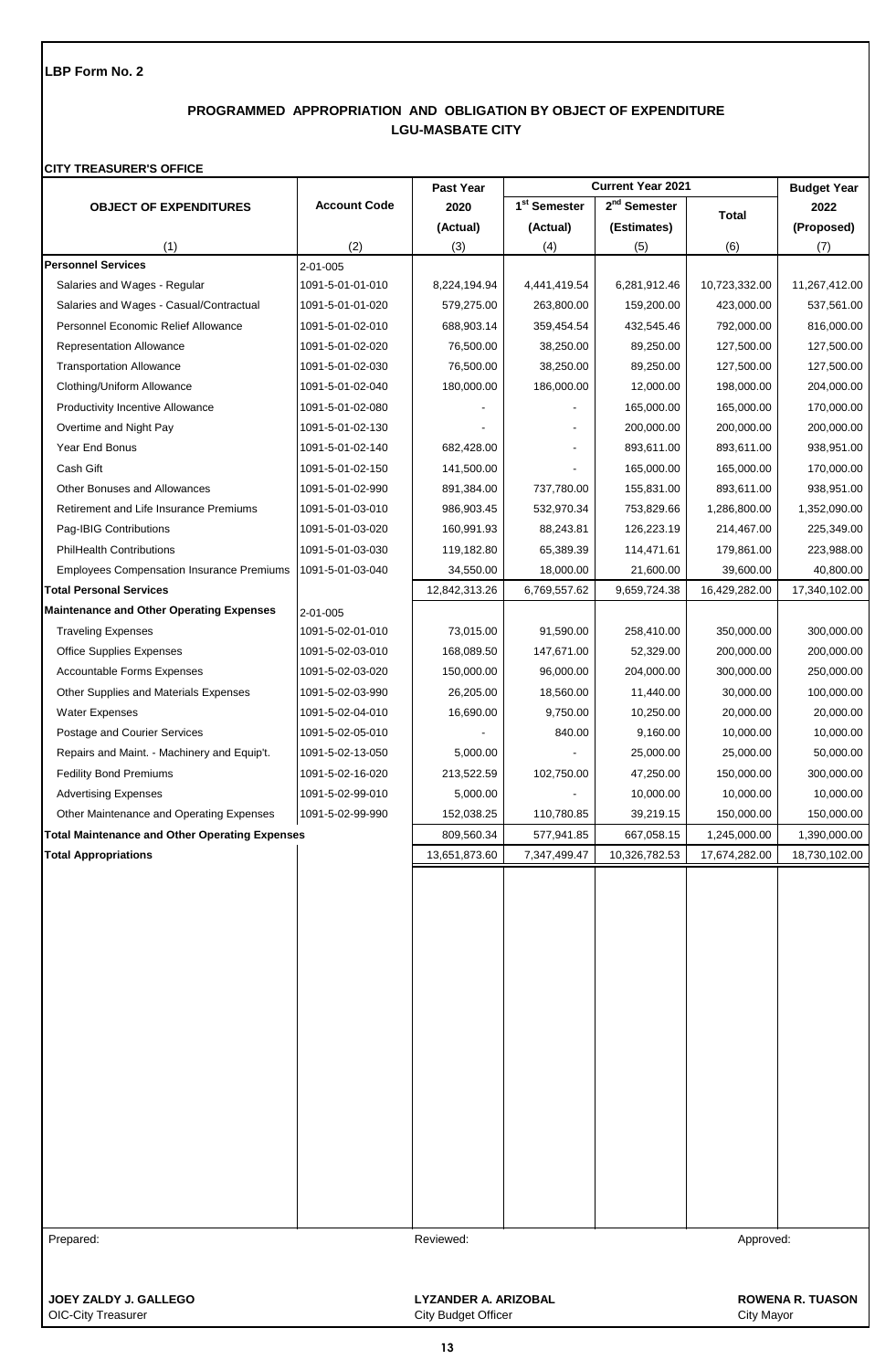# **PROGRAMMED APPROPRIATION AND OBLIGATION BY OBJECT OF EXPENDITURE LGU-MASBATE CITY**

### **CITY ASSESSOR'S OFFICE**

|                                                                                               |                             | Past Year    |                          | <b>Current Year 2021</b> |                         | <b>Budget Year</b> |
|-----------------------------------------------------------------------------------------------|-----------------------------|--------------|--------------------------|--------------------------|-------------------------|--------------------|
| <b>OBJECT OF EXPENDITURES</b>                                                                 | <b>Account Code</b>         | 2020         | 1 <sup>st</sup> Semester | $2nd$ Semester           | <b>Total</b>            | 2022               |
|                                                                                               |                             | (Actual)     | (Actual)                 | (Estimates)              |                         | (Proposed)         |
| (1)                                                                                           | (2)                         | (3)          | (4)                      | (5)                      | (6)                     | (7)                |
| <b>Personnel Services</b>                                                                     | 2-01-006                    |              |                          |                          |                         |                    |
| Salaries and Wages - Regular                                                                  | 1101-5-01-01-010            | 4,966,450.00 | 2,367,531.00             | 3,602,061.00             | 5,969,592.00            | 6,884,628.00       |
| Salaries and Wages - Casual/Contractual                                                       | 1101-5-01-01-020            | 36,000.00    |                          | 151,200.00               | 151,200.00              | 156,000.00         |
| Personnel Economic Relief Allowance                                                           | 1101-5-01-02-010            | 336,000.00   | 168,000.00               | 240,000.00               | 408,000.00              | 432,000.00         |
| <b>Representation Allowance</b>                                                               | 1101-5-01-02-020            | 123,250.00   | 38,250.00                | 89,250.00                | 127,500.00              | 127,500.00         |
| <b>Transportation Allowance</b>                                                               | 1101-5-01-02-030            | 123,250.00   | 38,250.00                | 89,250.00                | 127,500.00              | 127,500.00         |
| Clothing/Uniform Allowance                                                                    | 1101-5-01-02-040            | 84,000.00    | 84,000.00                | 18,000.00                | 102,000.00              | 108,000.00         |
| <b>Productivity Incentive Allowance</b>                                                       | 1101-5-01-02-080            |              |                          | 85,000.00                | 85,000.00               | 90,000.00          |
| Year End Bonus                                                                                | 1101-5-01-02-140            | 441,632.00   |                          | 497,466.00               | 497,466.00              | 573,719.00         |
| Cash Gift                                                                                     | 1101-5-01-02-150            | 75,000.00    |                          | 85,000.00                | 85,000.00               | 90,000.00          |
| <b>Other Bonuses and Allowances</b>                                                           | 1101-5-01-02-990            | 497,844.00   | 390,874.00               | 106,592.00               | 497,466.00              | 573,719.00         |
| Retirement and Life Insurance Premiums                                                        | 1101-5-01-03-010            | 595,760.28   | 284,103.72               | 432,248.28               | 716,352.00              | 826,155.00         |
| Pag-IBIG Contributions                                                                        | 1101-5-01-03-020            | 97,746.44    | 46,925.18                | 72,466.82                | 119,392.00              | 137,693.00         |
| <b>PhilHealth Contributions</b>                                                               | 1101-5-01-03-030            | 67,527.13    | 32,143.31                | 63,911.69                | 96,055.00               | 133,865.00         |
| <b>Employees Compensation Insurance Premiums</b>                                              | 1101-5-01-03-040            | 16,800.00    | 8,400.00                 | 12,000.00                | 20,400.00               | 21,600.00          |
| <b>Total Personal Services</b>                                                                |                             | 7,461,259.85 | 3,458,477.21             | 5,544,445.79             | 9,002,923.00            | 10,282,379.00      |
| <b>Maintenance and Other Operating Expenses</b>                                               | 2-01-006                    |              |                          |                          |                         |                    |
| <b>Traveling Expenses</b>                                                                     | 1101-5-02-01-010            | 44,175.75    | 47,470.00                | 152,530.00               | 200,000.00              | 200,000.00         |
| <b>Office Supplies Expenses</b>                                                               | 1101-5-02-03-010-1          | 187,233.50   | 135,717.00               | 64,283.00                | 200,000.00              | 200,000.00         |
| Fuel, Oil andf Lubricants Expenses                                                            | 1101-5-02-03-090            | 38,217.40    | 26,822.30                | 43,177.70                | 70,000.00               | 70,000.00          |
| Other Supplies and Materials Expenses                                                         | 1101-5-02-03-990            |              |                          |                          |                         | 50,000.00          |
| <b>Water Expenses</b>                                                                         | 1101-5-02-04-010            | 2,970.00     | 2,010.00                 | 7,990.00                 | 10,000.00               | 10,000.00          |
| Postage and Courier Services                                                                  | 1101-5-02-05-010            |              |                          | 10,000.00                | 10,000.00               | 10,000.00          |
| Land Survey/Titling Expenses                                                                  | 1101-5-02-07-010            |              |                          | 200,000.00               | 200,000.00              | 224,000.00         |
| Repairs and Maint. - Machinery and Equip't.                                                   | 1101-5-02-13-050            |              |                          | 50,000.00                | 50,000.00               | 50,000.00          |
| <b>Advertising Expenses</b>                                                                   | 1101-5-02-99-010            |              |                          | 5,000.00                 | 5,000.00                | 5,000.00           |
| Other Maintenance and Operating Expenses                                                      | 1101-5-02-99-990            | 31,445.00    | 17,956.00                | 62,044.00                | 80,000.00               | 80,000.00          |
|                                                                                               |                             |              |                          |                          |                         |                    |
| Other Program/Project/Activity:                                                               |                             |              |                          |                          |                         |                    |
| Updating of Real Proerty Tax Assessment:                                                      | 1101-5-02-99-990-1          |              |                          |                          |                         | 300,000.00         |
| (General Revision)                                                                            |                             |              |                          |                          |                         |                    |
| <b>Office Supplies Expenses</b><br>(including computer supplies, toner, ram and<br>videocard) | 1011-5-02-03-010-2          |              | 52,350.00                | 20,200.00                | 72,550.00               |                    |
| Other Supplies and Materials Expneses                                                         | 1101-5-02-03-990            |              | 253,030.00               | 720.00                   | 253,750.00              |                    |
| Information and Comm. Technology Equipmen 1101-1-07-05-030                                    |                             |              |                          | 23,700.00                | 23,700.00               |                    |
| (CPU and Printer)                                                                             |                             |              |                          |                          |                         |                    |
| <b>Total Maintenance and Other Operating Expenses</b>                                         |                             | 304,041.65   | 535,355.30               | 639,644.70               | 1,175,000.00            | 1,199,000.00       |
| <b>Total Appropriations</b>                                                                   |                             | 7,765,301.50 | 3,993,832.51             | 6,184,090.49             | 10,177,923.00           | 11,481,379.00      |
|                                                                                               |                             |              |                          |                          |                         |                    |
| Prepared:                                                                                     |                             | Reviewed:    |                          |                          | Approved:               |                    |
| ALMER A. CARDIÑO                                                                              | <b>LYZANDER A. ARIZOBAL</b> |              |                          |                          | <b>ROWENA R. TUASON</b> |                    |

City Assessor City Budget Officer City Budget Officer City Assessor City Mayor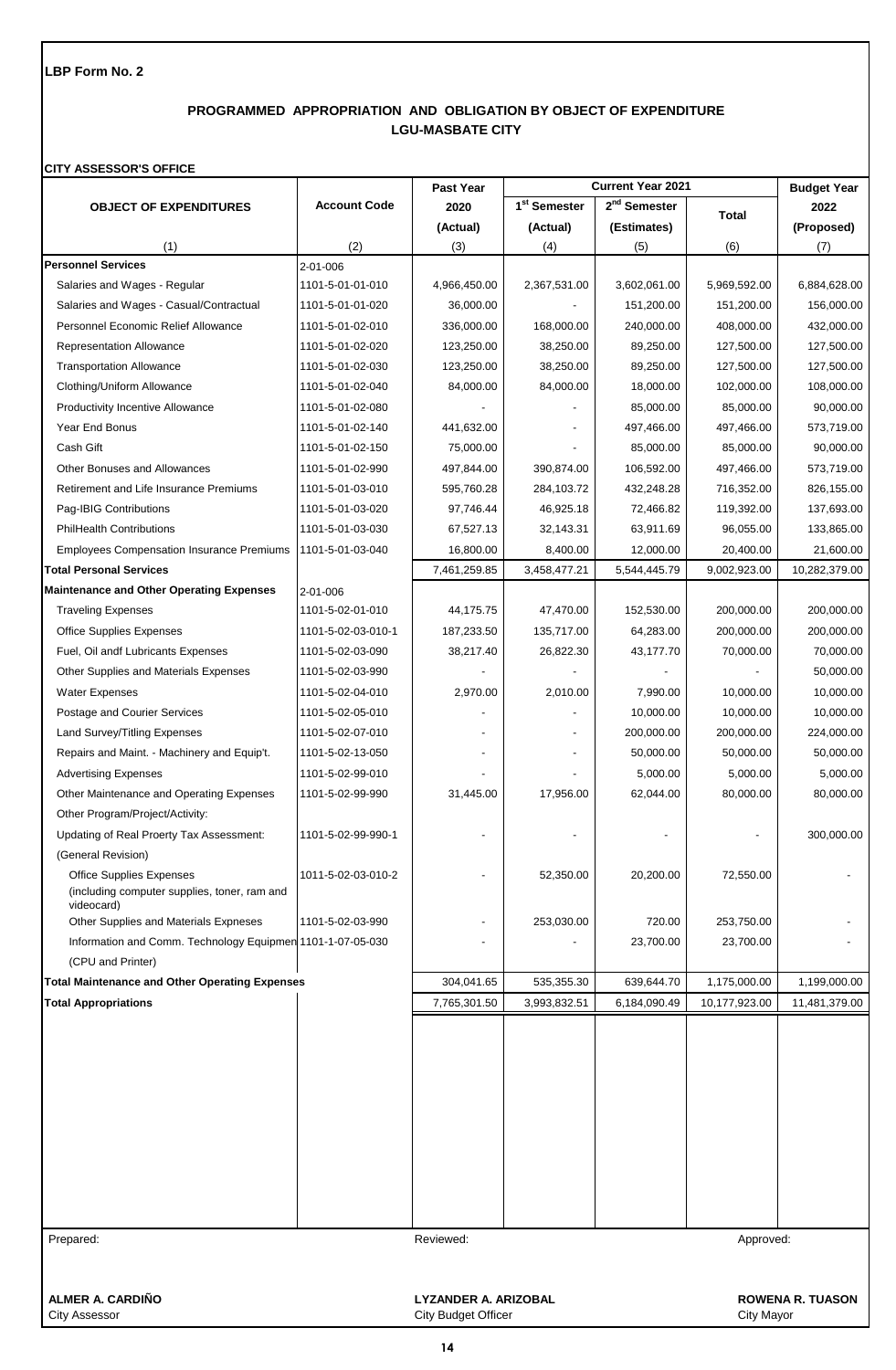# **PROGRAMMED APPROPRIATION AND OBLIGATION BY OBJECT OF EXPENDITURE LGU-MASBATE CITY**

### **CITY INFORMATION OFFICE**

|                                                       |                     | Past Year                   |                          | <b>Current Year 2021</b> |              | <b>Budget Year</b>      |
|-------------------------------------------------------|---------------------|-----------------------------|--------------------------|--------------------------|--------------|-------------------------|
| <b>OBJECT OF EXPENDITURES</b>                         | <b>Account Code</b> | 2020                        | 1 <sup>st</sup> Semester | 2 <sup>nd</sup> Semester | <b>Total</b> | 2022                    |
|                                                       |                     | (Actual)                    | (Actual)                 | (Estimates)              |              | (Proposed)              |
| (1)                                                   | (2)                 | (3)                         | (4)                      | (5)                      | (6)          | (7)                     |
| <b>Personnel Services</b>                             | 2-02-002            |                             |                          |                          |              |                         |
| Salaries and Wages - Regular                          | 1121-5-01-01-010    | 1,413,588.00                | 742,636.00               | 1,044,464.00             | 1,787,100.00 | 1,843,404.00            |
| Salaries and Wages - Casual/Contractual               | 1121-5-01-01-020    | 360,000.00                  | 183,887.09               | 134,112.91               | 318,000.00   | 390,000.00              |
| Personnel Economic Relief Allowance                   | 1121-5-01-02-010    | 72,000.00                   | 38,000.00                | 82,000.00                | 120,000.00   | 120,000.00              |
| Representation Allowance                              | 1121-5-01-02-020    | 76,500.00                   | 38,250.00                | 38,250.00                | 76,500.00    | 76,500.00               |
| <b>Transportation Allowance</b>                       | 1121-5-01-02-030    | 76,500.00                   | 38,250.00                | 38,250.00                | 76,500.00    | 76,500.00               |
| Clothing/Uniform Allowance                            | 1121-5-01-02-040    | 18,000.00                   | 18,000.00                | 12,000.00                | 30,000.00    | 30,000.00               |
| <b>Productivity Incentive Allowance</b>               | 1121-5-01-02-080    |                             |                          | 25,000.00                | 25,000.00    | 25,000.00               |
| Year End Bonus                                        | 1121-5-01-02-140    | 117,799.00                  |                          | 148,925.00               | 148,925.00   | 153,617.00              |
| Cash Gift                                             | 1121-5-01-02-150    | 15,000.00                   |                          | 25,000.00                | 25,000.00    | 25,000.00               |
| Other Bonuses and Allowances                          | 1121-5-01-02-990    | 141,799.00                  | 121,339.00               | 27,586.00                | 148,925.00   | 153,617.00              |
| Retirement and Life Insurance Premiums                | 1121-5-01-03-010    | 169,630.56                  | 89,116.32                | 125,335.68               | 214,452.00   | 221,209.00              |
| Pag-IBIG Contributions                                | 1121-5-01-03-020    | 27,846.72                   | 14,781.92                | 20,960.08                | 35,742.00    | 36,869.00               |
| <b>PhilHealth Contributions</b>                       | 1121-5-01-03-030    | 16,889.54                   | 8,822.83                 | 17,112.17                | 25,935.00    | 35,172.00               |
| <b>Employees Compensation Insurance Premiums</b>      | 1121-5-01-03-040    | 3,600.00                    | 1,900.00                 | 4,100.00                 | 6,000.00     | 6,000.00                |
| <b>Total Personal Services</b>                        |                     | 2,509,152.82                | 1,294,983.16             | 1,743,095.84             | 3,038,079.00 | 3,192,888.00            |
| <b>Maintenance and Other Operating Expenses</b>       | 2-02-002            |                             |                          |                          |              |                         |
| <b>Traveling Expenses</b>                             | 1121-5-02-01-010    |                             | 1,484.00                 | 148,516.00               | 150,000.00   | 150,000.00              |
| <b>Office Supplies Expenses</b>                       | 1011-5-02-03-010    | 66,102.00                   | 44,554.00                | 30,446.00                | 75,000.00    | 75,000.00               |
| Other Supplies and Materials Expenses                 | 1011-5-02-03-990    |                             |                          |                          |              | 50,000.00               |
| <b>Water Expenses</b>                                 | 1011-5-02-04-010    |                             |                          |                          |              | 10,000.00               |
| Repairs and Maint. - Machinery and Equip't.           | 1011-5-02-13-050    |                             |                          |                          |              | 30,000.00               |
| Other Maintenance and Operating Expenses              | 1011-5-02-99-990    | 40,846.73                   | 21,420.00                | 28,580.00                | 50,000.00    | 75,000.00               |
| <b>Total Maintenance and Other Operating Expenses</b> |                     | 106,948.73                  | 67,458.00                | 207,542.00               | 275,000.00   | 390,000.00              |
| <b>Total Appropriations</b>                           |                     | 2,616,101.55                | 1,362,441.16             | 1,950,637.84             | 3,313,079.00 | 3,582,888.00            |
|                                                       |                     |                             |                          |                          |              |                         |
|                                                       |                     |                             |                          |                          |              |                         |
|                                                       |                     |                             |                          |                          |              |                         |
|                                                       |                     |                             |                          |                          |              |                         |
|                                                       |                     |                             |                          |                          |              |                         |
|                                                       |                     |                             |                          |                          |              |                         |
|                                                       |                     |                             |                          |                          |              |                         |
|                                                       |                     |                             |                          |                          |              |                         |
|                                                       |                     |                             |                          |                          |              |                         |
|                                                       |                     |                             |                          |                          |              |                         |
|                                                       |                     |                             |                          |                          |              |                         |
|                                                       |                     |                             |                          |                          |              |                         |
|                                                       |                     |                             |                          |                          |              |                         |
|                                                       |                     |                             |                          |                          |              |                         |
|                                                       |                     |                             |                          |                          |              |                         |
|                                                       |                     |                             |                          |                          |              |                         |
|                                                       |                     |                             |                          |                          |              |                         |
|                                                       |                     |                             |                          |                          |              |                         |
|                                                       |                     |                             |                          |                          |              |                         |
|                                                       |                     |                             |                          |                          |              |                         |
|                                                       |                     |                             |                          |                          |              |                         |
|                                                       |                     |                             |                          |                          |              |                         |
|                                                       |                     |                             |                          |                          |              |                         |
|                                                       |                     | Reviewed:                   |                          |                          |              |                         |
| Prepared:                                             |                     |                             |                          |                          | Approved:    |                         |
|                                                       |                     |                             |                          |                          |              |                         |
| <b>MARLON E. DITAN</b>                                |                     | <b>LYZANDER A. ARIZOBAL</b> |                          |                          |              | <b>ROWENA R. TUASON</b> |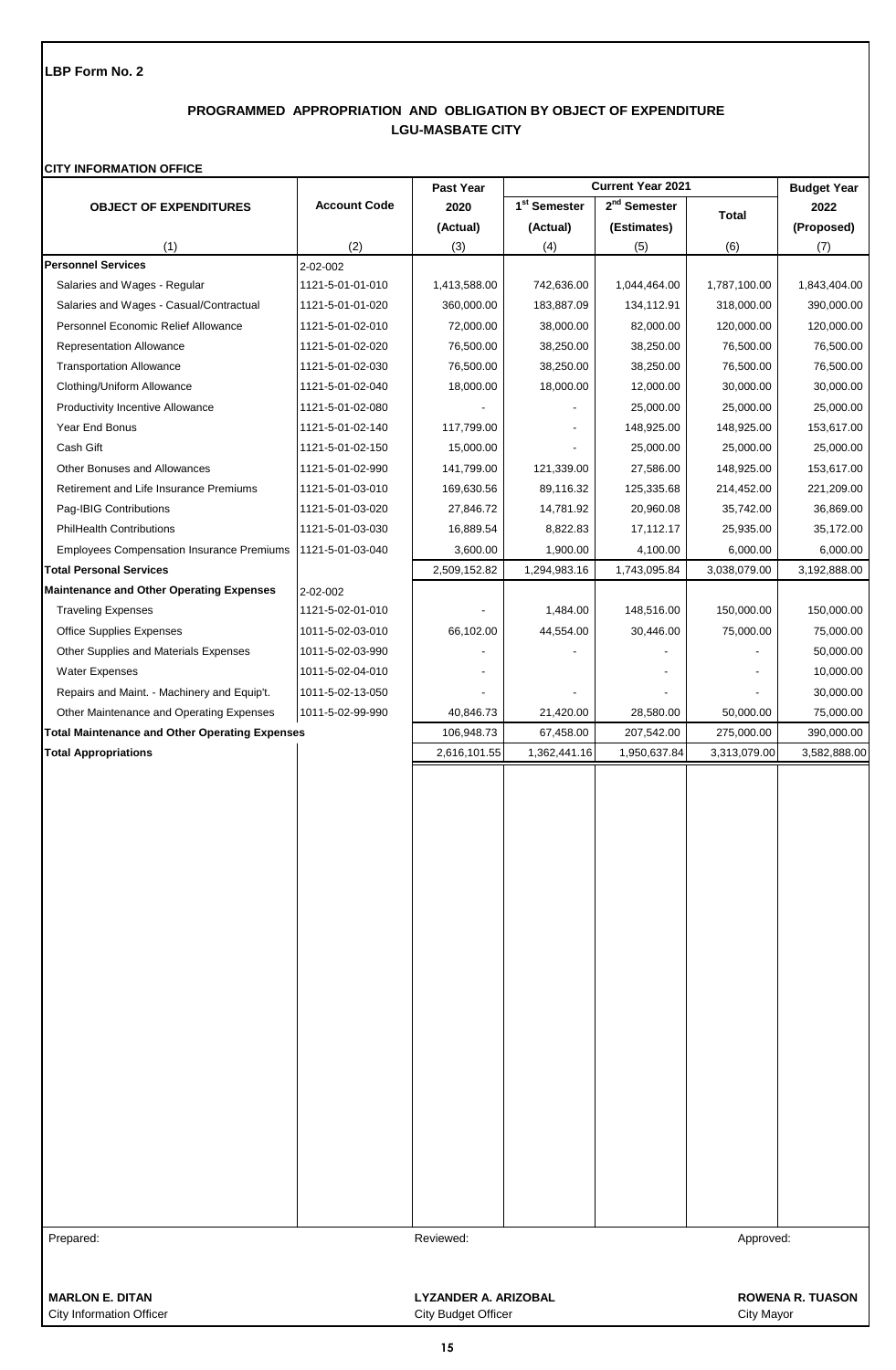# **PROGRAMMED APPROPRIATION AND OBLIGATION BY OBJECT OF EXPENDITURE LGU-MASBATE CITY**

### **CITY LEGAL OFFICE**

|                                                       |                     | Past Year                   | <b>Current Year 2021</b> |                          | <b>Budget Year</b> |                         |
|-------------------------------------------------------|---------------------|-----------------------------|--------------------------|--------------------------|--------------------|-------------------------|
| <b>OBJECT OF EXPENDITURES</b>                         | <b>Account Code</b> | 2020                        | 1 <sup>st</sup> Semester | 2 <sup>nd</sup> Semester | <b>Total</b>       | 2022                    |
|                                                       |                     | (Actual)                    | (Actual)                 | (Estimates)              |                    | (Proposed)              |
| (1)                                                   | (2)                 | (3)                         | (4)                      | (5)                      | (6)                | (7)                     |
| <b>Personnel Services</b>                             | $2 - 01 - 014$      |                             |                          |                          |                    |                         |
| Salaries and Wages - Regular                          | 1131-5-01-01-010    | 1,348,988.00                | 734,881.91               | 1,386,022.09             | 2,120,904.00       | 2,032,140.00            |
| Salaries and Wages - Casual/Contractual               | 1131-5-01-01-020    | 189,825.00                  | 89,100.00                | 62,100.00                | 151,200.00         | 151,200.00              |
| Personnel Economic Relief Allowance                   | 1131-5-01-02-010    | 72,000.00                   | 39,818.18                | 104,181.82               | 144,000.00         | 120,000.00              |
| <b>Representation Allowance</b>                       | 1131-5-01-02-020    | 76,500.00                   | 38,250.00                | 38,250.00                | 76,500.00          | 76,500.00               |
| <b>Transportation Allowance</b>                       | 1131-5-01-02-030    | 76,500.00                   | 38,250.00                | 38,250.00                | 76,500.00          | 76,500.00               |
| Clothing/Uniform Allowance                            | 1131-5-01-02-040    | 18,000.00                   | 24,000.00                | 12,000.00                | 36,000.00          | 30,000.00               |
| <b>Productivity Incentive Allowance</b>               | 1131-5-01-02-080    |                             |                          | 30,000.00                | 30,000.00          | 25,000.00               |
| Year End Bonus                                        | 1131-5-01-02-140    | 112,467.00                  |                          | 176,742.00               | 176,742.00         | 169,345.00              |
| Cash Gift                                             | 1131-5-01-02-150    | 15,000.00                   |                          | 30,000.00                | 30,000.00          | 25,000.00               |
| Other Bonuses and Allowances                          | 1131-5-01-02-990    | 136,379.00                  | 115,435.00               | 61,307.00                | 176,742.00         | 169,345.00              |
| Retirement and Life Insurance Premiums                | 1131-5-01-03-010    | 161,878.56                  | 88,186.21                | 166,322.79               | 254,509.00         | 243,857.00              |
| Pag-IBIG Contributions                                | 1131-5-01-03-020    | 26,623.96                   | 14,638.34                | 27,780.66                | 42,419.00          | 40,643.00               |
| <b>PhilHealth Contributions</b>                       | 1131-5-01-03-030    | 15,972.40                   | 8,715.13                 | 23,061.87                | 31,777.00          | 39,947.00               |
| <b>Employees Compensation Insurance Premiums</b>      | 1131-5-01-03-040    | 3,600.00                    | 1,990.91                 | 5,209.09                 | 7,200.00           | 6,000.00                |
| <b>Total Personal Services</b>                        |                     | 2,253,733.92                | 1,193,265.68             | 2,161,227.32             | 3,354,493.00       | 3,205,477.00            |
| <b>Maintenance and Other Operating Expenses</b>       | 2-01-014            |                             |                          |                          |                    |                         |
| <b>Traveling Expenses</b>                             | 1131-5-02-01-010    | 12,511.72                   |                          | 100,000.00               | 100,000.00         | 100,000.00              |
| <b>Office Supplies Expenses</b>                       | 1131-5-02-03-010    | 27,154.00                   | 49,093.00                | 50,907.00                | 100,000.00         | 100,000.00              |
| Other Supplies and Materials Expenses                 | 1131-5-02-03-990    |                             |                          |                          |                    | 25,000.00               |
| <b>Water Expenses</b>                                 | 1131-5-02-04-010    |                             |                          |                          |                    | 10,000.00               |
| Repairs and Maint. - Machinery and Equip't.           | 1131-5-02-13-050    |                             |                          |                          |                    | 50,000.00               |
| Other Maintenance and Operating Expenses              | 1131-5-02-99-990    | 9,142.00                    | 8,005.00                 | 71,995.00                | 80,000.00          | 80,000.00               |
| <b>Total Maintenance and Other Operating Expenses</b> |                     | 48,807.72                   | 57,098.00                | 222,902.00               | 280,000.00         | 365,000.00              |
| <b>Total Appropriations</b>                           |                     | 2,302,541.64                | 1,250,363.68             | 2,384,129.32             | 3,634,493.00       | 3,570,477.00            |
|                                                       |                     |                             |                          |                          |                    |                         |
|                                                       |                     |                             |                          |                          |                    |                         |
|                                                       |                     |                             |                          |                          |                    |                         |
|                                                       |                     |                             |                          |                          |                    |                         |
|                                                       |                     |                             |                          |                          |                    |                         |
|                                                       |                     |                             |                          |                          |                    |                         |
|                                                       |                     |                             |                          |                          |                    |                         |
|                                                       |                     |                             |                          |                          |                    |                         |
|                                                       |                     |                             |                          |                          |                    |                         |
|                                                       |                     |                             |                          |                          |                    |                         |
|                                                       |                     |                             |                          |                          |                    |                         |
|                                                       |                     |                             |                          |                          |                    |                         |
|                                                       |                     |                             |                          |                          |                    |                         |
|                                                       |                     |                             |                          |                          |                    |                         |
|                                                       |                     |                             |                          |                          |                    |                         |
|                                                       |                     |                             |                          |                          |                    |                         |
|                                                       |                     |                             |                          |                          |                    |                         |
|                                                       |                     |                             |                          |                          |                    |                         |
|                                                       |                     |                             |                          |                          |                    |                         |
|                                                       |                     |                             |                          |                          |                    |                         |
|                                                       |                     |                             |                          |                          |                    |                         |
|                                                       |                     |                             |                          |                          |                    |                         |
|                                                       |                     |                             |                          |                          |                    |                         |
|                                                       |                     |                             |                          |                          |                    |                         |
| Prepared:                                             |                     | Reviewed:                   |                          |                          | Approved:          |                         |
|                                                       |                     |                             |                          |                          |                    |                         |
|                                                       |                     |                             |                          |                          |                    |                         |
| ATTY. LOWELL B. PILLEJERA                             |                     | <b>LYZANDER A. ARIZOBAL</b> |                          |                          |                    | <b>ROWENA R. TUASON</b> |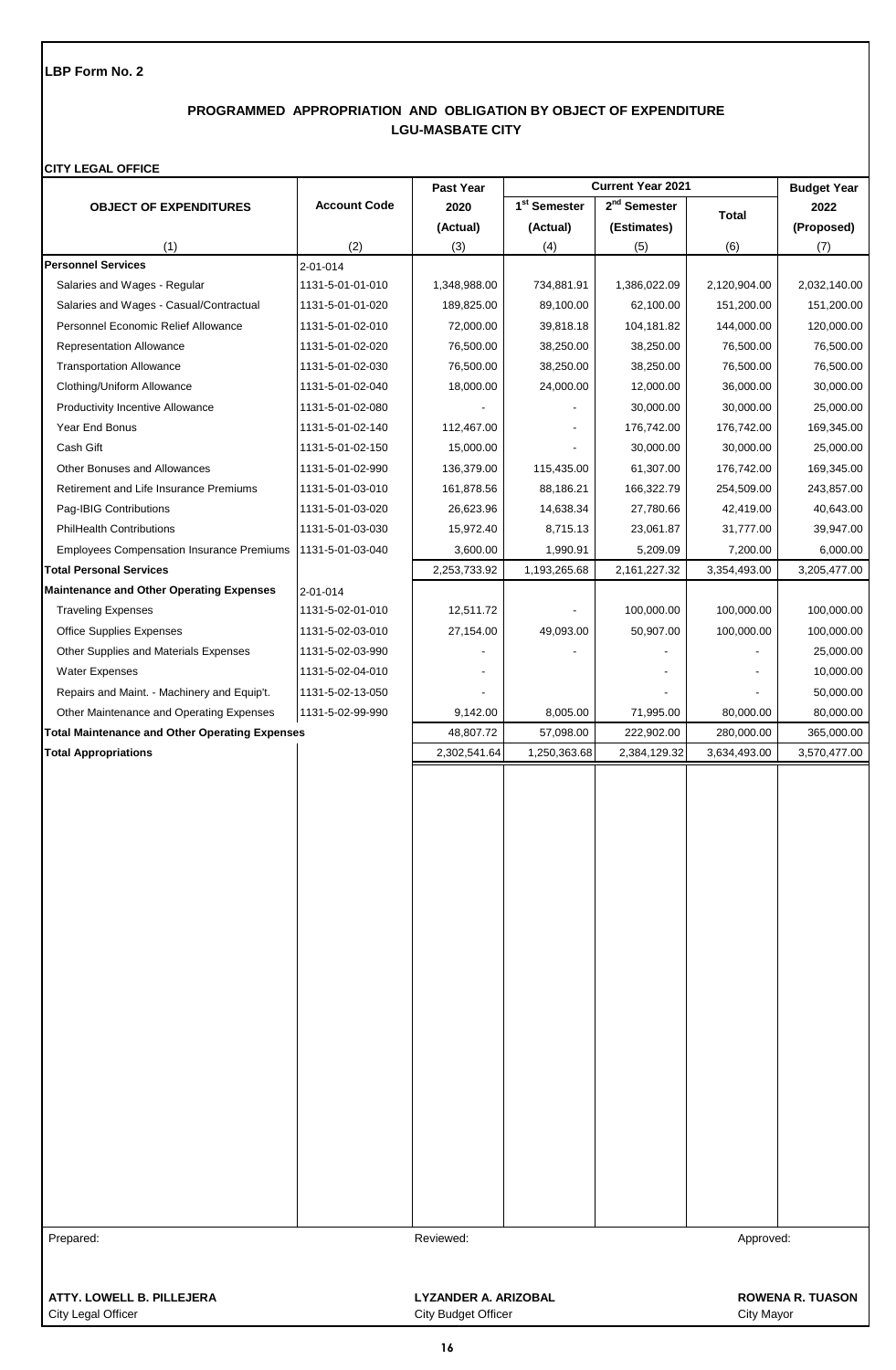# **PROGRAMMED APPROPRIATION AND OBLIGATION BY OBJECT OF EXPENDITURE LGU-MASBATE CITY**

#### **CITY DISASTER RISK REDUCTION AND MANGEMENT OFFICE**

|                                                       |                     | Past Year                |                          | <b>Current Year 2021</b> |              | <b>Budget Year</b> |
|-------------------------------------------------------|---------------------|--------------------------|--------------------------|--------------------------|--------------|--------------------|
| <b>OBJECT OF EXPENDITURES</b>                         | <b>Account Code</b> | 2020                     | 1 <sup>st</sup> Semester | 2 <sup>nd</sup> Semester | <b>Total</b> | 2022               |
|                                                       |                     | (Actual)                 | (Actual)                 | (Estimates)              |              | (Proposed)         |
| (1)                                                   | (2)                 | (3)                      | (4)                      | (5)                      | (6)          | (7)                |
| <b>Personnel Services</b>                             | 2-01-018            |                          |                          |                          |              |                    |
| Salaries and Wages - Regular                          | 1201-5-01-01-010    | 1,992,556.67             | 1,638,236.47             | 2,098,635.53             | 3,736,872.00 | 4,390,344.00       |
| Salaries and Wages - Casual/Contractual               | 1201-5-01-01-020    | 795,000.00               | 437,500.00               | 38,500.00                | 476,000.00   | 1,098,000.00       |
| Personnel Economic Relief Allowance                   | 1201-5-01-02-010    | 124,000.00               | 98,909.00                | 141,091.00               | 240,000.00   | 312,000.00         |
| <b>Representation Allowance</b>                       | 1201-5-01-02-020    | 87,691.67                | 63,750.00                | 63,750.00                | 127,500.00   | 127,500.00         |
| <b>Transportation Allowance</b>                       | 1201-5-01-02-030    | 87,691.67                | 63,750.00                | 63,750.00                | 127,500.00   | 127,500.00         |
| Clothing/Uniform Allowance                            | 1201-5-01-02-040    | 36,000.00                | 54,000.00                | 6,000.00                 | 60,000.00    | 78,000.00          |
| <b>Productivity Incentive Allowance</b>               | 1201-5-01-02-080    |                          |                          | 50,000.00                | 50,000.00    | 65,000.00          |
| Year End Bonus                                        | 1201-5-01-02-140    | 193,471.00               |                          | 311,406.00               | 311,406.00   | 365,862.00         |
| Cash Gift                                             | 1201-5-01-02-150    | 29,000.00                |                          | 50,000.00                | 50,000.00    | 65,000.00          |
| <b>Other Bonuses and Allowances</b>                   | 1201-5-01-02-990    | 179,411.00               | 270,418.00               | 40,988.00                | 311,406.00   | 365,862.00         |
| Retirement and Life Insurance Premiums                | 1201-5-01-03-010    | 239,106.80               | 196,588.37               | 251,836.63               | 448,425.00   | 526,842.00         |
| Pag-IBIG Contributions                                | 1201-5-01-03-020    | 39,134.08                | 32,292.50                | 42,445.50                | 74,738.00    | 87,807.00          |
| <b>PhilHealth Contributions</b>                       | 1201-5-01-03-030    | 26,236.16                | 21,618.50                | 44,205.50                | 65,824.00    | 93,687.00          |
| <b>Employees Compensation Insurance Premiums</b>      | 1201-5-01-03-040    | 6,250.00                 | 5,000.00                 | 7,000.00                 | 12,000.00    | 15,600.00          |
| <b>Total Personal Services</b>                        |                     | 3,835,549.05             | 2,882,062.84             | 3,209,608.16             | 6,091,671.00 | 7,719,004.00       |
| <b>Maintenance and Other Operating Expenses</b>       | $2 - 01 - 018$      |                          |                          |                          |              |                    |
| <b>Traveling Expenses</b>                             | 1201-5-02-01-010    | 7,055.00                 |                          | 150,000.00               | 150,000.00   | 200,000.00         |
| <b>Office Supplies Expenses</b>                       | 1201-5-02-03-010    | 119,958.00               | 89,998.00                | 35,002.00                | 125,000.00   | 150,000.00         |
| Fuel, Oil and Lubricants Expenses                     | 1201-5-02-03-090    | 150,000.00               | 13,653.60                | 136,346.40               | 150,000.00   | 250,000.00         |
| Other Supplies and Materials Expenses                 | 1201-5-02-03-990    |                          |                          |                          |              | 300,000.00         |
| <b>Water Expenses</b>                                 | 1201-5-02-04-010    |                          |                          |                          |              | 10,000.00          |
| <b>Telephone Expenses</b>                             | 1051-5-02-05-020    |                          |                          | 70,000.00                | 70,000.00    |                    |
| Internet Subscription Expenses                        | 1201-5-02-05-030    | $\overline{\phantom{a}}$ |                          |                          |              | 72,000.00          |
| Cable Expenses                                        | 1201-5-02-05-040    |                          |                          | 6,000.00                 | 6,000.00     | 6,000.00           |
| Repairs and Maint. - Machinery and Equip't.           | 1201-5-02-13-050    |                          |                          |                          |              | 100,000.00         |
|                                                       | 1201-5-02-99-990    |                          |                          |                          |              | 300,000.00         |
| Other Maintenance and Operating Expenses              |                     | 93,410.50                | 38,025.00                | 61,975.00                | 100,000.00   |                    |
| <b>Total Maintenance and Other Operating Expenses</b> |                     | 370,423.50               | 141,676.60               | 459,323.40               | 601,000.00   | 1,388,000.00       |
| <b>Total Appropriations</b>                           |                     | 4,205,972.55             | 3,023,739.44             | 3,668,931.56             | 6,692,671.00 | 9,107,004.00       |
|                                                       |                     |                          |                          |                          |              |                    |
|                                                       |                     |                          |                          |                          |              |                    |
|                                                       |                     |                          |                          |                          |              |                    |
|                                                       |                     |                          |                          |                          |              |                    |
|                                                       |                     |                          |                          |                          |              |                    |
|                                                       |                     |                          |                          |                          |              |                    |
|                                                       |                     |                          |                          |                          |              |                    |
|                                                       |                     |                          |                          |                          |              |                    |
|                                                       |                     |                          |                          |                          |              |                    |
|                                                       |                     |                          |                          |                          |              |                    |
|                                                       |                     |                          |                          |                          |              |                    |
|                                                       |                     |                          |                          |                          |              |                    |
|                                                       |                     |                          |                          |                          |              |                    |
|                                                       |                     |                          |                          |                          |              |                    |
|                                                       |                     |                          |                          |                          |              |                    |
|                                                       |                     |                          |                          |                          |              |                    |
|                                                       |                     |                          |                          |                          |              |                    |
|                                                       |                     |                          |                          |                          |              |                    |
|                                                       |                     |                          |                          |                          |              |                    |
| Prepared:                                             |                     | Reviewed:                |                          |                          | Approved:    |                    |
|                                                       |                     |                          |                          |                          |              |                    |
|                                                       |                     |                          |                          |                          |              |                    |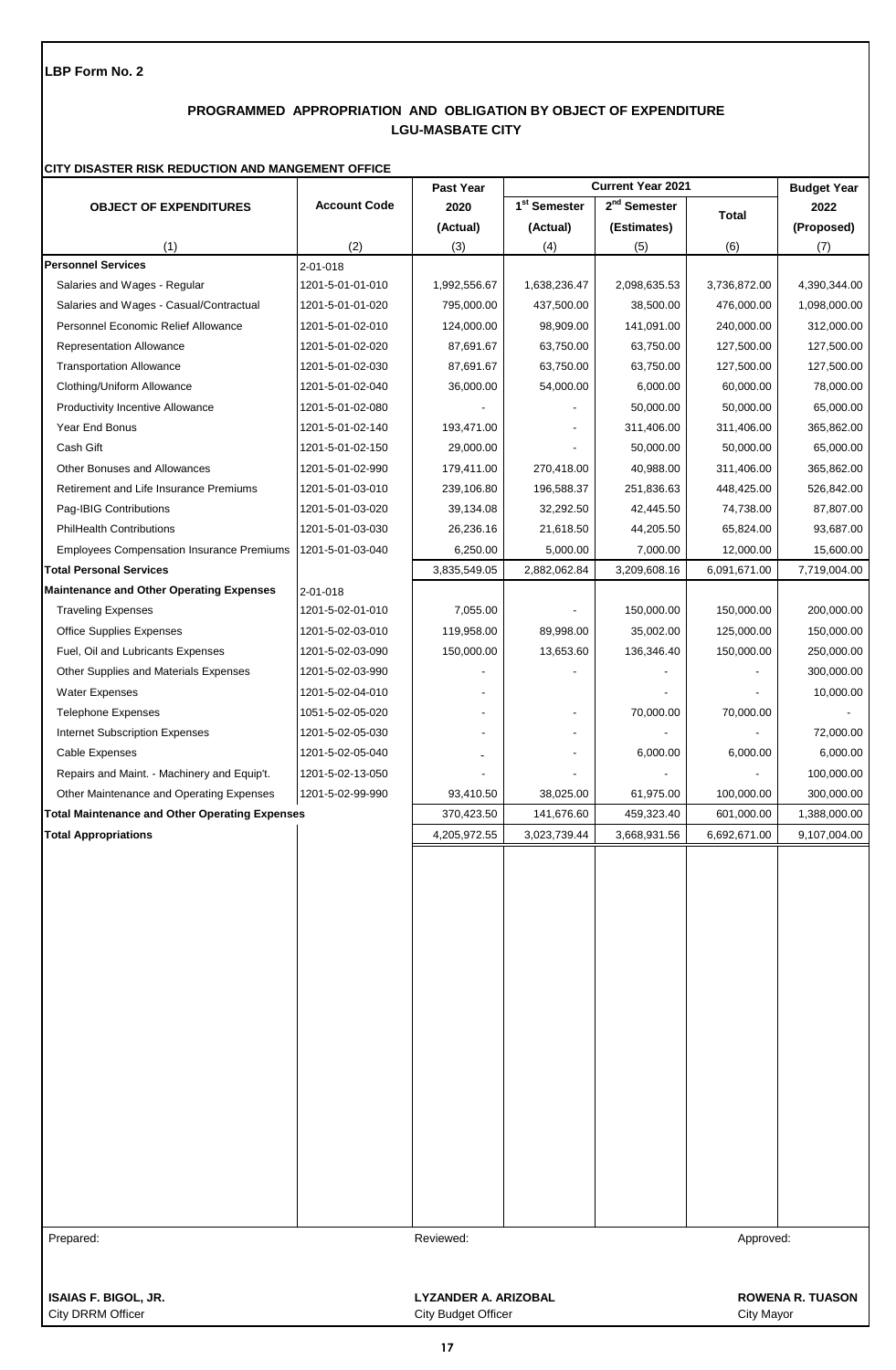# **PROGRAMMED APPROPRIATION AND OBLIGATION BY OBJECT OF EXPENDITURE LGU-MASBATE CITY**

## **CITY HUMAN RESOURCE MANAGEMENT OFFICE**

|                                                       |                      | Past Year                   |                          | <b>Current Year 2021</b> |                   | <b>Budget Year</b>      |
|-------------------------------------------------------|----------------------|-----------------------------|--------------------------|--------------------------|-------------------|-------------------------|
| <b>OBJECT OF EXPENDITURES</b>                         | <b>Account Code</b>  | 2020                        | 1 <sup>st</sup> Semester | 2 <sup>nd</sup> Semester | <b>Total</b>      | 2022                    |
|                                                       |                      | (Actual)                    | (Actual)                 | (Estimates)              |                   | (Proposed)              |
| (1)                                                   | (2)                  | (3)                         | (4)                      | (5)                      | (6)               | (7)                     |
| <b>Personnel Services</b>                             | 2-02-007             |                             |                          |                          |                   |                         |
| Salaries and Wages - Regular                          | 3351-5-01-01-010     |                             | 1,554,135.76             | 2,704,112.24             | 4,258,248.00      | 4,718,976.00            |
| Salaries and Wages - Casual/Contractual               | 3351-5-01-01-020     | $\blacksquare$              |                          | 168,044.00               | 168,044.00        | 156,000.00              |
| Personnel Economic Relief Allowance                   | 3351-5-01-02-010     | $\blacksquare$              | 91,454.38                | 172,545.62               | 264,000.00        | 288,000.00              |
| Representation Allowance                              | 3351-5-01-02-020     | $\blacksquare$              | 38,250.00                | 38,250.00                | 76,500.00         | 76,500.00               |
| <b>Transportation Allowance</b>                       | 3351-5-01-02-030     |                             | 38,250.00                | 38,250.00                | 76,500.00         | 76,500.00               |
| Clothing/Uniform Allowance                            | 3351-5-01-02-040     |                             | 54,000.00                | 12,000.00                | 66,000.00         | 72,000.00               |
| Productivity Incentive Allowance                      | 3351-5-01-02-080     | $\blacksquare$              |                          | 55,000.00                | 55,000.00         | 60,000.00               |
| Year End Bonus                                        | 3351-5-01-02-140     | $\blacksquare$              |                          | 354,745.00               | 354,745.00        | 393,248.00              |
| Cash Gift                                             | 3351-5-01-02-150     | $\blacksquare$              |                          | 55,000.00                | 55,000.00         | 60,000.00               |
| Other Bonuses and Allowances                          | 3351-5-01-02-990     | $\blacksquare$              | 251,028.00               | 103,717.00               | 354,745.00        | 393,248.00              |
| Retirement and Life Insurance Premiums                | 3351-5-01-03-010     | $\overline{\phantom{a}}$    | 186,496.29               | 324,336.71               | 510,833.00        | 566,278.00              |
| Pag-IBIG Contributions                                | 3351-5-01-03-020     |                             | 30,424.97                | 54,714.03                | 85,139.00         | 94,380.00               |
| <b>PhilHealth Contributions</b>                       | 3351-5-01-03-030     |                             | 22,215.92                | 47,252.08                | 69,468.00         | 93,019.00               |
| <b>Employees Compensation Insurance Premiums</b>      | 3351-5-01-03-040     | $\overline{\phantom{a}}$    | 4,500.00                 | 8,700.00                 | 13,200.00         | 14,400.00               |
| <b>Total Personal Services</b>                        |                      |                             | 2,270,755.32             | 4,136,666.68             | 6,407,422.00      | 7,062,549.00            |
| <b>Maintenance and Other Operating Expenses</b>       | 2-02-007             |                             |                          |                          |                   |                         |
| <b>Traveling Expenses</b>                             | 3351-5-02-01-010     | $\blacksquare$              |                          | 150,000.00               | 150,000.00        | 150,000.00              |
| <b>Office Supplies Expenses</b>                       | 3351-5-02-03-010     | $\overline{\phantom{a}}$    | 128,224.00               | 21,776.00                | 150,000.00        | 150,000.00              |
| Other Supplies and Materials Expenses                 | 3351-5-02-03-990     | $\blacksquare$              |                          | 75,000.00                | 75,000.00         | 75,000.00               |
| <b>Water Expenses</b>                                 | 3351-5-02-04-010     |                             | 2,645.00                 | 7,355.00                 | 10,000.00         | 10,000.00               |
| <b>Telephone Expenses</b>                             | 3351-5-02-05-020     |                             |                          |                          |                   | 26,400.00               |
| Repairs and Maint. - Machinery and Equip't.           | 3351-5-02-13-050     | $\overline{\phantom{a}}$    |                          | 30,000.00                | 30,000.00         | 50,000.00               |
| <b>Advertising Expenses</b>                           | 3351-5-02-99-010     | $\blacksquare$              |                          | 5,000.00                 | 5,000.00          | 10,000.00               |
| Other Maintenance and Operating Expenses              | 3351-5-02-99-990     |                             | 40,543.00                | 9,457.00                 | 50,000.00         | 100,000.00              |
| Other Program/Activity/Project:                       |                      |                             |                          |                          |                   |                         |
| Electronic Human Resource Management                  | 3351-1-07-05-030 /5- |                             |                          |                          |                   |                         |
| System (E-HRMS)                                       | 02-99-990            |                             |                          | 500,000.00               | 500,000.00        |                         |
| <b>Total Maintenance and Other Operating Expenses</b> |                      |                             | 171,412.00               | 798,588.00               | 970,000.00        | 571,400.00              |
| <b>Total Appropriations</b>                           |                      |                             | 2,442,167.32             | 4,935,254.68             | 7,377,422.00      | 7,633,949.00            |
|                                                       |                      |                             |                          |                          |                   |                         |
|                                                       |                      |                             |                          |                          |                   |                         |
|                                                       |                      |                             |                          |                          |                   |                         |
|                                                       |                      |                             |                          |                          |                   |                         |
|                                                       |                      |                             |                          |                          |                   |                         |
|                                                       |                      |                             |                          |                          |                   |                         |
|                                                       |                      |                             |                          |                          |                   |                         |
|                                                       |                      |                             |                          |                          |                   |                         |
|                                                       |                      |                             |                          |                          |                   |                         |
|                                                       |                      |                             |                          |                          |                   |                         |
|                                                       |                      |                             |                          |                          |                   |                         |
|                                                       |                      |                             |                          |                          |                   |                         |
|                                                       |                      |                             |                          |                          |                   |                         |
|                                                       |                      |                             |                          |                          |                   |                         |
|                                                       |                      |                             |                          |                          |                   |                         |
|                                                       |                      |                             |                          |                          |                   |                         |
|                                                       |                      |                             |                          |                          |                   |                         |
|                                                       |                      |                             |                          |                          |                   |                         |
|                                                       |                      |                             |                          |                          |                   |                         |
| Prepared:                                             |                      | Reviewed:                   |                          |                          | Approved:         |                         |
|                                                       |                      |                             |                          |                          |                   |                         |
|                                                       |                      |                             |                          |                          |                   |                         |
| <b>ANDREI B. DIEZ</b>                                 |                      | <b>LYZANDER A. ARIZOBAL</b> |                          |                          |                   | <b>ROWENA R. TUASON</b> |
| City Human Resource and Management Officer            |                      | <b>City Budget Officer</b>  |                          |                          | <b>City Mayor</b> |                         |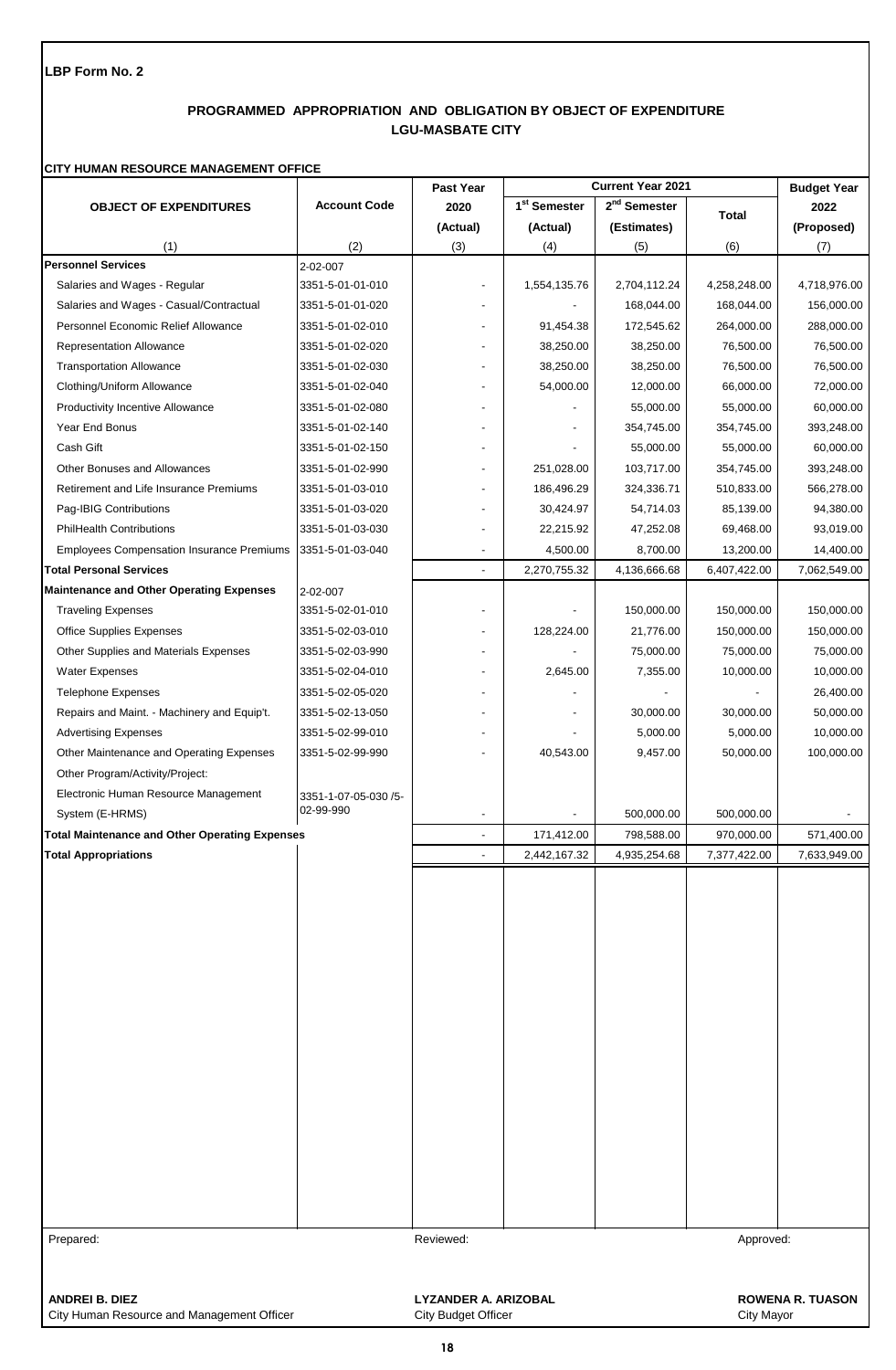# **PROGRAMMED APPROPRIATION AND OBLIGATION BY OBJECT OF EXPENDITURE LGU-MASBATE CITY**

|                                      | CITY PROPERTIES/FACILITIES/EQUIPMENT LOGISTICAL MAINTENANCE AND OPERATION |                             |                              |                |               |                         |  |
|--------------------------------------|---------------------------------------------------------------------------|-----------------------------|------------------------------|----------------|---------------|-------------------------|--|
|                                      |                                                                           | Past Year                   | <b>Current Year 2021</b>     |                |               | <b>Budget Year</b>      |  |
| <b>OBJECT OF EXPENDITURES</b>        | <b>Account Code</b>                                                       | 2020                        | $\overline{1^{st}}$ Semester | $2nd$ Semester | <b>Total</b>  | 2022                    |  |
|                                      |                                                                           | (Actual)                    | (Actual)                     | (Estimates)    |               | (Proposed)              |  |
| (1)                                  | (2)                                                                       | (3)                         | (4)                          | (5)            | (6)           | (7)                     |  |
| Maintenance of Machinery/Equipment   |                                                                           |                             |                              |                |               |                         |  |
| and Facilities:                      | 2-01-017-1                                                                |                             |                              |                |               |                         |  |
| Fuel, Oil and Lubricants Expenses    | 1918-5-02-03-090                                                          | 13,463,921.20               | 8,996,096.56                 | 3,903.44       | 9,000,000.00  | 17,500,000.00           |  |
| Water Expenses                       | 1918-5-02-04-010                                                          | 1,627,567.41                | 524,259.65                   | 675,740.35     | 1,200,000.00  | 2,490,113.00            |  |
| <b>Eletricity Expenses</b>           | 1918-5-02-04-020                                                          | 7,230,176.95                | 3,722,887.44                 | 1,877,112.56   | 5,600,000.00  | 8,900,000.00            |  |
| <b>Total Appropriations</b>          |                                                                           | 22,321,665.56               | 13,243,243.65                | 2,556,756.35   | 15,800,000.00 | 28,890,113.00           |  |
|                                      |                                                                           |                             |                              |                |               |                         |  |
|                                      |                                                                           |                             |                              |                |               |                         |  |
|                                      |                                                                           |                             |                              |                |               |                         |  |
|                                      |                                                                           |                             |                              |                |               |                         |  |
|                                      |                                                                           |                             |                              |                |               |                         |  |
|                                      |                                                                           |                             |                              |                |               |                         |  |
|                                      |                                                                           |                             |                              |                |               |                         |  |
|                                      |                                                                           |                             |                              |                |               |                         |  |
|                                      |                                                                           |                             |                              |                |               |                         |  |
|                                      |                                                                           |                             |                              |                |               |                         |  |
|                                      |                                                                           |                             |                              |                |               |                         |  |
|                                      |                                                                           |                             |                              |                |               |                         |  |
|                                      |                                                                           |                             |                              |                |               |                         |  |
|                                      |                                                                           |                             |                              |                |               |                         |  |
|                                      |                                                                           |                             |                              |                |               |                         |  |
|                                      |                                                                           |                             |                              |                |               |                         |  |
|                                      |                                                                           |                             |                              |                |               |                         |  |
|                                      |                                                                           |                             |                              |                |               |                         |  |
|                                      |                                                                           |                             |                              |                |               |                         |  |
|                                      |                                                                           |                             |                              |                |               |                         |  |
|                                      |                                                                           |                             |                              |                |               |                         |  |
|                                      |                                                                           |                             |                              |                |               |                         |  |
|                                      |                                                                           |                             |                              |                |               |                         |  |
|                                      |                                                                           |                             |                              |                |               |                         |  |
|                                      |                                                                           |                             |                              |                |               |                         |  |
|                                      |                                                                           |                             |                              |                |               |                         |  |
|                                      |                                                                           |                             |                              |                |               |                         |  |
|                                      |                                                                           |                             |                              |                |               |                         |  |
|                                      |                                                                           |                             |                              |                |               |                         |  |
|                                      |                                                                           |                             |                              |                |               |                         |  |
|                                      |                                                                           |                             |                              |                |               |                         |  |
|                                      |                                                                           |                             |                              |                |               |                         |  |
|                                      |                                                                           |                             |                              |                |               |                         |  |
|                                      |                                                                           |                             |                              |                |               |                         |  |
|                                      |                                                                           |                             |                              |                |               |                         |  |
|                                      |                                                                           |                             |                              |                |               |                         |  |
|                                      |                                                                           |                             |                              |                |               |                         |  |
|                                      |                                                                           |                             |                              |                |               |                         |  |
|                                      |                                                                           |                             |                              |                |               |                         |  |
|                                      |                                                                           |                             |                              |                |               |                         |  |
|                                      |                                                                           |                             |                              |                |               |                         |  |
|                                      |                                                                           |                             |                              |                |               |                         |  |
|                                      |                                                                           |                             |                              |                |               |                         |  |
|                                      |                                                                           |                             |                              |                |               |                         |  |
|                                      |                                                                           |                             |                              |                |               |                         |  |
|                                      |                                                                           |                             |                              |                |               |                         |  |
| Prepared:                            |                                                                           | Reviewed:                   |                              |                | Approved:     |                         |  |
|                                      |                                                                           |                             |                              |                |               |                         |  |
|                                      |                                                                           |                             |                              |                |               |                         |  |
| SAMUEL A. MADRAZO, JR.               |                                                                           | <b>LYZANDER A. ARIZOBAL</b> |                              |                |               | <b>ROWENA R. TUASON</b> |  |
| <b>City General Services Officer</b> |                                                                           | City Budget Officer         |                              |                | City Mayor    |                         |  |
|                                      |                                                                           |                             |                              |                |               |                         |  |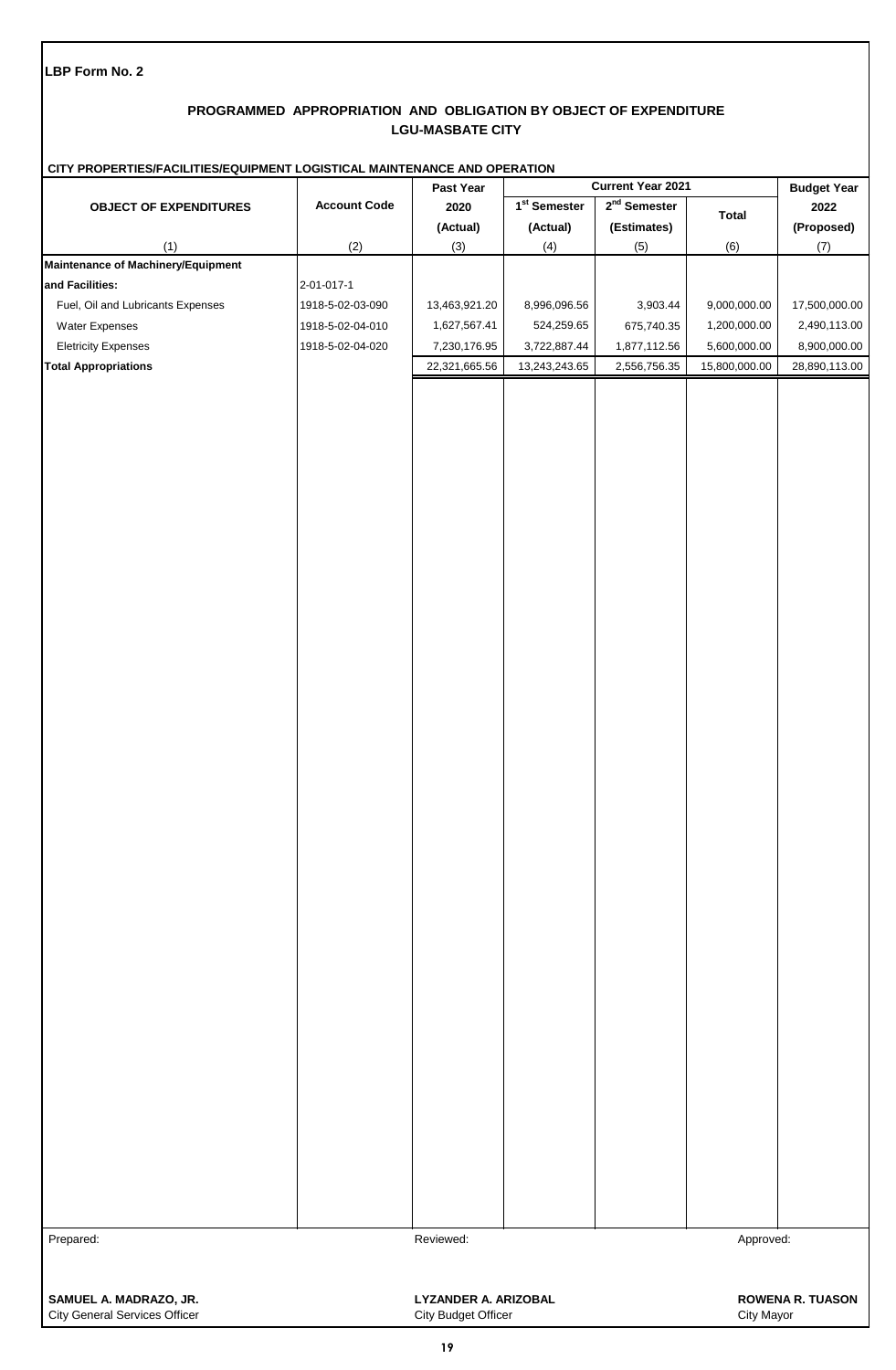## **PROGRAMMED APPROPRIATION AND OBLIGATION BY OBJECT OF EXPENDITURE LGU-MASBATE CITY**

#### **CITY HEALTH OFFICE**

|                                                                                                                                                                                                                        |                     | Past Year     |                          | <b>Current Year 2021</b> |               | <b>Budget Year</b> |
|------------------------------------------------------------------------------------------------------------------------------------------------------------------------------------------------------------------------|---------------------|---------------|--------------------------|--------------------------|---------------|--------------------|
| <b>OBJECT OF EXPENDITURES</b>                                                                                                                                                                                          | <b>Account Code</b> | 2020          | 1 <sup>st</sup> Semester | 2 <sup>nd</sup> Semester | <b>Total</b>  | 2022               |
|                                                                                                                                                                                                                        |                     | (Actual)      | (Actual)                 | (Estimates)              |               | (Proposed)         |
| (1)                                                                                                                                                                                                                    | (2)                 | (3)           | (4)                      | (5)                      | (6)           | (7)                |
| <b>Personnel Services</b>                                                                                                                                                                                              | 2-01-011            |               |                          |                          |               |                    |
| Salaries and Wages - Regular                                                                                                                                                                                           | 4411-5-01-01-010    | 20,201,182.52 | 11,517,140.69            | 13,263,435.31            | 24,780,576.00 | 28,008,792.00      |
| Salaries and Wages - Casual/Contractual                                                                                                                                                                                | 4411-5-01-01-020    | 1,498,082.00  | 861,177.82               | 743,222.18               | 1,604,400.00  | 1,704,400.00       |
| Personnel Economic Relief Allowance                                                                                                                                                                                    | 4411-5-01-02-010    | 1,361,500.00  | 734,211.52               | 825,788.48               | 1,560,000.00  | 1,752,000.00       |
| Representation Allowance                                                                                                                                                                                               | 4411-5-01-02-020    | 255,000.00    | 136,000.00               | 195,500.00               | 331,500.00    | 331,500.00         |
| <b>Transportation Allowance</b>                                                                                                                                                                                        | 4411-5-01-02-030    | 255,000.00    | 136,000.00               | 195,500.00               | 331,500.00    | 331,500.00         |
| Clothing/Uniform Allowance                                                                                                                                                                                             | 4411-5-01-02-040    | 360,000.00    | 372,000.00               | 18,000.00                | 390,000.00    | 438,000.00         |
| Subsistence Allowance                                                                                                                                                                                                  | 4411-5-01-02-050    | 1,103,625.00  | 597,550.00               | 644,450.00               | 1,242,000.00  | 1,458,000.00       |
| Laundry Allowance                                                                                                                                                                                                      | 4411-5-01-02-060    | 110,362.45    | 59,755.00                | 64,445.00                | 124,200.00    | 145,800.00         |
| <b>Productivity Incentive Allowance</b>                                                                                                                                                                                | 4451-5-01-02-080    |               |                          | 345,000.00               | 345,000.00    | 365,000.00         |
| Hazard Pay                                                                                                                                                                                                             | 4411-5-01-02-110    | 5,129,061.20  | 2,183,125.03             | 3,470,872.97             | 5,653,998.00  | 5,914,402.00       |
| Special Risk Allowance                                                                                                                                                                                                 | 4411-5-01-02-110-1  | 640,290.25    |                          |                          |               |                    |
| Longevity Pay                                                                                                                                                                                                          | 4411-5-01-02-120    | 793,301.82    | 340,073.47               | 931,317.53               | 1,271,391.00  | 1,296,761.00       |
| Year End Bonus                                                                                                                                                                                                         | 4411-5-01-02-140    | 1,619,875.00  |                          | 2,065,048.00             | 2,065,048.00  | 2,334,066.00       |
| Cash Gift                                                                                                                                                                                                              | 4411-5-01-02-150    | 282,500.00    |                          | 325,000.00               | 325,000.00    | 365,000.00         |
| Other Bonuses and Allowances                                                                                                                                                                                           | 4411-5-01-02-990    | 2,160,190.00  | 1,884,373.00             | 180,675.00               | 2,065,048.00  | 2,334,066.00       |
| Retirement and Life Insurance Premiums                                                                                                                                                                                 | 4411-5-01-03-010    | 2,422,318.86  | 1,383,513.83             | 1,590,156.17             | 2,973,670.00  | 3,361,056.00       |
| Pag-IBIG Contributions                                                                                                                                                                                                 | 4411-5-01-03-020    | 395,070.03    | 228,579.12               | 267,032.88               | 495,612.00    | 560,176.00         |
| <b>PhilHealth Contributions</b>                                                                                                                                                                                        | 4411-5-01-03-030    | 272,789.46    | 156,416.50               | 236,693.50               | 393,110.00    | 532,713.00         |
| <b>Employees Compensation Insurance Premiums</b>                                                                                                                                                                       | 4411-5-01-03-040    | 68,100.00     | 36,745.45                | 41,254.55                | 78,000.00     | 87,600.00          |
| <b>Total Personal Services</b>                                                                                                                                                                                         |                     | 38,928,248.59 | 20,626,661.43            | 25,403,391.57            | 46,030,053.00 | 51,320,832.00      |
| <b>Maintenance and Other Operating Expenses</b>                                                                                                                                                                        | $2 - 01 - 011$      |               |                          |                          |               |                    |
| <b>Traveling Expenses</b>                                                                                                                                                                                              | 4411-5-02-01-010    | 294,806.00    | 112,800.00               | 187,200.00               | 300,000.00    | 350,000.00         |
| <b>Training Expenses</b>                                                                                                                                                                                               | 4411-5-02-02-010    |               |                          | 500,000.00               | 500,000.00    | 500,000.00         |
| <b>Office Supplies Expenses</b>                                                                                                                                                                                        | 4411-5-02-03-010    | 225,217.00    | 183,480.00               | 116,520.00               | 300,000.00    | 500,000.00         |
| Drugs and Medicine Expenses                                                                                                                                                                                            | 4411-5-02-03-070    | 4,858,885.00  | 4,999,129.00             | 871.00                   | 5,000,000.00  | 7,500,000.00       |
| (including of covid response, micro-nutrient<br>suppmentation for pregnant women and<br>children, vitamins, TB program, dental program<br>and operation tuli)                                                          |                     |               |                          |                          |               |                    |
| Medical, Dental and Laboratory Supplies Exp.<br>(including covid response, measuring tools for<br>nutrition assessment, screening kits for anemia<br>and infections, TB program, dental program and<br>operation tuli) | 4411-5-02-03-080    | 3,465,795.00  | 5,542,280.00             | 57,720.00                | 5,600,000.00  | 10,400,000.00      |
| Other Supplies and Materials Expenses                                                                                                                                                                                  | 4411-5-02-03-990    |               | 188,601.00               | 11,399.00                | 200,000.00    | 200,000.00         |
| <b>Water Expenses</b>                                                                                                                                                                                                  | 4411-5-02-04-010    | 27,913.00     | 13,303.00                | 16,697.00                | 30,000.00     | 50,000.00          |
| <b>Telephone Expenses</b>                                                                                                                                                                                              | 4411-5-02-05-020    | 28,321.64     |                          | 60,000.00                | 60,000.00     | 60,000.00          |
| Other Professional Services (Medico-Legal)                                                                                                                                                                             | 4411-5-02-11-990    | 634,500.00    | 234,500.00               | 365,500.00               | 600,000.00    | 850,000.00         |
| Repairs and Maint. - Machinery and Equip't.                                                                                                                                                                            | 4411-5-02-13-050    | 1,480.00      | 1,200.00                 | 98,800.00                | 100,000.00    | 150,000.00         |
| Other Maintenance and Operating Expenses                                                                                                                                                                               | 4411-5-02-99-990-1  | 157,248.50    | 132,093.00               | 17,907.00                | 150,000.00    | 350,000.00         |
| Other Program/Activity/Project:                                                                                                                                                                                        |                     |               |                          |                          |               |                    |
| Operation and Support for Barangay Health                                                                                                                                                                              | 4411-5-02-99-990-2  | 3,215,650.00  | 1,637,100.00             | 1,572,900.00             | 3,210,000.00  | 6,487,054.00       |
| Centers (BNS-Nutrition Support/BHWs/NAO/BHS,                                                                                                                                                                           |                     |               |                          |                          |               |                    |
| including BNAP and BNSAP)                                                                                                                                                                                              |                     |               |                          |                          |               |                    |
| STI-HIV/AIDS Prevention Programs and Activities 4411-5-02-99-990-3                                                                                                                                                     |                     |               |                          |                          |               | 75,000.00          |
| Non-Cummunicable Disease Control/Smoking                                                                                                                                                                               |                     |               |                          |                          |               |                    |
| <b>Cessation Programs and Activities</b>                                                                                                                                                                               | 4411-5-02-99-990-4  |               |                          |                          |               | 100,000.00         |
| Orally Fit Programs and Activities                                                                                                                                                                                     | 4411-5-02-99-990-5  |               |                          | 50,000.00                | 50,000.00     | 50,000.00          |
| Nutrition related Program and Activities                                                                                                                                                                               | 4411-5-02-99-990-6  | 149,191.00    | 39,500.00                | 103,943.00               | 143,443.00    | 100,000.00         |
|                                                                                                                                                                                                                        | /1-07-05-030        |               |                          |                          |               |                    |
| (including procurement of laptop, printer and mobile<br>phone for documentation and reporting of BNS)                                                                                                                  |                     |               |                          |                          |               |                    |
| AYDP and Population Program Activities                                                                                                                                                                                 | 4411-5-02-99-990-7  |               |                          | 150,000.00               | 150,000.00    | 100,000.00         |
| <b>Total Maintenance and Other Operating Expenses</b>                                                                                                                                                                  |                     | 13,059,007.14 | 13,083,986.00            | 3,309,457.00             | 16,393,443.00 | 27,822,054.00      |
| <b>Total Appropriations</b>                                                                                                                                                                                            |                     | 51,987,255.73 | 33,710,647.43            | 28,712,848.57            | 62,423,496.00 | 79,142,886.00      |
| Prepared:                                                                                                                                                                                                              |                     | Reviewed:     |                          |                          | Approved:     |                    |
| VICTORIA A. MANALO, M.D.<br><b>LYZANDER A. ARIZOBAL</b><br><b>ROWENA R. TUASON</b><br>City Health Officer<br><b>City Budget Officer</b><br>City Mayor                                                                  |                     |               |                          |                          |               |                    |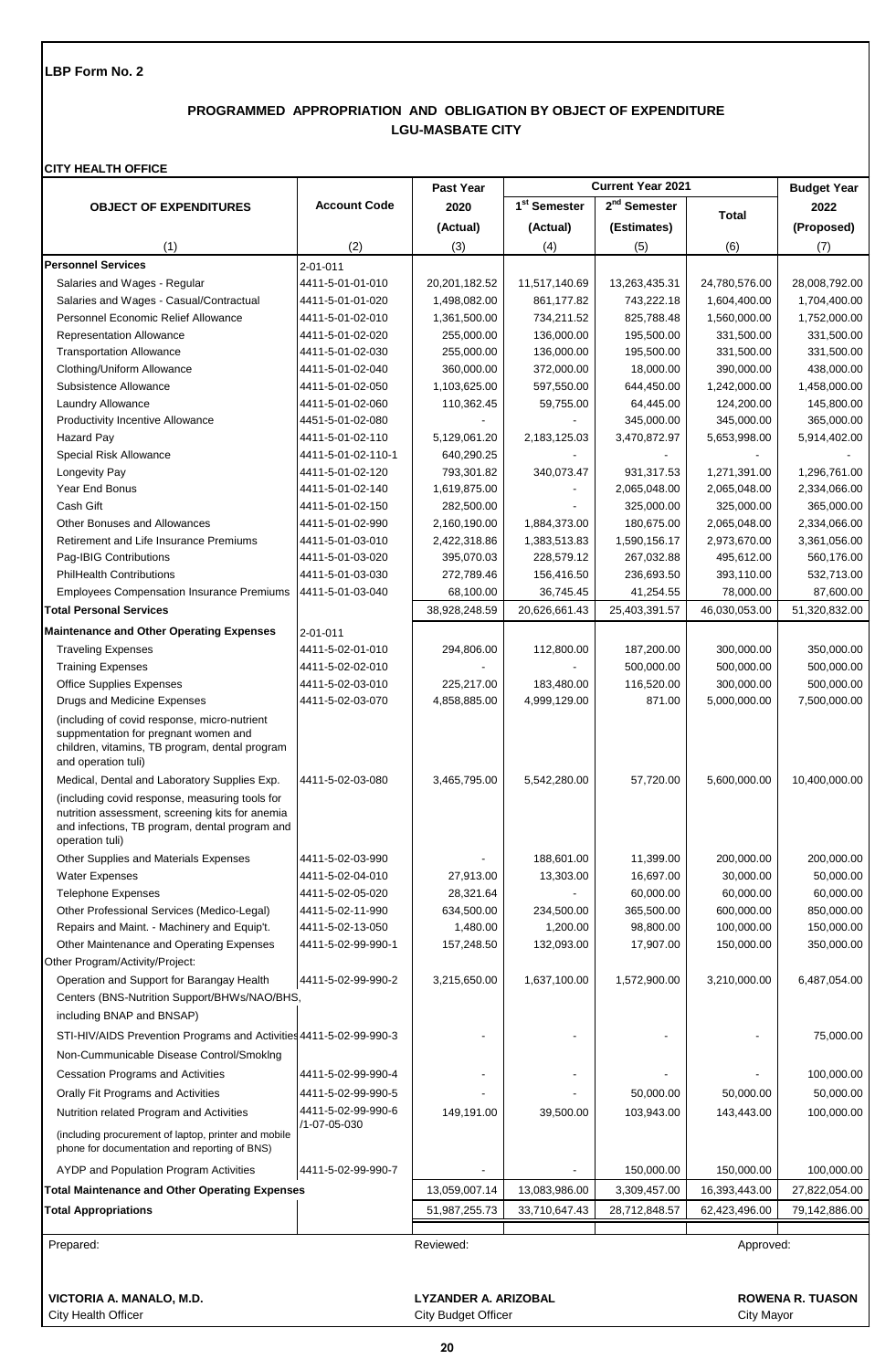# **PROGRAMMED APPROPRIATION AND OBLIGATION BY OBJECT OF EXPENDITURE LGU-MASBATE CITY**

## **CITY SOCIAL WELFARE AND DEVELOPMENT OFFICE**

|                                                                                                                                                                          |                     | Past Year                   |                          | <b>Current Year 2021</b> |               | <b>Budget Year</b>      |
|--------------------------------------------------------------------------------------------------------------------------------------------------------------------------|---------------------|-----------------------------|--------------------------|--------------------------|---------------|-------------------------|
| <b>OBJECT OF EXPENDITURES</b>                                                                                                                                            | <b>Account Code</b> | 2020                        | 1 <sup>st</sup> Semester | $2nd$ Semester           | <b>Total</b>  | 2022                    |
|                                                                                                                                                                          |                     | (Actual)                    | (Actual)                 | (Estimates)              |               | (Proposed)              |
| (1)                                                                                                                                                                      | (2)                 | (3)                         | (4)                      | (5)                      | (6)           | (7)                     |
| <b>Personnel Services</b>                                                                                                                                                | $2 - 01 - 016$      |                             |                          |                          |               |                         |
| Salaries and Wages - Regular                                                                                                                                             | 7611-5-01-01-010    | 6,108,965.50                | 3,314,455.09             | 4,084,360.91             | 7,398,816.00  | 8,184,444.00            |
| Salaries and Wages - Casual/Contractual                                                                                                                                  | 7611-5-01-01-020    | 1,447,910.00                | 894,653.00               | 355,747.00               | 1,250,400.00  | 1,963,200.00            |
| <b>Personnel Economic Relief Allowance</b>                                                                                                                               | 7611-5-01-02-010    | 477,000.00                  | 258,181.68               | 341,818.32               | 600,000.00    | 672,000.00              |
| <b>Representation Allowance</b>                                                                                                                                          | 7611-5-01-02-020    | 76,500.00                   | 38,250.00                | 38,250.00                | 76,500.00     | 76,500.00               |
| <b>Transportation Allowance</b>                                                                                                                                          | 7611-5-01-02-030    | 76,500.00                   | 38,250.00                | 38,250.00                | 76,500.00     | 76,500.00               |
| Clothing/Uniform Allowance                                                                                                                                               | 7611-5-01-02-040    | 122,000.00                  | 138,000.00               | 12,000.00                | 150,000.00    | 168,000.00              |
| Subsistence Allowance                                                                                                                                                    | 7611-5-01-02-050    | 124,675.00                  | 43,125.00                | 154,875.00               | 198,000.00    | 198,000.00              |
| Laundry Allowance                                                                                                                                                        | 7611-5-01-02-060    |                             |                          | 19,800.00                | 19,800.00     | 19,800.00               |
| <b>Productivity Incentive Allowance</b>                                                                                                                                  | 7612-5-01-02-080    |                             |                          | 125,000.00               | 125,000.00    | 140,000.00              |
| <b>Hazard Pay</b>                                                                                                                                                        | 7611-5-01-02-110    | 728,084.70                  | 232,786.67               | 1,012,195.33             | 1,244,982.00  | 1,116,098.00            |
| Longevity Pay                                                                                                                                                            | 7611-5-01-02-120    | 207,615.60                  | 109,117.75               | 139,879.25               | 248,997.00    | 257,762.00              |
| Year End Bonus                                                                                                                                                           | 7611-5-01-02-140    | 523,611.00                  |                          | 616,568.00               | 616,568.00    | 682,037.00              |
| Cash Gift                                                                                                                                                                | 7611-5-01-02-150    | 105,000.00                  |                          | 125,000.00               | 125,000.00    | 140,000.00              |
| Other Bonuses and Allowances                                                                                                                                             | 7611-5-01-02-990    | 640,816.00                  | 545,561.00               | 71,007.00                | 616,568.00    | 682,037.00              |
| Retirement and Life Insurance Premiums                                                                                                                                   | 7611-5-01-03-010    | 719,404.50                  | 397,734.61               | 490,123.39               | 887,858.00    | 982,134.00              |
| Pag-IBIG Contributions                                                                                                                                                   | 7611-5-01-03-020    | 119,758.91                  | 65,864.48                | 82,112.52                | 147,977.00    | 163,689.00              |
| <b>PhilHealth Contributions</b>                                                                                                                                          | 7611-5-01-03-030    | 84,290.76                   | 46,494.15                | 75,815.85                | 122,310.00    | 159,861.00              |
| <b>Employees Compensation Insurance Premiums</b>                                                                                                                         | 7611-5-01-03-040    | 23,845.91                   | 12,968.18                | 17,031.82                | 30,000.00     | 33,600.00               |
| <b>Total Personal Services</b>                                                                                                                                           |                     | 11,585,977.88               | 6,135,441.61             | 7,799,834.39             | 13,935,276.00 | 15,715,662.00           |
| <b>Maintenance and Other Operating Expenses</b>                                                                                                                          | 2-01-016            |                             |                          |                          |               |                         |
| <b>Traveling Expenses</b>                                                                                                                                                | 7611-5-02-01-010    | 14,436.00                   | 13,119.00                | 336,881.00               | 350,000.00    | 350,000.00              |
| <b>Office Supplies Expenses</b>                                                                                                                                          | 7611-5-02-03-010    | 222,875.00                  | 214,620.50               | 35,379.50                | 250,000.00    | 250,000.00              |
| Other Supplies and Materials Expenses                                                                                                                                    | 7611-5-02-03-990    |                             |                          |                          |               | 100,000.00              |
| <b>Water Expenses</b>                                                                                                                                                    | 7611-5-02-04-010    | 8,216.00                    | 1,365.00                 | 23,635.00                | 25,000.00     | 20,000.00               |
| Postage and Courier Services                                                                                                                                             | 7611-5-02-05-010    |                             | 450.00                   | 4,550.00                 | 5,000.00      | 5,000.00                |
| <b>Telephone Expenses</b>                                                                                                                                                | 7611-5-02-05-020    | 34,693.59                   | 14,677.58                | 45,322.42                | 60,000.00     | 60,000.00               |
| Repairs and Maint. - Machinery and Equip't.                                                                                                                              | 7611-5-02-13-050    | 1,450.00                    | 18,450.00                | 31,550.00                | 50,000.00     | 100,000.00              |
| Other Maintenance and Operating Expenses                                                                                                                                 | 7611-5-02-99-990-1  | 491,252.41                  | 308,988.35               | 91,011.65                | 400,000.00    | 400.000.00              |
| (including nutrition IEC parent effectiveness<br>service, reproduction of nutrition IEC, ECCD<br>cards, billboards/signage and responsbile<br>parenthood movement class) |                     |                             |                          |                          |               |                         |
| Other Program/Activity/Project:                                                                                                                                          |                     |                             |                          |                          |               |                         |
| Program for Poverty Alleviation and Assistance<br>to Indivudual in Crisis Situation                                                                                      | 7611-5-02-99-080    | 756,900.00                  |                          | 500,000.00               | 500,000.00    | 1,000,000.00            |
| (including Sagip Kalusugan for 0-23 mos. Old<br>malnourished children, mobile medical check-<br>up)                                                                      |                     |                             |                          |                          |               |                         |
| Operation and Support to Social Welfare<br>Assistants (SWA)                                                                                                              | 7611-5-02-99-990-2  | 2,309,644.00                | 1,146,381.50             | 1,084,618.50             | 2,231,000.00  | 2,800,000.00            |
| <b>Total Maintenance and Other Operating Expenses</b>                                                                                                                    |                     | 3,839,467.00                | 1,718,051.93             | 2,152,948.07             | 3,871,000.00  | 5,085,000.00            |
| <b>Total Appropriations</b>                                                                                                                                              |                     | 15,425,444.88               | 7,853,493.54             | 9,952,782.46             | 17,806,276.00 | 20,800,662.00           |
|                                                                                                                                                                          |                     |                             |                          |                          |               |                         |
| Prepared:                                                                                                                                                                |                     | Reviewed:                   |                          |                          | Approved:     |                         |
|                                                                                                                                                                          |                     |                             |                          |                          |               |                         |
| <b>KATRINA L. ORTICIO</b>                                                                                                                                                |                     | <b>LYZANDER A. ARIZOBAL</b> |                          |                          |               | <b>ROWENA R. TUASON</b> |

Acting CSWD Officer City Budget Officer City Budget Officer City City Mayor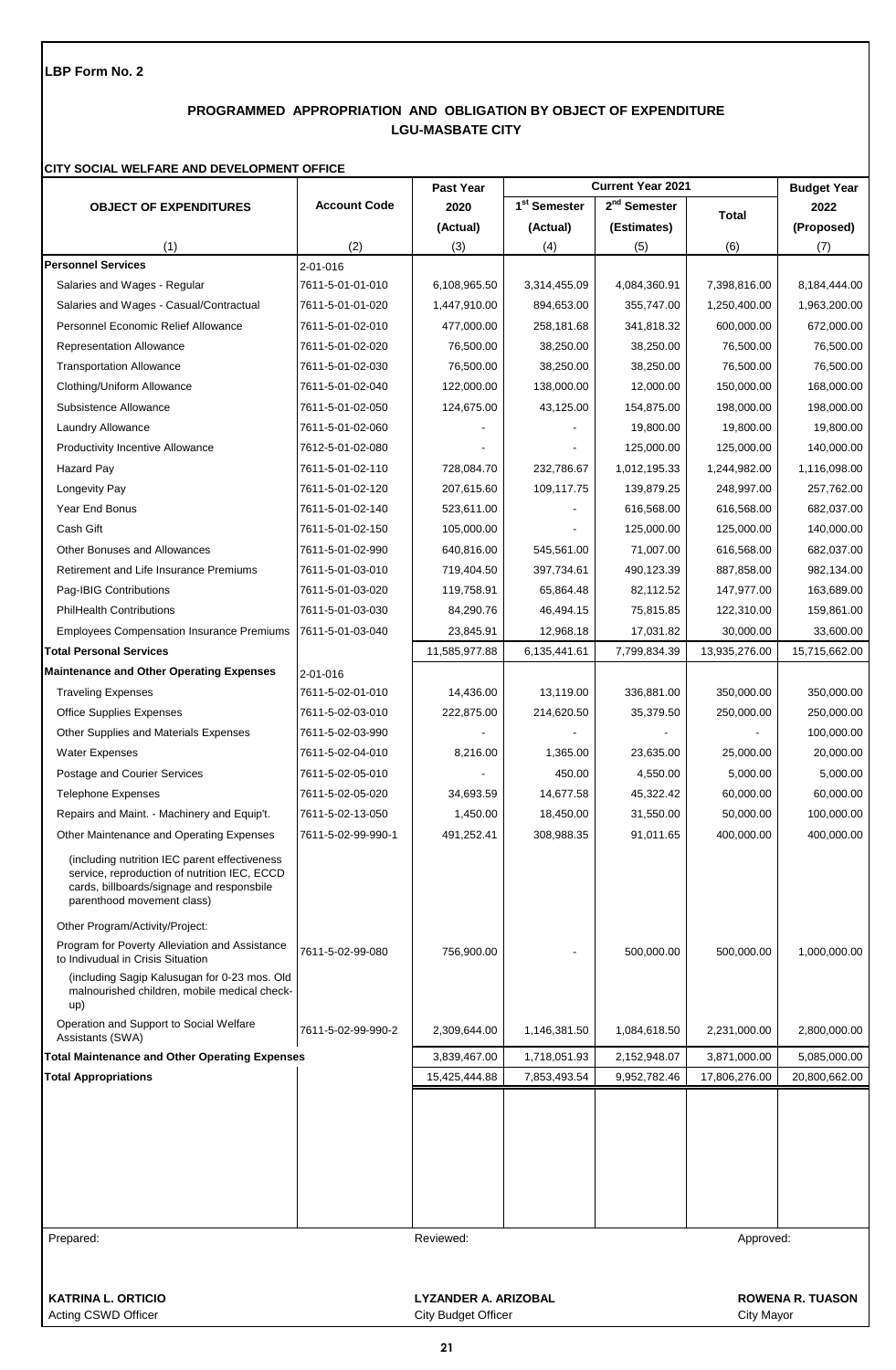## **PROGRAMMED APPROPRIATION AND OBLIGATION BY OBJECT OF EXPENDITURE LGU-MASBATE CITY**

#### **CITY MAYOR'S OFFICE**

|                                                                                                                            |                     | Past Year     | Current Year 2021        |                          |               | <b>Budget Year</b> |
|----------------------------------------------------------------------------------------------------------------------------|---------------------|---------------|--------------------------|--------------------------|---------------|--------------------|
| <b>OBJECT OF EXPENDITURES</b>                                                                                              | <b>Account Code</b> | 2020          | 1 <sup>st</sup> Semester | 2 <sup>nd</sup> Semester | <b>Total</b>  | 2022               |
|                                                                                                                            |                     | (Actual)      | (Actual)                 | (Estimates)              |               | (Proposed)         |
| (1)                                                                                                                        | (2)                 | (3)           | (4)                      | (5)                      | (6)           | (7)                |
| Other Social Services Programs and Activities:                                                                             |                     |               |                          |                          |               |                    |
| (Education/Tourism/Culture/Arts Promotion)                                                                                 |                     |               |                          |                          |               |                    |
| Aid to City Schools Division, North and South<br><b>Districts</b>                                                          | 3311-               | 12,565,144.50 | 3,528,288.00             | 5,471,712.00             | 9,000,000.00  | 9,000,000.00       |
| Sports Development Programs                                                                                                | 3392-               | 1,197,186.13  | 184,970.00               | 815,030.00               | 1,000,000.00  | 1,000,000.00       |
| Tourism, Culture, Arts and Promotion PPAs :                                                                                | 3371-               |               |                          |                          |               |                    |
| Conduct of Pagdayao Festival, City Anniversary and<br>City Family Days                                                     | 3371-5-02-99-990-1  | 283,750.00    | 92,500.00                | 207,500.00               | 300,000.00    | 500,000.00         |
| Lapay Bantigue Dance (Festivals and Competitions) 3371-5-02-99-990-2                                                       |                     |               |                          |                          |               | 500,000.00         |
| Rodeo Masbateño (Festivals and Compitition)                                                                                | 3371-5-02-99-990-3  | 127,800.00    |                          |                          |               |                    |
| Aid to Rodeo Masbateño Inc.                                                                                                |                     | 500,000.00    |                          |                          |               |                    |
| Conservation and preservation of cultural property<br>and cultural property inventory programs, projects<br>and activities | 3371-5-02-99-990-4  |               |                          | 100,000.00               | 100,000.00    | 200,000.00         |
| <b>Total Appropriations</b>                                                                                                |                     | 14,673,880.63 | 3,805,758.00             | 6,594,242.00             | 10,400,000.00 | 11,200,000.00      |
|                                                                                                                            |                     |               |                          |                          |               |                    |
|                                                                                                                            |                     |               |                          |                          |               |                    |
| Prepared and Reviewed:                                                                                                     |                     |               |                          |                          | Approved:     |                    |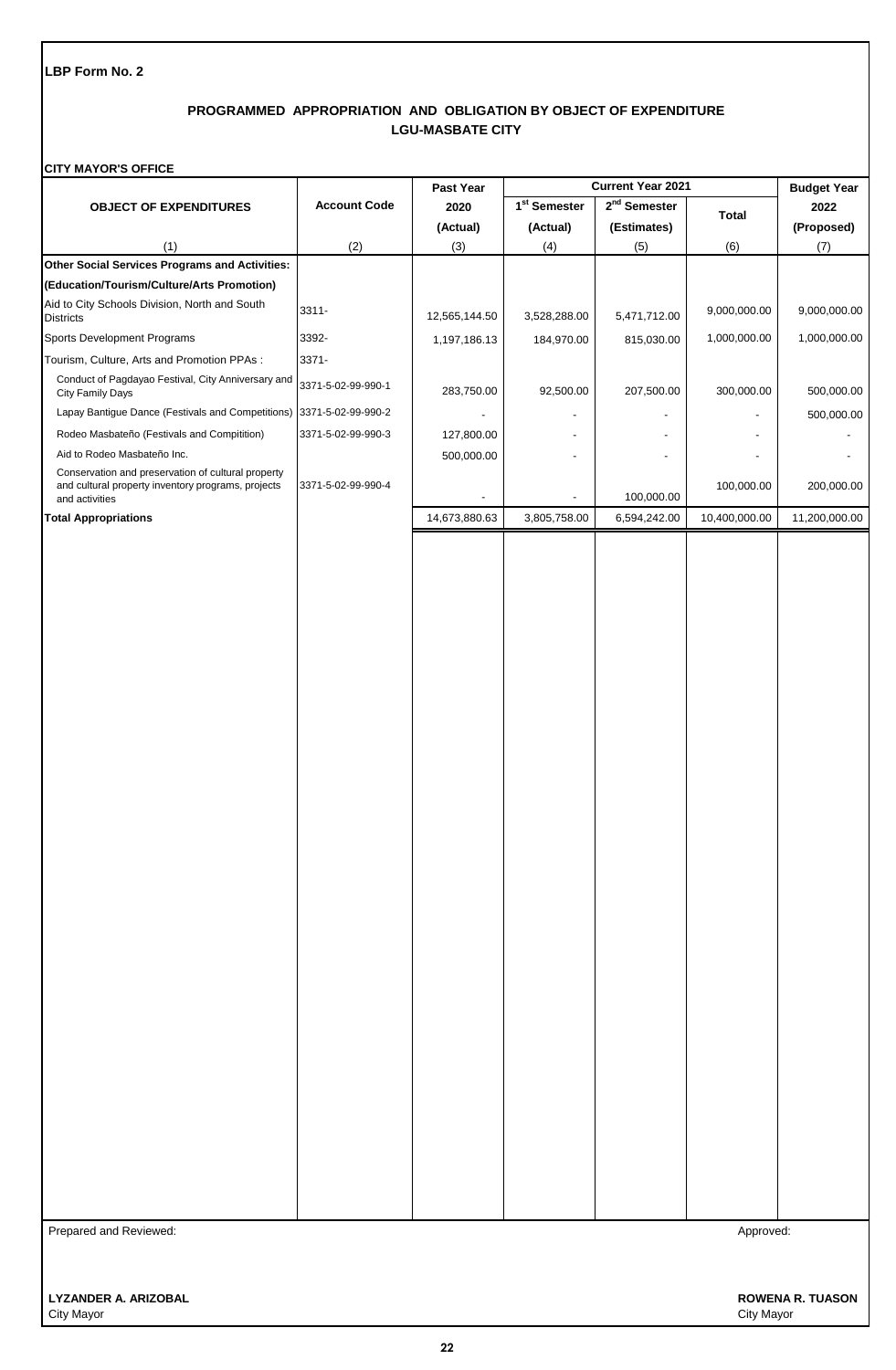## **PROGRAMMED APPROPRIATION AND OBLIGATION BY OBJECT OF EXPENDITURE LGU-MASBATE CITY**

#### **CITY MAYOR'S OFFICE**

|                                                                                                             |                         | <b>Past Year</b>            |                          | <b>Current Year 2021</b> |               | <b>Budget Year</b>      |
|-------------------------------------------------------------------------------------------------------------|-------------------------|-----------------------------|--------------------------|--------------------------|---------------|-------------------------|
| <b>OBJECT OF EXPENDITURES</b>                                                                               | <b>Account Code</b>     | 2020                        | 1 <sup>st</sup> Semester | 2 <sup>nd</sup> Semester | <b>Total</b>  | 2022                    |
|                                                                                                             |                         | (Actual)                    | (Actual)                 | (Estimates)              |               | (Proposed)              |
| (1)                                                                                                         | (2)                     | (3)                         | (4)                      | (5)                      | (6)           | (7)                     |
| Other Social Services Programs and Activities:                                                              |                         |                             |                          |                          |               |                         |
| <b>Awards and Rewards Expenses</b>                                                                          | 7999-(4)-5-02-06-010    | 109,940.00                  | 63,460.00                | 536,540.00               | 600,000.00    | 500,000.00              |
| Prizes                                                                                                      | 7999-(5)-5-02-06-020    | 41,000.00                   | 65,000.00                | 535,000.00               | 600,000.00    | 500,000.00              |
| PhilHealth "Para Sa Masa" Program                                                                           | 7999-(6)-5-02-99-080    | 1,680,000.00                | 1,658,400.00             | 21,600.00                | 1,680,000.00  | 1,680,000.00            |
| (including nutritionally at risk, lactating women and<br>fa, ilies with malnourished children 0-59 mos old) |                         |                             |                          |                          |               |                         |
| Livelihood Development Program                                                                              | 8931(1)-5-02-99-080     | 400,000.00                  | 100,000.00               | 400,000.00               | 500,000.00    | 2,000,000.00            |
| (including Livelihood Training Program for OSYs in the<br>communist influenced barAngays)                   |                         |                             |                          |                          |               |                         |
| <b>Construction and Materials Assistance</b>                                                                | 7999-(4)-5-02-99-080    | 2,560,766.00                | 999,993.00               | 7.00                     | 1,000,000.00  | 1,500,000.00            |
| Assistance to Barangays (including support to<br>Katarungang PambaraNgay)                                   | 7999-(5)-5-02-99-080    | 67,500.00                   | 201,990.00               | 10.00                    | 202,000.00    | 383,651.00              |
| Support to Other ECCD/CICL PPAs                                                                             | 7999-(6)                | 333,087.50                  | 250,298.00               | 702.00                   | 251,000.00    | 350,000.00              |
| Transportation Allowance/Assistance                                                                         | 7999-(7)-5-02-99-080    | 3,652,000.00                |                          | 1,000,000.00             | 1,000,000.00  | 3,700,000.00            |
| (Contractuals/Job-Orders/Others)                                                                            |                         |                             |                          |                          |               |                         |
| Beautification/Cleanliness Drive/Others                                                                     | 7999-(8)                | 1,544,500.00                | 96,000.00                | 404,000.00               | 500,000.00    | 1,400,000.00            |
| (including lighting of parks and disgnated areas)                                                           |                         |                             |                          |                          |               |                         |
| Anti-Drug Campaign Programs and Activities                                                                  | 7999-(9)                | 358,690.00                  |                          |                          |               |                         |
| Production and Distribution of IEC materials                                                                | 7999-(9)-5-02-03-990    |                             | 24,425.00                | 5,575.00                 | 30,000.00     | 30,000.00               |
| Suppport to Kaataan Konttra Droga at Terorismo                                                              | 7999-(9)-5-02-99-080    |                             | 60,550.00                | 39,450.00                | 100,000.00    | 100,000.00              |
| Procurement of Drug Testing Kits                                                                            | 7999-(9)-5-02-03-080    |                             |                          | 200,000.00               | 200,000.00    | 200,000.00              |
| Continuing Advocacy on RA 9165                                                                              | 7999-(9)-5-02-99-990-1  |                             |                          | 150,000.00               | 150,000.00    | 150,000.00              |
| Youth Forum on Anti-illegal Drugs                                                                           | 7999-(9)-5-02-99-990-2  | 33,839.00                   |                          | 100,000.00               | 100,000.00    | 100,000.00              |
| Implementation of Community-Based Drug<br>Rehabilitation Program                                            | 7999-(9)-5-02-99-990-3  |                             |                          | 350,000.00               | 350,000.00    | 350,000.00              |
| Therapeutic Community and Modality Program                                                                  | 7999-(9)-5-02-99-990-4  |                             |                          | 75,000.00                | 75,000.00     | 75,000.00               |
| Support to Balay Silangan/SDEC PPAs                                                                         | 7999-(9)-5-02-99-990-5  |                             |                          |                          |               | 350,000.00              |
| Anti-Insurgency Programs/Activities                                                                         | 7999-(10)               |                             |                          |                          |               |                         |
| Support to the Functionality of City Task Force on<br><b>ELCAC</b>                                          | 7999-(10)-5-02-99-080   |                             |                          | 20,000.00                | 20,000.00     | 20,000.00               |
| Youth Leadership Summit                                                                                     | 7999-(10)-5-02-99-990-1 |                             | 99,431.00                | 569.00                   | 100,000.00    | 100,000.00              |
| Security Awareness Progrm (Campus Tour)                                                                     | 7999-(10)-5-02-99-990-2 |                             |                          | 50,000.00                | 50,000.00     | 50,000.00               |
| Advocacy on Enhanced CLIP (e-CLIP)                                                                          | 7999-(10)-5-02-99-990-3 |                             |                          | 20,000.00                | 20,000.00     | 30,000.00               |
| Formulation and implementation of Retooled<br><b>Community Support Program</b>                              | 7999-(10)-5-02-99-990-4 |                             |                          | 50,000.00                | 50,000.00     | 50,000.00               |
| Other Anti-Insurgency Support Programs                                                                      | 7999-(10)-5-02-99-990-5 |                             | 80,410.00                | 590.00                   | 81,000.00     | 150,000.00              |
| Special Taskforce/Auxilliaries/CVOs                                                                         | 7999-(11)               | 4,004,850.00                | 1,527,800.00             | 2,122,200.00             | 3,650,000.00  | 3,950,000.00            |
| <b>Total Appropriations</b>                                                                                 |                         | 14,786,172.50               | 5,227,757.00             | 6,081,243.00             | 11,309,000.00 | 17,718,651.00           |
|                                                                                                             |                         |                             |                          |                          |               |                         |
| Prepared:                                                                                                   |                         | Reviewed:                   |                          |                          | Approved:     |                         |
|                                                                                                             |                         |                             |                          |                          |               |                         |
| <b>ROWENA R. TUASON</b>                                                                                     |                         | <b>LYZANDER A. ARIZOBAL</b> |                          |                          |               | <b>ROWENA R. TUASON</b> |

City Mayor City Budget Officer City Budget Officer City Mayor City Mayor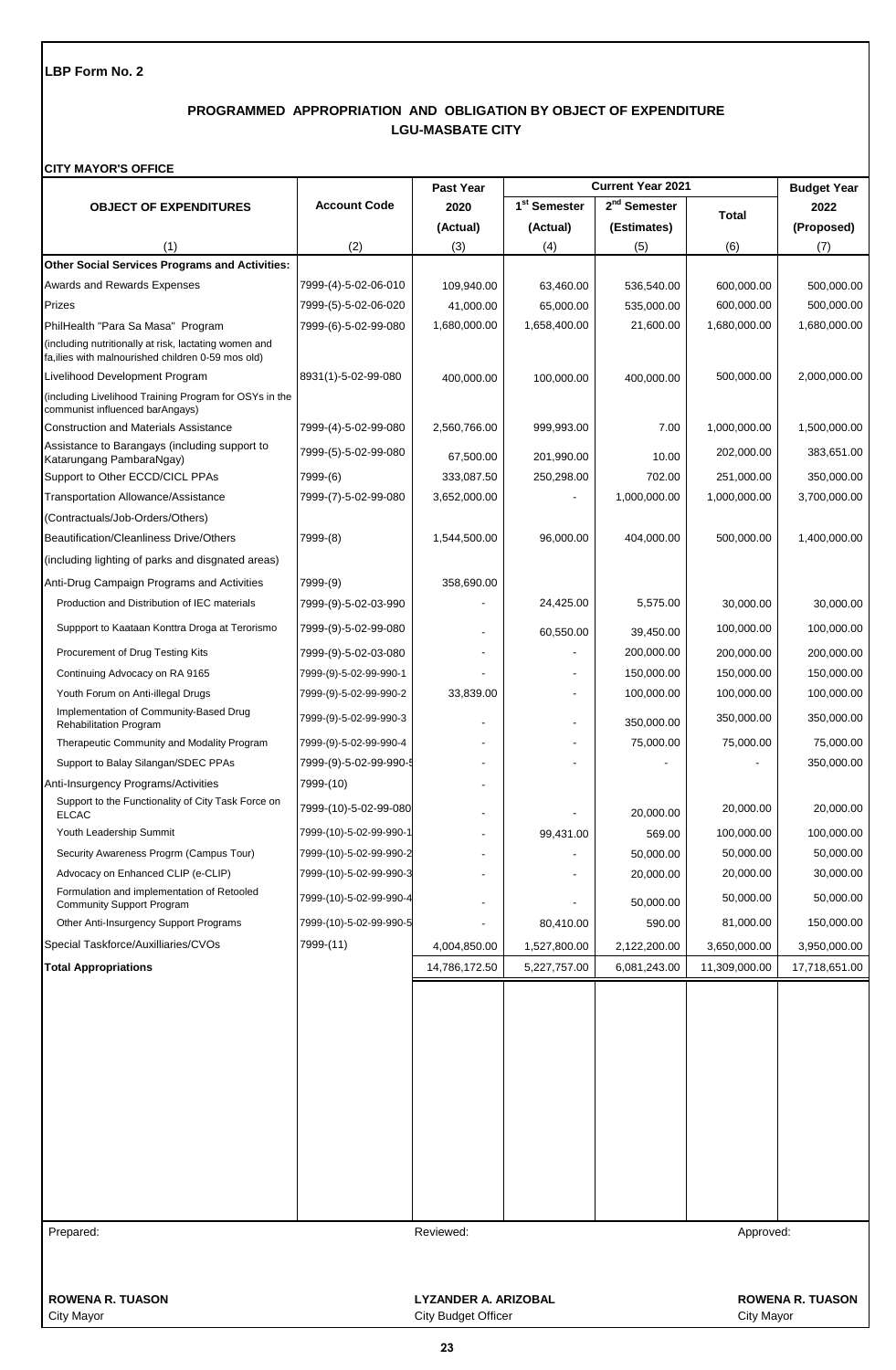# **PROGRAMMED APPROPRIATION AND OBLIGATION BY OBJECT OF EXPENDITURE LGU-MASBATE CITY**

### **CITY AGRICULTURE'S OFFICE**

|                                                                    |                     | Past Year     |                          | <b>Current Year 2021</b> |               | <b>Budget Year</b> |
|--------------------------------------------------------------------|---------------------|---------------|--------------------------|--------------------------|---------------|--------------------|
| <b>OBJECT OF EXPENDITURES</b>                                      | <b>Account Code</b> | 2020          | 1 <sup>st</sup> Semester | 2 <sup>nd</sup> Semester | <b>Total</b>  | 2022               |
|                                                                    |                     | (Actual)      | (Actual)                 | (Estimates)              |               | (Proposed)         |
| (1)                                                                | (2)                 | (3)           | (4)                      | (5)                      | (6)           | (7)                |
| <b>Personnel Services</b>                                          | 2-02-003            |               |                          |                          |               |                    |
| Salaries and Wages - Regular                                       | 8711-5-01-01-010    | 5,946,220.50  | 3,181,773.54             | 3,998,402.46             | 7,180,176.00  | 7,440,408.00       |
| Salaries and Wages - Casual/Contractual                            | 8711-5-01-01-020    | 1,478,575.00  | 348,200.00               | 1,355,448.00             | 1,703,648.00  | 1,404,960.00       |
| Personnel Economic Relief Allowance                                | 8711-5-01-02-010    | 480,000.00    | 252,454.54               | 347,545.46               | 600,000.00    | 600,000.00         |
| Representation Allowance                                           | 8711-5-01-02-020    | 76,500.00     | 38,250.00                | 38,250.00                | 76,500.00     | 76,500.00          |
| <b>Transportation Allowance</b>                                    | 8711-5-01-02-030    | 76,500.00     | 38,250.00                | 38,250.00                | 76,500.00     | 76,500.00          |
| Clothing/Uniform Allowance                                         | 8711-5-01-02-040    | 120,000.00    | 132,000.00               | 18,000.00                | 150,000.00    | 150,000.00         |
| Productivity Incentive Allowance                                   | 8711-5-01-02-080    |               |                          | 125,000.00               | 125,000.00    | 125,000.00         |
| Year End Bonus                                                     | 8711-5-01-02-140    | 495,771.00    |                          | 598,348.00               | 598,348.00    | 620,034.00         |
| Cash Gift                                                          | 8711-5-01-02-150    | 100,000.00    |                          | 125,000.00               | 125,000.00    | 125,000.00         |
| Other Bonuses and Allowances                                       | 8711-5-01-02-990    | 655,123.00    | 528,517.00               | 69,831.00                | 598,348.00    | 620,034.00         |
| Retirement and Life Insurance Premiums                             | 8711-5-01-03-010    | 713,546.46    | 381,812.82               | 479,809.18               | 861,622.00    | 892,849.00         |
| Pag-IBIG Contributions                                             | 8711-5-01-03-020    | 116,652.90    | 63,260.23                | 80,343.77                | 143,604.00    | 148,809.00         |
| <b>PhilHealth Contributions</b>                                    | 8711-5-01-03-030    | 83,586.21     | 45,316.34                | 74,934.66                | 120,251.00    | 147,112.00         |
| <b>Employees Compensation Insurance Premiums</b>                   | 8711-5-01-03-040    | 24,000.00     | 12,700.00                | 17,300.00                | 30,000.00     | 30,000.00          |
| <b>Total Personal Services</b>                                     |                     | 10,366,475.07 | 5,022,534.47             | 7,366,462.53             | 12,388,997.00 | 12,457,206.00      |
| <b>Maintenance and Other Operating Expenses</b>                    | 2-02-003            |               |                          |                          |               |                    |
| <b>Traveling Expenses</b>                                          | 8711-5-02-01-010    | 428,989.00    | 105,995.00               | 244,005.00               | 350,000.00    | 400,000.00         |
| <b>Office Supplies Expenses</b>                                    | 8711-5-02-03-010    | 126,878.00    | 90,655.50                | 59,344.50                | 150,000.00    | 180,000.00         |
| Agricultural and Marine Supplies Expenses                          | 8711-5-02-03-100    |               |                          | 250,000.00               | 250,000.00    | 250,000.00         |
| Other Supplies and Materials Expenses                              | 8711-5-02-03-990    |               |                          |                          |               | 75,000.00          |
|                                                                    |                     |               |                          |                          |               |                    |
| <b>Water Expenses</b>                                              | 8711-5-02-04-010    |               |                          |                          |               | 10,000.00          |
| Repairs and Maint. - Machinery and Equip't.                        | 8711-5-02-13-050    |               |                          | 50,000.00                | 50,000.00     | 60,000.00          |
| Other Maintenance and Operating Expenses                           | 8711-5-02-99-990    | 35,315.00     | 64,875.00                | 85,125.00                | 150,000.00    | 170,000.00         |
| Other Program/Activity/Project:                                    |                     |               |                          |                          |               |                    |
| Arangkada Agrikultura (including nutrition related)                |                     |               |                          |                          |               |                    |
| Conduct of Various Trainings for Farmers                           | $8711-(1)$          | 154,660.00    |                          |                          |               | 150,000.00         |
| Establishment of Organic Fertilizer Production<br><b>Facilties</b> | $8711-(2)$          | 45,025.00     |                          |                          |               |                    |
| <b>Establishment of Demo-Farms</b>                                 | $8711-(3)$          |               | 3,799.00                 | 46,201.00                | 50,000.00     | 50,000.00          |
| <b>Rice Program</b>                                                | $8711-(4)$          | 471,540.00    | 757,700.00               | 205,300.00               | 963,000.00    | 1,000,000.00       |
|                                                                    |                     | 171,544.00    |                          |                          |               | 500,000.00         |
| Corn Program                                                       | $8711-(5)$          |               | 598,100.00               | 16,283.00                | 614,383.00    |                    |
| High Value Crop Development Program                                | $8711-(6)$          | 338,740.00    | 590,818.00               | 123,102.00               | 713,920.00    | 500,000.00         |
| Organic Agriculture Program                                        | $8711-(7)$          | 123,144.00    | 375,845.00               | 4,155.00                 | 380,000.00    | 100,000.00         |
| Nutritive Sensitive Program                                        | 8711-(8)            | 57,570.00     |                          | 73,600.00                | 73,600.00     | 100,000.00         |
| Other Agricultural Support Services                                | 8711-(9)            | 984,577.00    | 621,100.00               | 78,900.00                | 700,000.00    | 2,500,000.00       |
| Coastal Resource Management and<br><b>Development Services</b>     | 8711-(10)           | 4,708,448.98  | 2,634,360.00             | 1,546,040.00             | 4,180,400.00  | 5,662,401.00       |
| City Nursery Development and Maintenance:                          | $8711-(11)$         | 49,745.00     | 56,408.50                | 93,591.50                | 150,000.00    | 530,000.00         |
| Support to City Agriculture and Fishery Council                    | 8711-(12)           | 54,350.00     | 24,900.00                | 125,100.00               | 150,000.00    | 180,000.00         |
| <b>Total Maintenance and Other Operating Expenses</b>              |                     | 7,750,525.98  | 5,924,556.00             | 3,000,747.00             | 8,925,303.00  | 12,417,401.00      |
| <b>Total Appropriations</b>                                        |                     | 18,117,001.05 | 10,947,090.47            | 10,367,209.53            | 21,314,300.00 | 24,874,607.00      |
|                                                                    |                     |               |                          |                          |               |                    |
| Prepared:                                                          |                     | Reviewed:     |                          |                          | Approved:     |                    |

OIC-City Agriculturist

**RODOLFO R. AJERO, JR. LYZANDER A. ARIZOBAL ROWENA R. TUASON**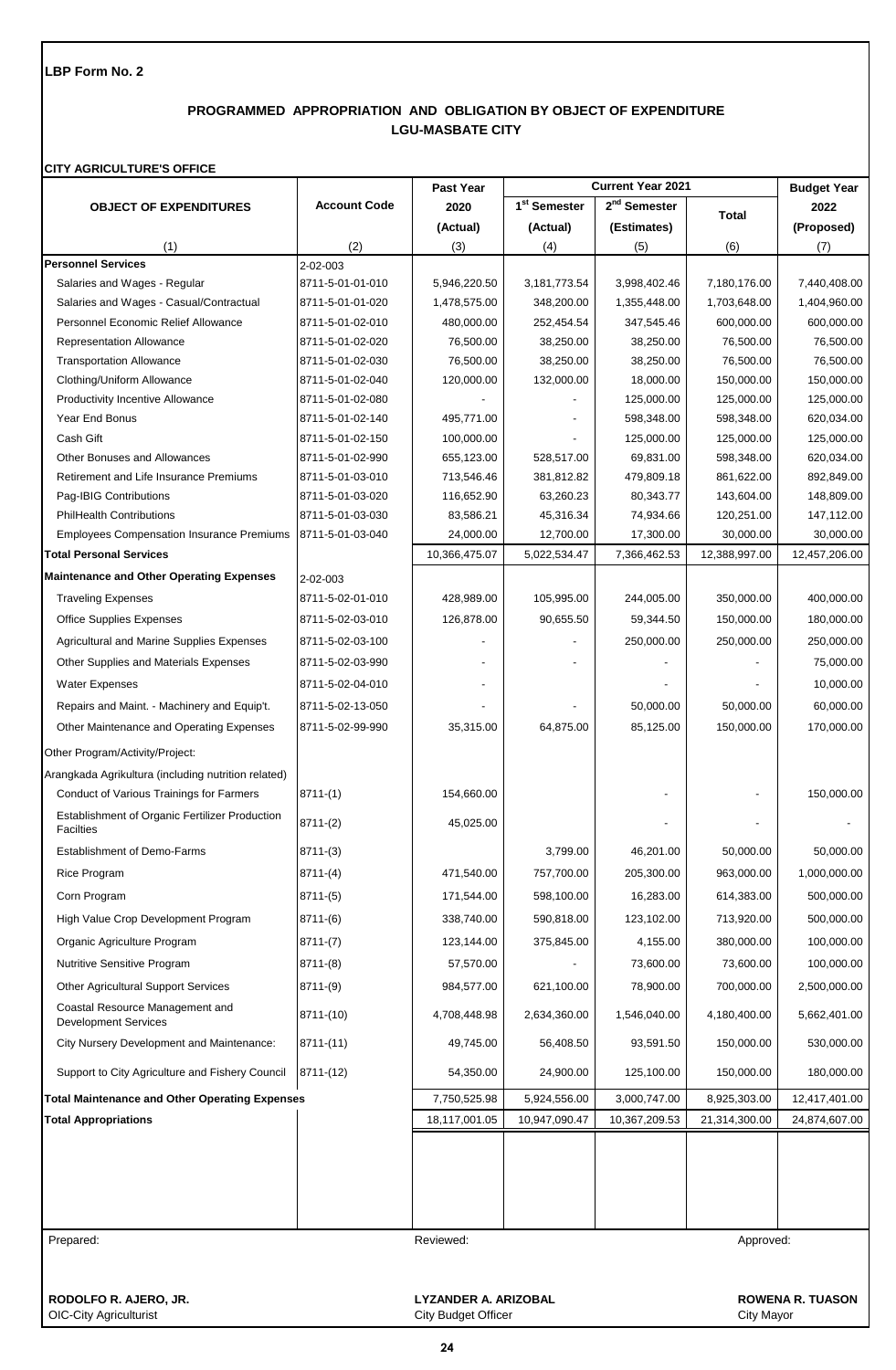# **PROGRAMMED APPROPRIATION AND OBLIGATION BY OBJECT OF EXPENDITURE LGU-MASBATE CITY**

## **CITY VETERINARIAN'S OFFICE**

|                                                       |                     | Past Year                   |                          | <b>Current Year 2021</b> |              | <b>Budget Year</b>      |
|-------------------------------------------------------|---------------------|-----------------------------|--------------------------|--------------------------|--------------|-------------------------|
| <b>OBJECT OF EXPENDITURES</b>                         | <b>Account Code</b> | 2020                        | 1 <sup>st</sup> Semester | $2nd$ Semester           | <b>Total</b> | 2022                    |
|                                                       |                     | (Actual)                    | (Actual)                 | (Estimates)              |              | (Proposed)              |
| (1)                                                   | (2)                 | (3)                         | (4)                      | (5)                      | (6)          | (7)                     |
| <b>Personnel Services</b>                             | 2-01-015            |                             |                          |                          |              |                         |
| Salaries and Wages - Regular                          | 8721-5-01-01-010    | 2,431,951.50                | 1,352,921.00             | 1,516,735.00             | 2,869,656.00 | 3,333,216.00            |
| Salaries and Wages - Casual/Contractual               | 8721-5-01-01-020    | 273,075.00                  | 166,500.00               | 154,200.00               | 320,700.00   | 347,150.00              |
| Personnel Economic Relief Allowance                   | 8721-5-01-02-010    | 213,000.00                  | 120,000.00               | 144,000.00               | 264,000.00   | 312,000.00              |
| <b>Representation Allowance</b>                       | 8721-5-01-02-020    | 76,500.00                   | 38,250.00                | 38,250.00                | 76,500.00    | 76,500.00               |
| <b>Transportation Allowance</b>                       | 8721-5-01-02-030    | 76,500.00                   | 38,250.00                | 38,250.00                | 76,500.00    | 76,500.00               |
| Clothing/Uniform Allowance                            | 8721-5-01-02-040    | 60,000.00                   | 60,000.00                | 6,000.00                 | 66,000.00    | 78,000.00               |
| <b>Productivity Incentive Allowance</b>               | 8721-5-01-02-080    |                             | 94,500.00                | (39,500.00)              | 55,000.00    | 65,000.00               |
| Subsistence Allowance                                 | 8721-5-01-02-050    | 177,750.00                  | 9,450.00                 | 242,550.00               | 252,000.00   | 234,000.00              |
| Laundry Allowance                                     | 8721-5-01-02-060    | 17,775.00                   |                          | 25,200.00                | 25,200.00    | 23,400.00               |
| <b>Hazard Pay</b>                                     | 8721-5-01-02-110    | 407,218.78                  | 213,904.20               | 503,509.80               | 717,414.00   | 833,304.00              |
| Longevity Pay                                         | 8721-5-01-02-120    | 73,562.60                   | 38,074.80                | 105,408.20               | 143,483.00   | 166,661.00              |
| Year End Bonus                                        | 8721-5-01-02-140    | 204,405.00                  |                          | 239,138.00               | 239,138.00   | 277,768.00              |
| Cash Gift                                             | 8721-5-01-02-150    | 46,500.00                   |                          | 55,000.00                | 55,000.00    | 65,000.00               |
| Other Bonuses and Allowances                          | 8721-5-01-02-990    | 262,506.00                  | 225,368.00               | 13,770.00                | 239,138.00   | 277,768.00              |
| Retirement and Life Insurance Premiums                | 8721-5-01-03-010    | 291,834.18                  | 162,350.52               | 182,008.48               | 344,359.00   | 399,986.00              |
| Pag-IBIG Contributions                                | 8721-5-01-03-020    | 47,820.87                   | 26,917.16                | 30,476.84                | 57,394.00    | 66,665.00               |
| <b>PhilHealth Contributions</b>                       | 8721-5-01-03-030    | 31,622.12                   | 17,776.49                | 26,710.51                | 44,487.00    | 59,481.00               |
| <b>Employees Compensation Insurance Premiums</b>      | 8721-5-01-03-040    | 10,700.00                   | 6,000.00                 | 7,200.00                 | 13,200.00    | 15,600.00               |
| <b>Total Personal Services</b>                        |                     | 4,702,721.05                | 2,570,262.17             | 3,288,906.83             | 5,859,169.00 | 6,707,999.00            |
| <b>Maintenance and Other Operating Expenses</b>       | 2-01-015            |                             |                          |                          |              |                         |
| <b>Traveling Expenses</b>                             | 8721-5-02-01-010    | 11,310.00                   | 33,885.00                | 166,115.00               | 200,000.00   | 200,000.00              |
| <b>Office Supplies Expenses</b>                       | 8721-5-02-03-010    | 71,025.00                   | 44,346.00                | 30,654.00                | 75,000.00    | 80,000.00               |
| Animal/Zoological Supplies Expenses                   | 8721-5-02-03-040    | 27,682.00                   | 80,400.00                | 69,600.00                | 150,000.00   | 200,000.00              |
| Other Supplies and Materials Expenses                 | 8721-5-02-03-990    |                             |                          |                          |              | 50,000.00               |
| Fuel, Oil and Lubricants Expenses                     | 8721-5-02-03-090    | 87,263.00                   | 67,948.40                | 82,051.60                | 150,000.00   | 200,000.00              |
| Water Expenses                                        | 8721-5-02-04-010    |                             |                          |                          |              | 10,000.00               |
| <b>Advertising Expenses</b>                           | 8721-5-02-99-010    |                             |                          | 5,000.00                 | 5,000.00     | 5,000.00                |
| Other Maintenance and Operating Expenses              | 8721-5-02-99-990-1  | 26,600.00                   | 18,792.00                | 61,208.00                | 80,000.00    | 100,000.00              |
| Other Program/Activity/Project:                       |                     |                             |                          |                          |              |                         |
| Veterinary Program Services                           | 8721-5-02-99-990-2  | 481,760.00                  | 500,000.00               |                          | 500,000.00   | 600,000.00              |
| <b>Operation Stray Animals</b>                        | 8721-5-02-99-990-3  | 301,950.00                  | 162,000.00               | 166,500.00               | 328,500.00   | 450,000.00              |
| <b>Total Maintenance and Other Operating Expenses</b> |                     | 1,007,590.00                | 907,371.40               | 581,128.60               | 1,488,500.00 | 1,895,000.00            |
| <b>Total Appropriations</b>                           |                     | 5,710,311.05                | 3,477,633.57             | 3,870,035.43             | 7,347,669.00 | 8,602,999.00            |
|                                                       |                     |                             |                          |                          |              |                         |
|                                                       |                     |                             |                          |                          |              |                         |
|                                                       |                     |                             |                          |                          |              |                         |
|                                                       |                     |                             |                          |                          |              |                         |
|                                                       |                     |                             |                          |                          |              |                         |
|                                                       |                     |                             |                          |                          |              |                         |
|                                                       |                     |                             |                          |                          |              |                         |
|                                                       |                     |                             |                          |                          |              |                         |
|                                                       |                     |                             |                          |                          |              |                         |
|                                                       |                     |                             |                          |                          |              |                         |
|                                                       |                     |                             |                          |                          |              |                         |
|                                                       |                     |                             |                          |                          |              |                         |
|                                                       |                     |                             |                          |                          |              |                         |
|                                                       |                     |                             |                          |                          |              |                         |
| Prepared:                                             |                     | Reviewed:                   |                          |                          | Approved:    |                         |
|                                                       |                     |                             |                          |                          |              |                         |
|                                                       |                     |                             |                          |                          |              |                         |
| ROLANDO A. FRANZUELA                                  |                     | <b>LYZANDER A. ARIZOBAL</b> |                          |                          |              | <b>ROWENA R. TUASON</b> |
| City Veterinarian                                     |                     | <b>City Budget Officer</b>  |                          |                          | City Mayor   |                         |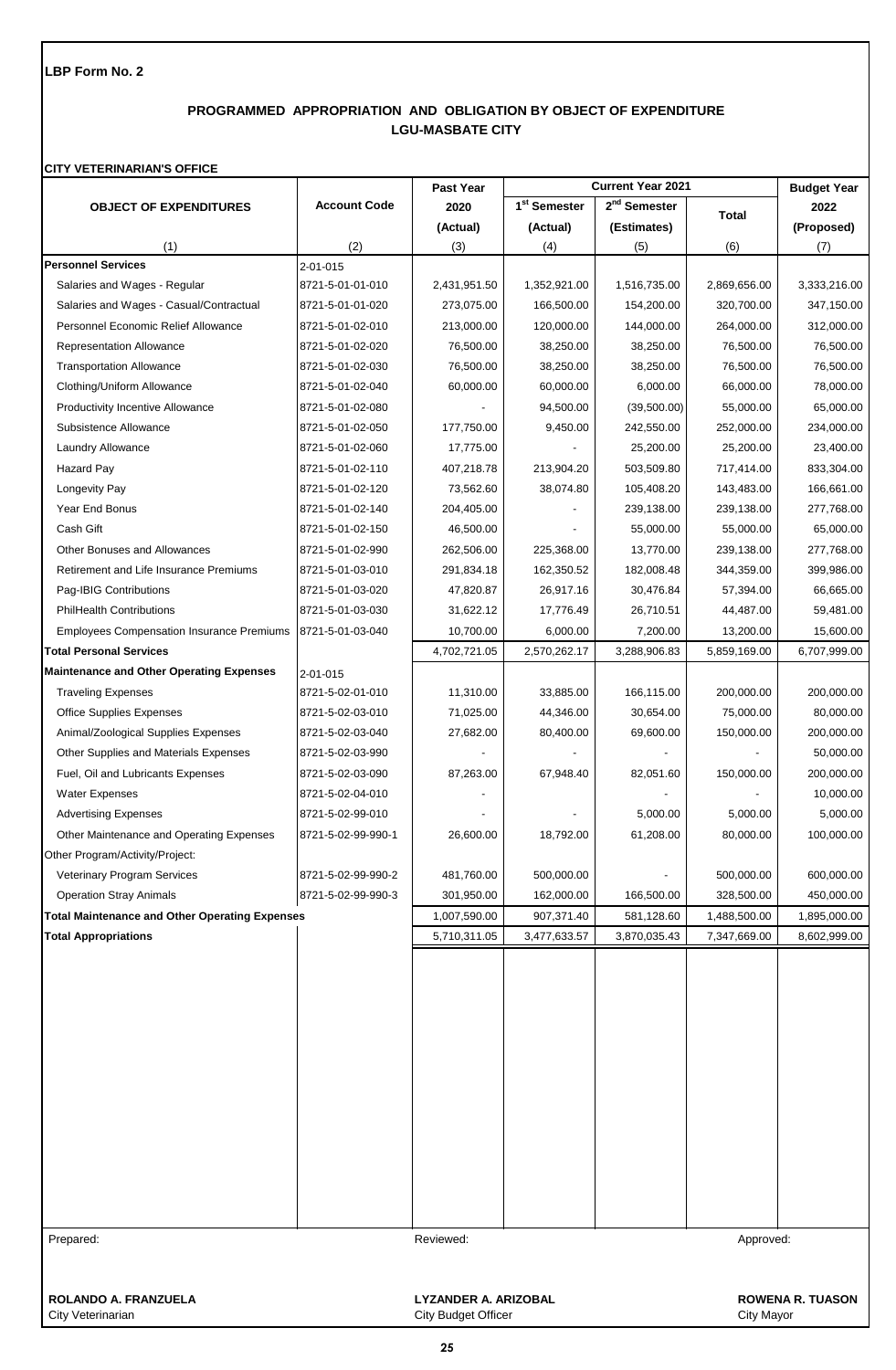# **PROGRAMMED APPROPRIATION AND OBLIGATION BY OBJECT OF EXPENDITURE LGU-MASBATE CITY**

#### **CITY ENVIRONMENT AND NATURAL RESOURCES OFFICE**

|                                                                  |                                                        | Past Year     |                          | <b>Current Year 2021</b> |               | <b>Budget Year</b> |  |
|------------------------------------------------------------------|--------------------------------------------------------|---------------|--------------------------|--------------------------|---------------|--------------------|--|
| <b>OBJECT OF EXPENDITURES</b>                                    | <b>Account Code</b>                                    | 2020          | 1 <sup>st</sup> Semester | 2 <sup>nd</sup> Semester | <b>Total</b>  | 2022               |  |
|                                                                  |                                                        | (Actual)      | (Actual)                 | (Estimates)              |               | (Proposed)         |  |
| (1)                                                              | (2)                                                    | (3)           | (4)                      | (5)                      | (6)           | (7)                |  |
| <b>Personnel Services</b>                                        | 2-02-005                                               |               |                          |                          |               |                    |  |
| Salaries and Wages - Regular                                     | 8731-5-01-01-010                                       | 1,936,443.00  | 1,167,255.00             | 1,556,037.00             | 2,723,292.00  | 2,820,144.00       |  |
| Salaries and Wages - Casual/Contractual                          | 8731-5-01-01-020                                       | 9,963,012.50  | 5,458,900.00             | 5,050,800.00             | 10,509,700.00 | 11,685,850.00      |  |
| Personnel Economic Relief Allowance                              | 8731-5-01-02-010                                       | 138,000.00    | 87,523.81                | 128,476.19               | 216,000.00    | 216,000.00         |  |
| <b>Representation Allowance</b>                                  | 8731-5-01-02-020                                       | 76,500.00     | 38,250.00                | 38,250.00                | 76,500.00     | 76,500.00          |  |
| <b>Transportation Allowance</b>                                  | 8731-5-01-02-030                                       | 76,500.00     | 38,250.00                | 38,250.00                | 76,500.00     | 76,500.00          |  |
| Clothing/Uniform Allowance                                       | 8731-5-01-02-040                                       | 36,000.00     | 48,000.00                | 6,000.00                 | 54,000.00     | 54,000.00          |  |
| <b>Productivity Incentive Allowance</b>                          | 8731-5-01-02-080                                       |               |                          | 45,000.00                | 45,000.00     | 45,000.00          |  |
| Year End Bonus                                                   | 8731-5-01-02-140                                       | 165,020.00    |                          | 226,941.00               | 226,941.00    | 235,012.00         |  |
| Cash Gift                                                        | 8731-5-01-02-150                                       | 31,000.00     |                          | 45,000.00                | 45,000.00     | 45,000.00          |  |
| Other Bonuses and Allowances                                     | 8731-5-01-02-990                                       | 197,246.00    | 186,162.00               | 40,779.00                | 226,941.00    | 235,015.00         |  |
| Retirement and Life Insurance Premiums                           | 8731-5-01-03-010                                       | 232,373.16    | 140,070.60               | 186,725.40               | 326,796.00    | 338,418.00         |  |
| Pag-IBIG Contributions                                           | 8731-5-01-03-020                                       | 38,129.58     | 23,219.84                | 31,246.16                | 54,466.00     | 56,403.00          |  |
| <b>PhilHealth Contributions</b>                                  | 8731-5-01-03-030                                       | 23,810.17     | 15,392.88                | 25,726.12                | 41,119.00     | 53,309.00          |  |
| <b>Employees Compensation Insurance Premiums</b>                 | 8731-5-01-03-040                                       | 6,900.00      | 4,400.00                 | 6,400.00                 | 10,800.00     | 10,800.00          |  |
| <b>Total Personal Services</b>                                   |                                                        | 12,920,934.41 | 7,207,424.13             | 7,425,630.87             | 14,633,055.00 | 15,947,951.00      |  |
| <b>Maintenance and Other Operating Expenses</b>                  | 2-02-005                                               |               |                          |                          |               |                    |  |
| <b>Traveling Expenses</b>                                        | 8731-5-02-01-010                                       | 65,964.63     |                          | 150,000.00               | 150,000.00    | 150,000.00         |  |
| Trainings Expenses (Capacity Development)                        | 8731-5-02-02-010                                       |               |                          |                          |               | 400,000.00         |  |
| <b>Office Supplies Expenses</b>                                  | 8731-5-02-03-010                                       | 65,903.00     | 77,189.00                | 72,811.00                | 150,000.00    | 150,000.00         |  |
| Other Supplies and Materials Expenses                            | 8731-5-02-03-990                                       |               |                          |                          |               | 50,000.00          |  |
| <b>Water Expenses</b>                                            | 8731-5-02-04-010                                       |               |                          |                          |               | 10,000.00          |  |
| Repairs and Maint. - Machinery and Equip't.                      | 8731-5-02-13-050                                       |               |                          |                          |               | 75,000.00          |  |
| Other Maintenance and Operating Expenses                         | 8731-5-02-99-990                                       | 34,735.50     | 42,122.00                | 57,878.00                | 100,000.00    | 100,000.00         |  |
| Solid Waste Management Programs:                                 |                                                        |               |                          |                          |               |                    |  |
| Supplies for Garbage Collection and Sweepers                     | $8731-(1)$                                             | 191,850.00    | 165,130.00               | 34,870.00                | 200,000.00    | 300,000.00         |  |
| Solid Waste Segregation/Eco-Aides/IEC<br>Operation               | $8731-(2)$                                             | 4,036,190.00  | 1,984,810.00             | 1,819,190.00             | 3,804,000.00  | 4,350,000.00       |  |
| Repair and Maintenance of Push Carts and<br><b>Grass Cutters</b> | $8731-(3)$                                             |               |                          | 150,000.00               | 150,000.00    | 350,000.00         |  |
| Forest Maintenance and Development Services                      | $8731-(4)$                                             | 414,000.00    | 193,000.00               | 357,000.00               | 550,000.00    | 560,000.00         |  |
| <b>Forest Delineation Project</b>                                | $8731-(5)$                                             | 446,237.00    |                          | 500,000.00               | 500,000.00    |                    |  |
| Decontamination of Solid Wastes (procurement                     | $8731-(6)$                                             |               |                          | 400,000.00               | 400,000.00    |                    |  |
| of enzyme/chlorine/backyard sprayer)                             | $8731-(7)$                                             |               |                          |                          |               |                    |  |
| Signages at Watershed, Disposal Facility and<br>Urban Barangays  | $8731-(8)$                                             |               |                          | 200,000.00               | 200,000.00    | 200,000.00         |  |
| Basura Mo, Balyo Bugas Ko                                        | $8731-(9)$                                             |               |                          | 200,000.00               | 200,000.00    | 200,000.00         |  |
| <b>Total Maintenance and Other Operating Expenses</b>            |                                                        | 5,254,880.13  | 2,462,251.00             | 3,941,749.00             | 6,404,000.00  | 6,895,000.00       |  |
| <b>Total Appropriations</b>                                      |                                                        | 18,175,814.54 | 9,669,675.13             | 11,367,379.87            | 21,037,055.00 | 22,842,951.00      |  |
|                                                                  |                                                        |               |                          |                          |               |                    |  |
|                                                                  |                                                        |               |                          |                          |               |                    |  |
|                                                                  |                                                        |               |                          |                          |               |                    |  |
|                                                                  |                                                        |               |                          |                          |               |                    |  |
|                                                                  |                                                        |               |                          |                          |               |                    |  |
|                                                                  |                                                        |               |                          |                          |               |                    |  |
|                                                                  |                                                        |               |                          |                          |               |                    |  |
|                                                                  |                                                        |               |                          |                          |               |                    |  |
|                                                                  |                                                        |               |                          |                          |               |                    |  |
|                                                                  |                                                        |               |                          |                          |               |                    |  |
| Prepared:                                                        | Approved:<br>Reviewed:                                 |               |                          |                          |               |                    |  |
|                                                                  |                                                        |               |                          |                          |               |                    |  |
| ALEXANDER C. ALBAO                                               | <b>LYZANDER A. ARIZOBAL</b><br><b>ROWENA R. TUASON</b> |               |                          |                          |               |                    |  |

City Environment and Natural Resources Officer City City Budget Officer City City Mayor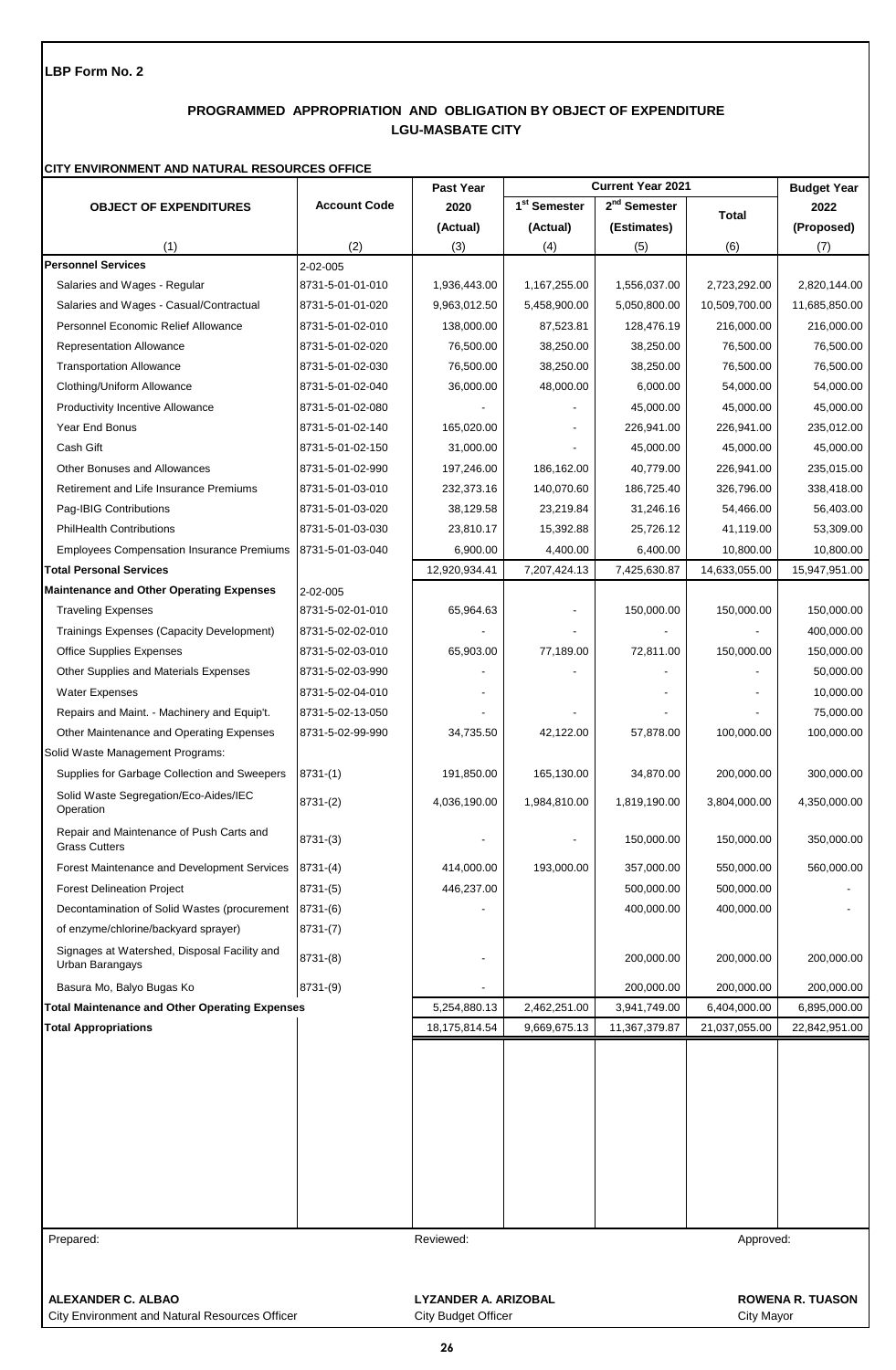# **PROGRAMMED APPROPRIATION AND OBLIGATION BY OBJECT OF EXPENDITURE LGU-MASBATE CITY**

### **CITY ENGINEER'S OFFICE**

|                                                       | <b>Current Year 2021</b><br><b>Past Year</b> |                      |                          | <b>Budget Year</b>       |               |                         |
|-------------------------------------------------------|----------------------------------------------|----------------------|--------------------------|--------------------------|---------------|-------------------------|
| <b>OBJECT OF EXPENDITURES</b>                         | <b>Account Code</b>                          | 2020                 | 1 <sup>st</sup> Semester | 2 <sup>nd</sup> Semester | <b>Total</b>  | 2022                    |
|                                                       |                                              | (Actual)             | (Actual)                 | (Estimates)              |               | (Proposed)              |
| (1)                                                   | (2)                                          | (3)                  | (4)                      | (5)                      | (6)           | (7)                     |
| <b>Personnel Services</b>                             | 2-01-010                                     |                      |                          |                          |               |                         |
| Salaries and Wages - Regular                          | 8751-5-01-01-010                             | 10,504,336.63        | 5,639,386.00             | 5,839,214.00             | 11,478,600.00 | 12,811,728.00           |
| Salaries and Wages - Casual/Contractual               | 8751-5-01-01-020                             | 933,525.00           | 481,500.00               | 1,934,060.00             | 2,415,560.00  | 1,071,900.00            |
| Personnel Economic Relief Allowance                   | 8751-5-01-02-010                             | 742,000.00           | 404,000.00               | 508,000.00               | 912,000.00    | 1,008,000.00            |
| <b>Representation Allowance</b>                       | 8751-5-01-02-020                             | 76,500.00            | 38,250.00                | 38,250.00                | 76,500.00     | 76,500.00               |
| <b>Transportation Allowance</b>                       | 8751-5-01-02-030                             | 76,500.00            | 38,250.00                | 38,250.00                | 76,500.00     | 76,500.00               |
| Clothing/Uniform Allowance                            | 8751-5-01-02-040                             | 186,000.00           | 198,000.00               | 30,000.00                | 228,000.00    | 246,000.00              |
| <b>Productivity Incentive Allowance</b>               | 8751-5-01-02-080                             |                      |                          | 190,000.00               | 190,000.00    | 205,000.00              |
| Year End Bonus                                        | 8751-5-01-02-140                             | 908,406.00           |                          | 956,550.00               | 956,550.00    | 1,067,644.00            |
| Cash Gift                                             | 8751-5-01-02-150                             | 158,000.00           |                          | 190,000.00               | 190,000.00    | 205,000.00              |
| Other Bonuses and Allowances                          | 8751-5-01-02-990                             | 1,092,967.00         | 918,040.00               | 38,510.00                | 956,550.00    | 1,067,644.00            |
| Retirement and Life Insurance Premiums                | 8751-5-01-03-010                             | 1,266,955.16         | 677,417.88               | 700,014.12               | 1,377,432.00  | 1,537,408.00            |
| Pag-IBIG Contributions                                | 8751-5-01-03-020                             | 205,548.48           | 111,679.28               | 117,892.72               | 229,572.00    | 256,235.00              |
| <b>PhilHealth Contributions</b>                       | 8751-5-01-03-030                             | 150,236.84           | 81,060.74                | 112,680.26               | 193,741.00    | 253,141.00              |
| <b>Employees Compensation Insurance Premiums</b>      | 8751-5-01-03-040                             | 36,800.00            | 20,200.00                | 25,400.00                | 45,600.00     | 49,200.00               |
| <b>Total Personal Services</b>                        |                                              | 16,337,775.11        | 8,607,783.90             | 10,718,821.10            | 19,326,605.00 | 19,931,900.00           |
| <b>Maintenance and Other Operating Expenses</b>       | 2-01-010                                     |                      |                          |                          |               |                         |
| <b>Traveling Expenses</b>                             | 8751-5-02-01-010                             | 15,640.00            |                          | 400,000.00               | 400,000.00    | 400,000.00              |
| <b>Office Supplies Expenses</b>                       | 8751-5-02-03-010                             | 202,116.00           | 171,304.50               | 28,695.50                | 200,000.00    | 250,000.00              |
| Other Supplies and Materials Expenses                 | 8751-5-02-03-990                             |                      |                          |                          |               | 100,000.00              |
| Fuel, Oil andf Lubricants Expenses                    | 8751-5-02-03-090                             | 16,195.20            | 16,658.50                | 48,341.50                | 65,000.00     | 100,000.00              |
| <b>Water Expenses</b>                                 | 8751-5-02-04-010                             | 4,760.00             | 2,625.00                 | 7,375.00                 | 10,000.00     | 10,000.00               |
| Postage and Courier Services                          | 8751-5-02-05-010                             |                      |                          | 5,000.00                 | 5,000.00      | 5,000.00                |
| <b>Telephone Expenses</b>                             | 8751-5-02-05-020                             | 35,388.00            |                          | 70,000.00                | 70,000.00     |                         |
| Repairs and Maint. - Machinery and Equip't.           | 8751-5-02-13-050                             |                      |                          | 50,000.00                | 50,000.00     | 100,000.00              |
| Other Maintenance and Operating Expenses              | 8751-5-02-99-990                             | 51,855.00            | 23,105.00                | 176,895.00               | 200,000.00    | 250,000.00              |
| (including Conduct of Inspection on Residential       |                                              |                      |                          |                          |               |                         |
| /Commercial Buildings and Strict Implementation       |                                              |                      |                          |                          |               |                         |
| of National Building Code)                            |                                              |                      |                          |                          |               |                         |
| <b>Total Maintenance and Other Operating Expenses</b> |                                              | 325,954.20           | 213,693.00               | 786,307.00               | 1,000,000.00  | 1,215,000.00            |
| <b>Total Appropriations</b>                           |                                              | 16,663,729.31        | 8,821,476.90             | 11,505,128.10            | 20,326,605.00 | 21,146,900.00           |
|                                                       |                                              |                      |                          |                          |               |                         |
|                                                       |                                              |                      |                          |                          |               |                         |
|                                                       |                                              |                      |                          |                          |               |                         |
|                                                       |                                              |                      |                          |                          |               |                         |
|                                                       |                                              |                      |                          |                          |               |                         |
|                                                       |                                              |                      |                          |                          |               |                         |
|                                                       |                                              |                      |                          |                          |               |                         |
|                                                       |                                              |                      |                          |                          |               |                         |
|                                                       |                                              |                      |                          |                          |               |                         |
|                                                       |                                              |                      |                          |                          |               |                         |
|                                                       |                                              |                      |                          |                          |               |                         |
|                                                       |                                              |                      |                          |                          |               |                         |
|                                                       |                                              |                      |                          |                          |               |                         |
|                                                       |                                              |                      |                          |                          |               |                         |
|                                                       |                                              |                      |                          |                          |               |                         |
|                                                       |                                              |                      |                          |                          |               |                         |
|                                                       |                                              |                      |                          |                          |               |                         |
| Prepared:                                             |                                              | Reviewed:            |                          |                          | Approved:     |                         |
|                                                       |                                              |                      |                          |                          |               |                         |
|                                                       |                                              |                      |                          |                          |               |                         |
| <b>MANUEL D. DU</b>                                   |                                              | LYZANDER A. ARIZOBAL |                          |                          |               | <b>ROWENA R. TUASON</b> |
| City Engineer                                         |                                              | City Rudget Officer  |                          |                          | $Cth$ , Moyar |                         |

**27**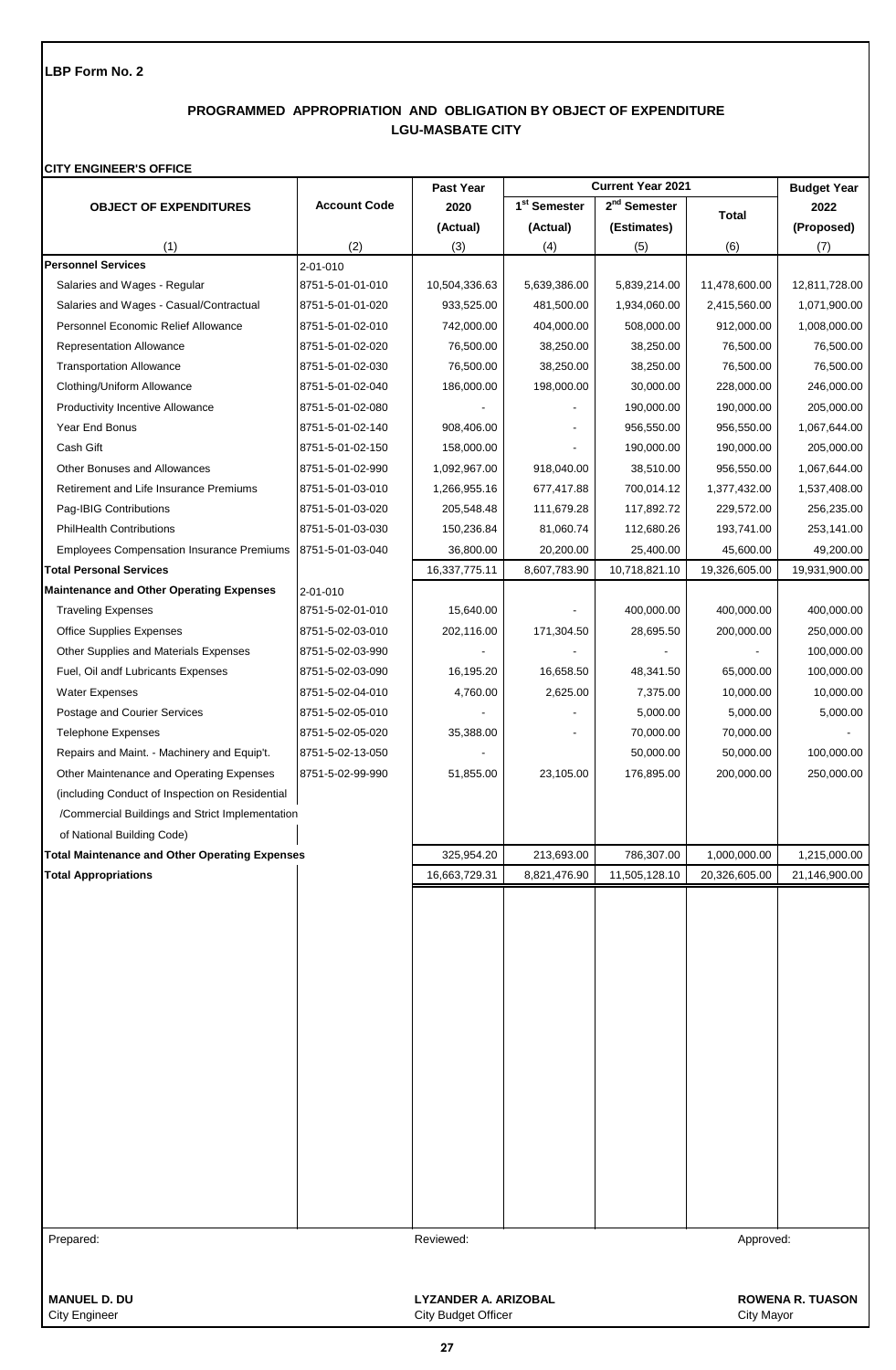# **PROGRAMMED APPROPRIATION AND OBLIGATION BY OBJECT OF EXPENDITURE LGU-MASBATE CITY**

|                                                                                                                                                           | CITY ENGINEER'S OFFICE (CONSTRUCTION/REHAB./REPAIR/MAINT./PROC'T. OF GOV'T. INFRA/STRUCTURES/MACHINERY/EQUIPMENT/OPPE) |                  |                          |                          |              |                    |  |  |
|-----------------------------------------------------------------------------------------------------------------------------------------------------------|------------------------------------------------------------------------------------------------------------------------|------------------|--------------------------|--------------------------|--------------|--------------------|--|--|
|                                                                                                                                                           |                                                                                                                        | <b>Past Year</b> | <b>Current Year 2021</b> |                          |              | <b>Budget Year</b> |  |  |
| <b>OBJECT OF EXPENDITURES</b>                                                                                                                             | <b>Account Code</b>                                                                                                    | 2020             | 1 <sup>st</sup> Semester | 2 <sup>nd</sup> Semester | Total        | 2022               |  |  |
|                                                                                                                                                           |                                                                                                                        | (Actual)         | (Actual)                 | (Estimates)              |              | (Proposed)         |  |  |
| (1)                                                                                                                                                       | (2)                                                                                                                    | (3)              | (4)                      | (5)                      | (6)          | (7)                |  |  |
| Repair/Rehabilitation/Maintenance/Constructio<br>n/Procurement of Government<br>Infrastuctures/Machinery/Equipment/OPPE                                   | 2-01-010-1                                                                                                             |                  |                          |                          |              |                    |  |  |
| (including compliance to accessibility law)                                                                                                               |                                                                                                                        |                  |                          |                          |              |                    |  |  |
| <b>Personnel Services</b>                                                                                                                                 |                                                                                                                        |                  |                          |                          |              |                    |  |  |
| Salaries and Wages - Casual/Contractual                                                                                                                   | 8753-5-01-01-020                                                                                                       |                  |                          |                          |              | 3,200,000.00       |  |  |
| <b>Total Personal Services</b>                                                                                                                            |                                                                                                                        |                  |                          |                          |              | 3,200,000.00       |  |  |
| <b>Repair and Maintenance:</b>                                                                                                                            |                                                                                                                        |                  |                          |                          |              |                    |  |  |
| Repair and Maint. - Infrastructure Assets                                                                                                                 | 8753-5-02-13-030                                                                                                       | 926,508.94       | 851,275.00               | 2,248,725.00             | 3,100,000.00 | 6,000,000.00       |  |  |
| (including flood control systems, roads, repair of<br>existing road signages, clearing operations on<br>roads and sidewalks)                              |                                                                                                                        |                  |                          |                          |              |                    |  |  |
| Repair and Maint. - Power Supply Systems                                                                                                                  | 8753-5-02-13-030-1                                                                                                     | 1,895,466.64     | 395,031.00               | 625,448.00               | 1,020,479.00 | 2,300,000.00       |  |  |
| (Street Lights and Manpower Compliment)                                                                                                                   |                                                                                                                        |                  |                          |                          |              |                    |  |  |
| Repairs and Maint. - Canals and Laterals                                                                                                                  | 8753-5-02-13-030-2                                                                                                     | 538,567.00       | 284,900.00               | 515,100.00               | 800,000.00   | 1,500,000.00       |  |  |
| Repairs and Maint. - Parks, Plazas and                                                                                                                    |                                                                                                                        |                  |                          |                          |              |                    |  |  |
| Monuments                                                                                                                                                 | 8753-5-02-13-030-3                                                                                                     | 592,571.00       | 320,700.00               | 379,300.00               | 700,000.00   | 1,500,000.00       |  |  |
| Repairs and Maint. - Buildings                                                                                                                            | 8753-5-02-13-040-1                                                                                                     | 2,313,694.60     | 2,209,721.72             | (209, 721.72)            | 2,000,000.00 | 2,700,000.00       |  |  |
| (including CR/Railings/Ramp for PWD)                                                                                                                      |                                                                                                                        |                  |                          |                          |              |                    |  |  |
| Repairs and Maint. - Other Structures                                                                                                                     | 8753-5-02-13-040-2                                                                                                     | 730,125.00       | 365,800.00               | 634,200.00               | 1,000,000.00 | 1,500,000.00       |  |  |
| Repair and Maintenance - Abattoir/Market/CFC                                                                                                              | 8753-5-02-13-040-3                                                                                                     | 16,683.00        | 116,727.00               | 83,273.00                | 200,000.00   | 1,000,000.00       |  |  |
| Repairs and Maintenance. - Cemetery                                                                                                                       | 8753-5-02-13-040-4                                                                                                     | 138,875.00       | 75,900.00                | 124,100.00               | 200,000.00   | 500,000.00         |  |  |
| Repairs and Maintenance - Machinery and                                                                                                                   |                                                                                                                        |                  |                          |                          |              |                    |  |  |
| Equipment                                                                                                                                                 | 8753-5-02-13-050                                                                                                       |                  | 99,525.00                | 475.00                   | 100,000.00   | 400,000.00         |  |  |
| Repairs and Maint. - Furniture and Fixtures                                                                                                               | 8753-5-02-13-070                                                                                                       |                  |                          | 100,000.00               | 100,000.00   | 400,000.00         |  |  |
| Repairs and Maintenance - Other Property,<br>Plant and Equipment                                                                                          | 8753-5-02-13-990                                                                                                       | 104,979.25       | 74,150.00                | 25,850.00                | 100,000.00   | 400,000.00         |  |  |
| Assistance for the procurement/installation of<br>fire hydrants                                                                                           | 8753-5-02-99-080                                                                                                       |                  |                          |                          |              | 500,000.00         |  |  |
| Total Maintenance and Other Operating Exp.                                                                                                                |                                                                                                                        | 7,257,470.43     | 4,793,729.72             | 4,526,749.28             | 9,320,479.00 | 18,700,000.00      |  |  |
| <b>Capital Outlay</b>                                                                                                                                     |                                                                                                                        |                  |                          |                          |              |                    |  |  |
| <b>Infrastructure Assets:</b>                                                                                                                             |                                                                                                                        |                  |                          |                          |              |                    |  |  |
| Upgrade and Rehabilitation of Masbate City<br>Building Elecgtrical Room and Rewiring of<br><b>Electrical Distribution to Automatic Transfer</b><br>Switch | 8752-1-07-03-050(3)                                                                                                    |                  |                          |                          |              | 4,500,000.00       |  |  |
| Construction/Installation of Water Supply<br>Systems                                                                                                      | 8752-1-07-03-040                                                                                                       |                  |                          |                          |              | 2,500,000.00       |  |  |
| Construction/installation/Conversion of<br>Underground Power Service from Source/<br><b>Backup to Government Buildings:</b>                               | 8752-1-07-03-050(1)                                                                                                    |                  |                          |                          |              | 2,500,000.00       |  |  |
| Construction/Installation/conversion of<br>underground service feeder lines for Quarantine<br>Facility at Villa Lucia                                     | 8752-1-07-03-050(2)                                                                                                    |                  |                          |                          |              | 700,000.00         |  |  |
| Installation of power house with 20kva output<br>generator set at slaughterhouse                                                                          | 8752-1-07-03-050(5)                                                                                                    |                  |                          |                          |              | 300,000.00         |  |  |
| Transfer of transformer and distribution line at<br>slaugherhouse                                                                                         | 8752-1-07-03-050(6)                                                                                                    |                  |                          |                          |              | 450,000.00         |  |  |
| Construction of other infrastructure assets                                                                                                               | 8752-1-07-03-990                                                                                                       | 19,440.10        |                          | 320,000.00               | 320,000.00   | 500,000.00         |  |  |
| <b>Buildings and Other Structures:</b>                                                                                                                    |                                                                                                                        |                  |                          |                          |              |                    |  |  |
| Addiional works at Multi-Purpose Building (GSO<br>Warehouse)                                                                                              | 8752-1-07-04-010(1)                                                                                                    |                  |                          |                          |              | 5,000,000.00       |  |  |
| Construction/Rehab of Fish Complex Procesing<br>Area/PT Rehab Center                                                                                      | 8752-1-07-04-010(2)                                                                                                    |                  |                          |                          |              | 2,000,000.00       |  |  |
| Repair/Rehabilitation of Market Annex Buildings                                                                                                           | 8752-1-07-04-040                                                                                                       |                  |                          |                          |              | 1,700,000.00       |  |  |
| Construction of Perimeter Fence at Motorpool<br>Compound                                                                                                  | 8752-1-07-04-990(1)                                                                                                    |                  |                          |                          |              | 2,000,000.00       |  |  |
| Construction/Installation of Fuel Tank including<br>Accessories                                                                                           | 8752-1-07-04-990(2)                                                                                                    |                  |                          |                          |              | 1,500,000.00       |  |  |
| Construction of Concrete Pavement and<br>Perimeter Fence at Masbate City Ice Plant                                                                        | 8752-1-07-04-990(3)                                                                                                    |                  |                          |                          |              | 880,000.00         |  |  |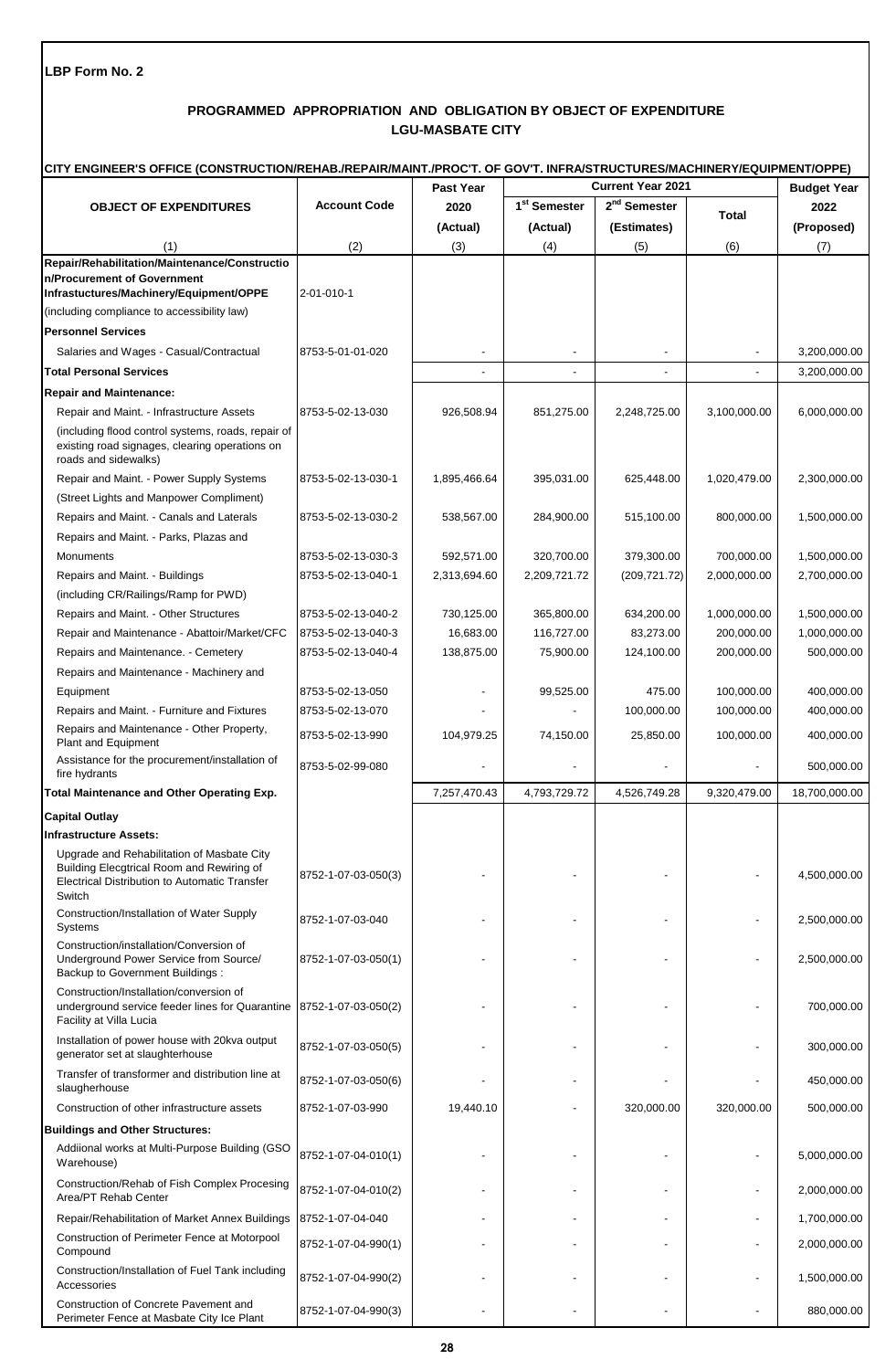# **CITY ENGINEER'S OFFICE (CONSTRUCTION/REHAB./REPAIR/MAINT./PROC'T. OF GOV'T. INFRA/STRUCTURES/MACHINERY/EQUIPMENT/OPPE)**

| -- ---<br>-----------------                                 |                     | Past Year                                          | _________<br>Current Year 2021 |                |               | <b>Budget Year</b>      |
|-------------------------------------------------------------|---------------------|----------------------------------------------------|--------------------------------|----------------|---------------|-------------------------|
| <b>OBJECT OF EXPENDITURES</b>                               | <b>Account Code</b> | 2020                                               | 1 <sup>st</sup> Semester       | $2nd$ Semester | <b>Total</b>  | 2022                    |
|                                                             |                     | (Actual)                                           | (Actual)                       | (Estimates)    |               | (Proposed)              |
| (1)                                                         | (2)                 | (3)                                                | (4)                            | (5)            | (6)           | (7)                     |
| Construction of Other Structures (including CR<br>for PWDs) | 8752-1-07-04-990(4) | 72,637.40                                          | $\overline{a}$                 | 300,000.00     | 300,000.00    | 750,000.00              |
| Add'l. Construction at Legislative Building                 | 8752-1-07-04-010    | $\blacksquare$                                     | $\overline{\phantom{a}}$       | 3,500,000.00   | 3,500,000.00  |                         |
| Repair/Rehabilitation of Masbate Building                   | 8752-1-07-04-010    |                                                    | $\overline{\phantom{a}}$       | 2,000,000.00   | 2,000,000.00  |                         |
| Repair/Rehabilitation of Susana Hall Building               | 8752-1-07-04-010    | 1,285,009.80                                       |                                |                |               |                         |
| Additional Construction of GSP Building                     | 8752-1-07-04-010    | 493,459.00                                         | $\overline{\phantom{a}}$       |                |               |                         |
| <b>Construction and Heavy Equipment:</b>                    |                     |                                                    |                                |                |               |                         |
| Procurement of mini excavator with digger                   | 8752-1-07-05-080    |                                                    | $\overline{\phantom{a}}$       |                |               | 3,000,000.00            |
| machine equipment and accessories                           |                     |                                                    |                                |                |               |                         |
| <b>Total Capital Outlay</b>                                 |                     | 1,870,546.30                                       | $\overline{\phantom{a}}$       | 6,120,000.00   | 6,120,000.00  | 28,280,000.00           |
| <b>Total Appropriations</b>                                 |                     | 9,128,016.73                                       | 4,793,729.72                   | 10,646,749.28  | 15,440,479.00 | 50,180,000.00           |
|                                                             |                     |                                                    |                                |                |               |                         |
| Prepared:                                                   |                     | Reviewed:                                          |                                |                | Approved:     |                         |
| <b>MANUEL D. DU</b><br><b>City Engineer</b>                 |                     | <b>LYZANDER A. ARIZOBAL</b><br>City Budget Officer |                                |                | City Mayor    | <b>ROWENA R. TUASON</b> |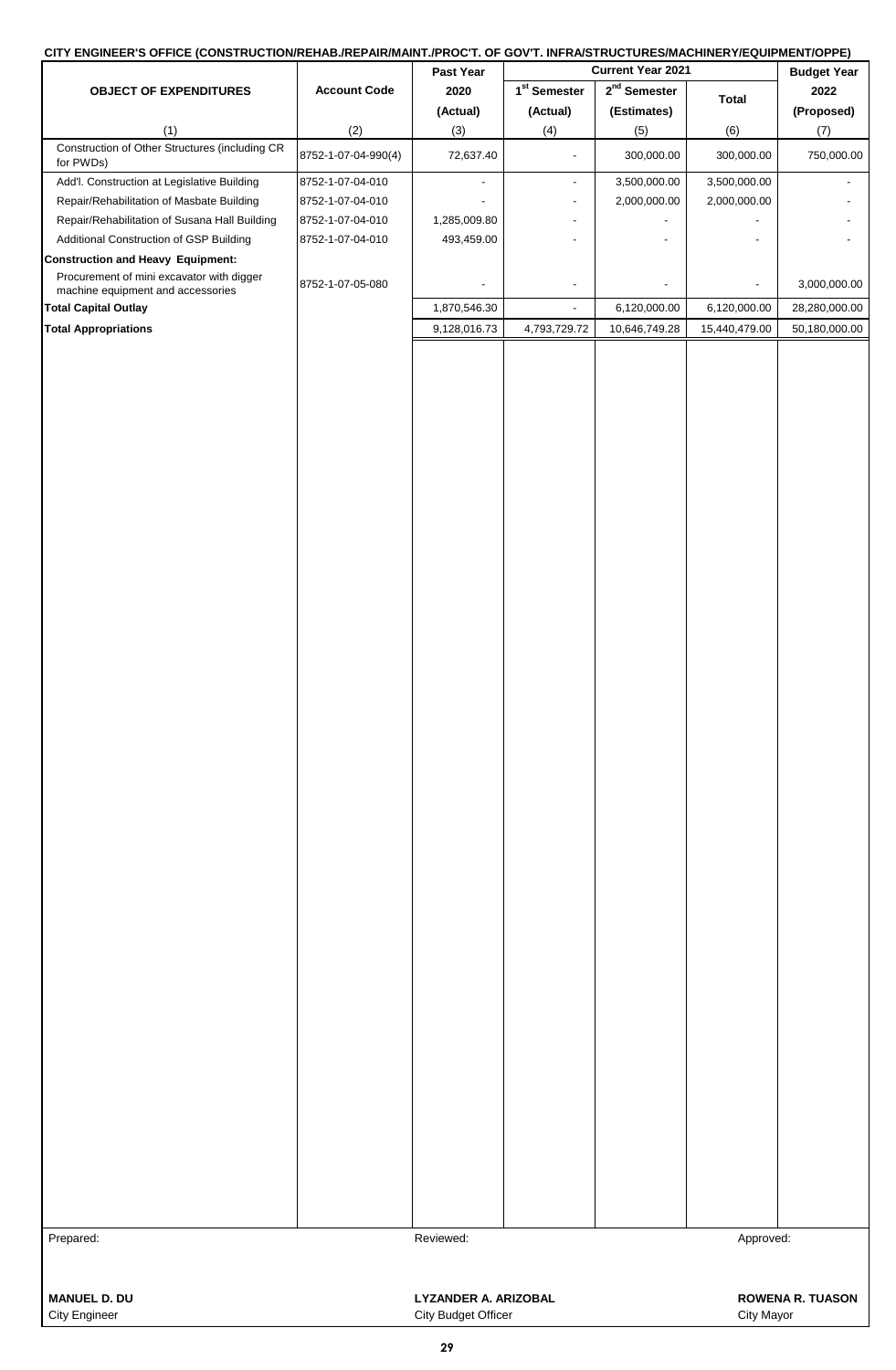# **PROGRAMMED APPROPRIATION AND OBLIGATION BY OBJECT OF EXPENDITURE LGU-MASBATE CITY**

### **CITY MOTORPOOL OPERATION**

|                                                       |                     | Past Year                   | Current Year 2021        |                          |               | <b>Budget Year</b>      |
|-------------------------------------------------------|---------------------|-----------------------------|--------------------------|--------------------------|---------------|-------------------------|
| <b>OBJECT OF EXPENDITURES</b>                         | <b>Account Code</b> | 2020                        | 1 <sup>st</sup> Semester | 2 <sup>nd</sup> Semester | <b>Total</b>  | 2022                    |
|                                                       |                     | (Actual)                    | (Actual)                 | (Estimates)              |               | (Proposed)              |
| (1)                                                   | (2)                 | (3)                         | (4)                      | (5)                      | (6)           | (7)                     |
| <b>Personnel Services</b>                             | 2-01-010-2          |                             |                          |                          |               |                         |
| Salaries and Wages - Casual/Contractual               | 8754-5-01-01-020    | 4,626,450.00                | 2,367,700.00             | 1,673,900.00             | 4,041,600.00  | 5,100,000.00            |
| <b>Total Personal Services</b>                        |                     | 4,626,450.00                | 2,367,700.00             | 1,673,900.00             | 4,041,600.00  | 5,100,000.00            |
| <b>Maintenance and Other Operating Expenses</b>       | 2-01-010-2          |                             |                          |                          |               |                         |
| <b>Traveling Expenses</b>                             | 8754-5-02-01-010    |                             | 24,180.00                | 25,820.00                | 50,000.00     | 50,000.00               |
| <b>Office Supplies Expenses</b>                       | 8754-5-02-03-010    | 34,949.00                   | 10,347.00                | 24,653.00                | 35,000.00     | 35,000.00               |
| Other Supplies and Materials Expenses:                |                     |                             |                          |                          |               |                         |
| <b>Auto-Electrical Supplies</b>                       | 8754-5-02-03-990-1  | 45,950.00                   | 59,880.00                | 60,120.00                | 120,000.00    | 200,000.00              |
| Shop/Mechanic Tools                                   | 8754-5-02-03-990-2  | 54,800.00                   | 88,005.00                | 61,995.00                | 150,000.00    | 150,000.00              |
| <b>Welding Supplies</b>                               | 8754-5-02-03-990-3  | 123,920.00                  | 125,140.00               | (140.00)                 | 125,000.00    | 200,000.00              |
| <b>Automotive Supplies</b>                            | 8754-5-02-03-990-4  | 88,580.00                   | 98,240.00                | 21,760.00                | 120,000.00    | 200,000.00              |
| Tires                                                 | 8754-5-02-03-990-5  | 4,952,750.00                | 4,950,030.00             | 49,970.00                | 5,000,000.00  | 7,000,000.00            |
| <b>Batteries</b>                                      | 8754-5-02-03-990-6  | 986,080.00                  | 985,320.00               | 14,680.00                | 1,000,000.00  | 2,000,000.00            |
| <b>Fuel Filters</b>                                   | 8754-5-02-03-990-7  | 501,740.00                  |                          | 500,000.00               | 500,000.00    | 600,000.00              |
| Aircon Tools and Consumables                          | 8754-5-02-03-990-8  | 95,300.00                   |                          | 100,000.00               | 100,000.00    | 150,000.00              |
| <b>Water Expenses</b>                                 | 8754-5-02-04-010    | 8,360.00                    |                          | 12,000.00                | 12,000.00     | 12,000.00               |
| Repairs and Maintenance - Construction and            |                     |                             |                          |                          |               |                         |
| Heavy Equipment                                       | 8754-5-02-13-050    | 2,325,775.00                | 1,261,520.00             | 438,480.00               | 1,700,000.00  | 3,000,000.00            |
| Repairs and Maint. - Transportation Equipment         | 8754-5-02-13-060    | 2,262,641.46                | 1,678,383.78             | 21,616.22                | 1,700,000.00  | 3,000,000.00            |
| Other Maintenance and Eperating Expenses              | 8754-5-02-99-990    |                             | 72,737.00                | 127,263.00               | 200,000.00    | 150,000.00              |
| <b>Total Maintenance and Other Operating Expenses</b> |                     | 11,480,845.46               | 9,353,782.78             | 1,458,217.22             | 10,812,000.00 | 16,747,000.00           |
| <b>Total Appropriations</b>                           |                     | 16,107,295.46               | 11,721,482.78            | 3,132,117.22             | 14,853,600.00 | 21,847,000.00           |
|                                                       |                     |                             |                          |                          |               |                         |
|                                                       |                     |                             |                          |                          |               |                         |
|                                                       |                     |                             |                          |                          |               |                         |
|                                                       |                     |                             |                          |                          |               |                         |
| Prepared:                                             |                     | Reviewed:                   |                          |                          | Approved:     |                         |
| SAMUEL A. MADRAZO, JR.                                |                     | <b>LYZANDER A. ARIZOBAL</b> |                          |                          |               | <b>ROWENA R. TUASON</b> |

City General Services Officer **City Contract City Budget Officer** City Mayor City Mayor

**30**

I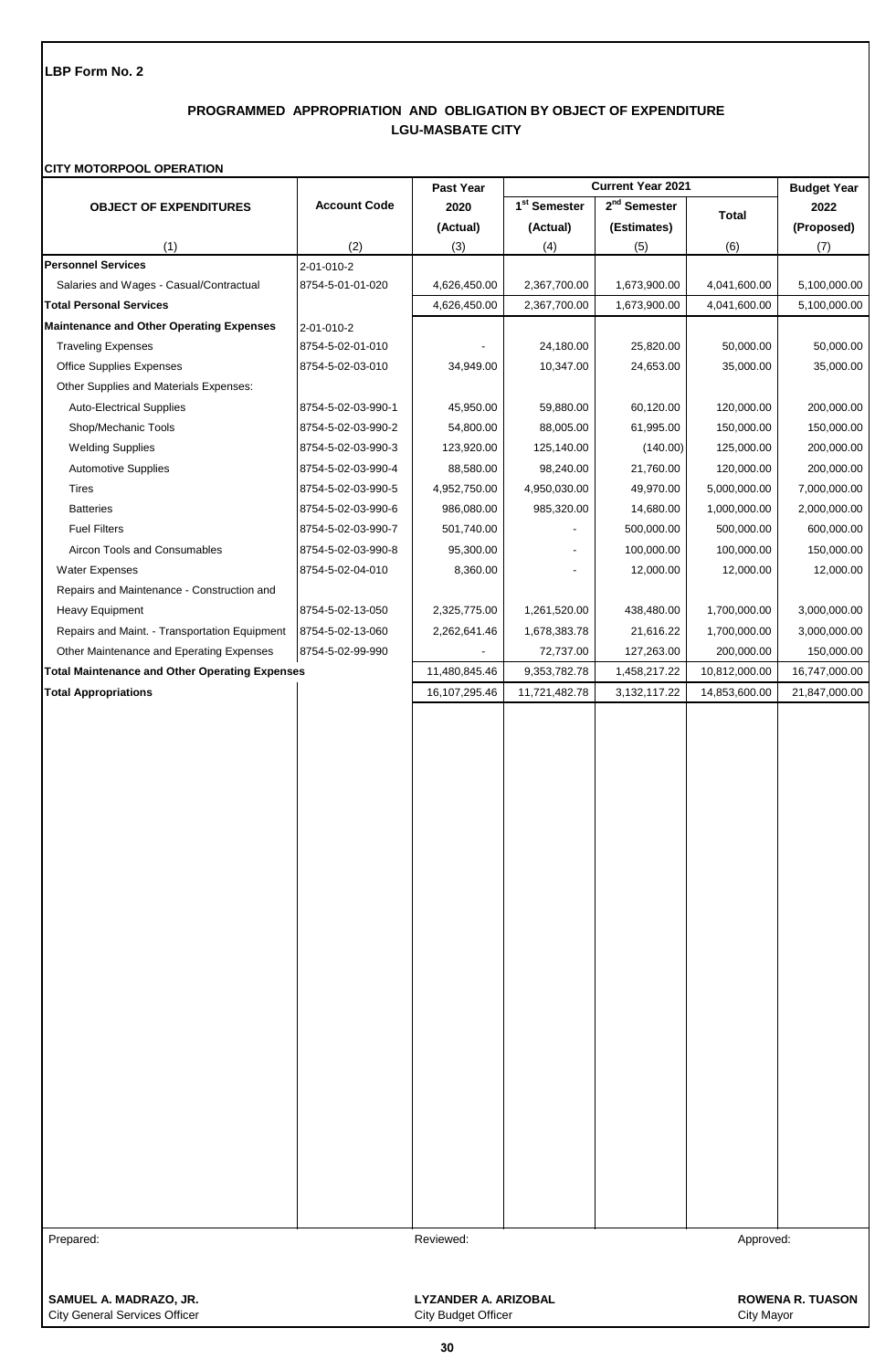# **PROGRAMMED APPROPRIATION AND OBLIGATION BY OBJECT OF EXPENDITURE LGU-MASBATE CITY**

# **CITY SIRAK PANGKABUHAYAN CENTER OPERATION**

|                                                                       |                     | Past Year                                                              |                          | Current Year 2021        |                         | <b>Budget Year</b>      |
|-----------------------------------------------------------------------|---------------------|------------------------------------------------------------------------|--------------------------|--------------------------|-------------------------|-------------------------|
| <b>OBJECT OF EXPENDITURES</b>                                         | <b>Account Code</b> | 2020                                                                   | 1 <sup>st</sup> Semester | 2 <sup>nd</sup> Semester |                         | 2022                    |
|                                                                       |                     | (Actual)                                                               | (Actual)                 | (Estimates)              | <b>Total</b>            | (Proposed)              |
| (1)                                                                   | (2)                 | (3)                                                                    | (4)                      | (5)                      | (6)                     | (7)                     |
| <b>Personnel Services</b>                                             | 2-01-017-2          |                                                                        |                          |                          |                         |                         |
| Salaries and Wages - Casual/Contractual                               | 8971-5-01-01-020    | 558,000.00                                                             | 239,500.00               | 440,900.00               | 680,400.00              | 624,000.00              |
| <b>Total Personal Services</b>                                        |                     | 558,000.00                                                             | 239,500.00               | 440,900.00               | 680,400.00              | 624,000.00              |
| <b>Maintenance and Other Operating Expenses</b>                       | 2-01-017-2          |                                                                        |                          |                          |                         |                         |
| <b>Traveling Expenses</b>                                             | 8931-5-02-01-010    |                                                                        |                          | 50,000.00                | 50,000.00               | 50,000.00               |
| <b>Office Supplies Expenses</b>                                       | 8931-5-02-03-010    | 24,937.00                                                              | 16,269.00                | 8,731.00                 | 25,000.00               | 25,000.00               |
| Other Supplies and Materials Expenses                                 | 8931-5-02-03-990    |                                                                        |                          |                          |                         | 50,000.00               |
| Water Expenses                                                        | 8931-5-02-04-010    |                                                                        | $\frac{1}{2}$            | 10,000.00                | 10,000.00               | 10,000.00               |
| <b>Eletricity Expenses</b>                                            | 8931-5-02-04-020    |                                                                        | $\blacksquare$           | 50,000.00                | 50,000.00               | 50,000.00               |
| Internet Subscription Expenses                                        | 8931-5-02-05-030    | $\overline{\phantom{0}}$                                               | ۰                        | 30,000.00                | 30,000.00               | 30,000.00               |
| Repairs and Maint. - Machinery and Equip't.                           | 8931-5-02-13-050    |                                                                        | $\overline{\phantom{a}}$ | 30,000.00                | 30,000.00               | 30,000.00               |
| Other Maintenance and Operating Expenses                              | 8931-5-02-99-990    |                                                                        |                          |                          |                         | 50,000.00               |
| Other Program/Activity/Project:                                       |                     |                                                                        |                          |                          |                         |                         |
| Sirak Trainings Programs (including parents                           | 8931-5-02-02-010    | 149,700.00                                                             | ٠                        | 200,000.00               | 200,000.00              | 500,000.00              |
| of malnourished day care pupils)                                      |                     |                                                                        |                          |                          |                         |                         |
| <b>Total Maintenance and Other Operating Expenses</b>                 |                     | 174,637.00                                                             | 16,269.00                | 378,731.00               | 395,000.00              | 795,000.00              |
| <b>Total Appropriations</b>                                           |                     | 732,637.00                                                             | 255,769.00               | 819,631.00               | 1,075,400.00            | 1,419,000.00            |
|                                                                       |                     |                                                                        |                          |                          |                         |                         |
| Prepared:<br><b>JOSE B. DESAMERO</b><br>City PESO Manager - Designate |                     | Reviewed:<br><b>LYZANDER A. ARIZOBAL</b><br><b>City Budget Officer</b> |                          |                          | Approved:<br>City Mayor | <b>ROWENA R. TUASON</b> |

**31**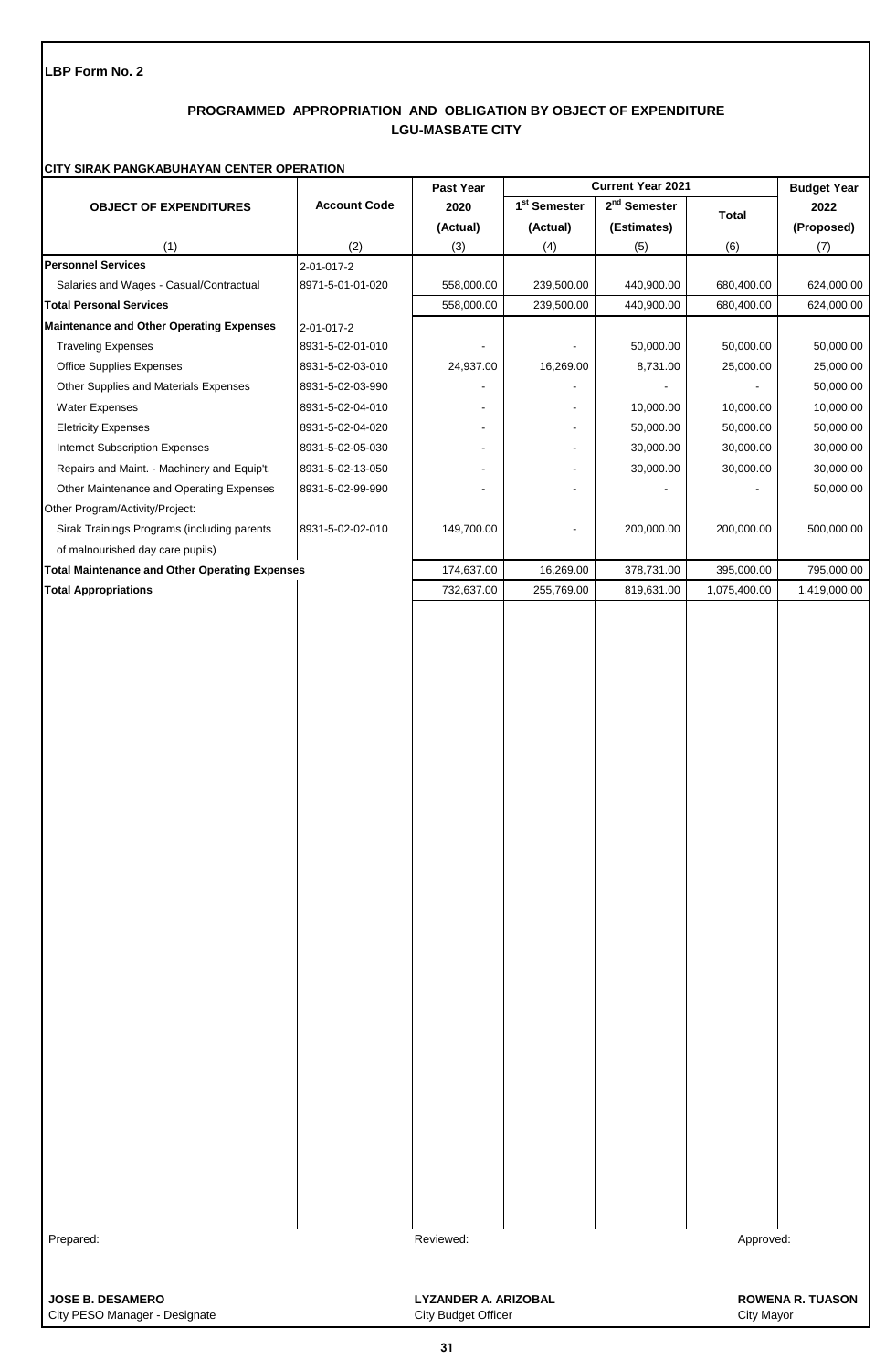# **PROGRAMMED APPROPRIATION AND OBLIGATION BY OBJECT OF EXPENDITURE LGU-MASBATE CITY**

#### **CITY COOPERATIVES DEVELOPMENT OFFICE**

|                                                       |                     | Past Year                   | <b>Current Year 2021</b> |                          |              | <b>Budget Year</b>      |
|-------------------------------------------------------|---------------------|-----------------------------|--------------------------|--------------------------|--------------|-------------------------|
| <b>OBJECT OF EXPENDITURES</b>                         | <b>Account Code</b> | 2020                        | 1 <sup>st</sup> Semester | 2 <sup>nd</sup> Semester | <b>Total</b> | 2022                    |
|                                                       |                     | (Actual)                    | (Actual)                 | (Estimates)              |              | (Proposed)              |
| (1)                                                   | (2)                 | (3)                         | (4)                      | (5)                      | (6)          | (7)                     |
| <b>Personnel Services</b>                             | 2-02-006            |                             |                          |                          |              |                         |
| Salaries and Wages - Regular                          | 8761-5-01-01-010    | 1,260,450.00                | 660,796.00               | 1,982,408.00             | 2,643,204.00 | 2,729,472.00            |
| Salaries and Wages - Casual/Contractual               | 8761-5-01-01-020    | 357,550.00                  | 156,000.00               | 146,400.00               | 302,400.00   | 312,000.00              |
| Personnel Economic Relief Allowance                   | 8761-5-01-02-010    | 96,000.00                   | 48,000.00                | 120,000.00               | 168,000.00   | 168,000.00              |
| <b>Representation Allowance</b>                       | 8761-5-01-02-020    | 76,500.00                   | 38,250.00                | 38,250.00                | 76,500.00    | 76,500.00               |
| <b>Transportation Allowance</b>                       | 8761-5-01-02-030    | 76,500.00                   | 38,250.00                | 38,250.00                | 76,500.00    | 76,500.00               |
| Clothing/Uniform Allowance                            | 8761-5-01-02-040    | 24,000.00                   | 24,000.00                | 18,000.00                | 42,000.00    | 42,000.00               |
| <b>Productivity Incentive Allowance</b>               | 8761-5-01-02-080    |                             |                          | 35,000.00                | 35,000.00    | 35,000.00               |
| Year End Bonus                                        | 8761-5-01-02-140    | 104,961.00                  |                          | 220,267.00               | 220,267.00   | 227,456.00              |
| Cash Gift                                             | 8761-5-01-02-150    | 20,000.00                   |                          | 35,000.00                | 35,000.00    | 35,000.00               |
| Other Bonuses and Allowances                          | 8761-5-01-02-990    | 136,899.00                  | 110,204.00               | 110,063.00               | 220,267.00   | 227,456.00              |
| Retirement and Life Insurance Premiums                | 8761-5-01-03-010    | 151,246.56                  | 79,295.52                | 237,889.48               | 317,185.00   | 327,537.00              |
| Pag-IBIG Contributions                                | 8761-5-01-03-020    | 24,677.16                   | 13,126.04                | 39,738.96                | 52,865.00    | 54,590.00               |
| <b>PhilHealth Contributions</b>                       | 8761-5-01-03-030    | 18,495.20                   | 9,839.73                 | 31,365.27                | 41,205.00    | 53,229.00               |
| <b>Employees Compensation Insurance Premiums</b>      | 8761-5-01-03-040    | 4,800.00                    | 2,400.00                 | 6,000.00                 | 8,400.00     | 8,400.00                |
| <b>Total Personal Services</b>                        |                     | 2,352,078.92                | 1,180,161.29             | 3,058,631.71             | 4,238,793.00 | 4,373,140.00            |
| <b>Maintenance and Other Operating Expenses</b>       | 2-02-006            |                             |                          |                          |              |                         |
| <b>Traveling Expenses</b>                             | 8761-5-02-01-010    | 23,492.48                   | 13,517.00                | 186,483.00               | 200,000.00   | 200,000.00              |
| <b>Office Supplies Expenses</b>                       | 8761-5-02-03-010    | 56,083.00                   | 40,735.00                | 84,265.00                | 125,000.00   | 125,000.00              |
| Other Supplies and Materials Expenses                 | 8761-5-02-03-990    |                             |                          |                          |              | 50,000.00               |
| <b>Water Expenses</b>                                 | 8761-5-02-04-010    |                             |                          | 10,000.00                | 10,000.00    | 10,000.00               |
| Fuel, Oil and Lubricants Expenses                     | 8761-5-02-03-090    | 62,414.20                   | 34,053.00                | 15,947.00                | 50,000.00    | 65,000.00               |
| Repairs and Maint. - Machinery and Equip't.           | 8761-5-02-13-050    |                             |                          |                          |              | 50,000.00               |
| Other Maintenance and Operating Expenses              | 8761-5-02-99-990    | 30,977.00                   | 19,596.00                | 80,404.00                | 100,000.00   | 100,000.00              |
| <b>Total Maintenance and Other Operating Expenses</b> |                     | 172,966.68                  | 107,901.00               | 377,099.00               | 485,000.00   | 600,000.00              |
| <b>Total Appropriations</b>                           |                     | 2,525,045.60                | 1,288,062.29             | 3,435,730.71             | 4,723,793.00 | 4,973,140.00            |
|                                                       |                     |                             |                          |                          |              |                         |
|                                                       |                     |                             |                          |                          |              |                         |
|                                                       |                     |                             |                          |                          |              |                         |
|                                                       |                     |                             |                          |                          |              |                         |
|                                                       |                     |                             |                          |                          |              |                         |
|                                                       |                     |                             |                          |                          |              |                         |
|                                                       |                     |                             |                          |                          |              |                         |
|                                                       |                     |                             |                          |                          |              |                         |
|                                                       |                     |                             |                          |                          |              |                         |
|                                                       |                     |                             |                          |                          |              |                         |
|                                                       |                     |                             |                          |                          |              |                         |
|                                                       |                     |                             |                          |                          |              |                         |
|                                                       |                     |                             |                          |                          |              |                         |
|                                                       |                     |                             |                          |                          |              |                         |
|                                                       |                     |                             |                          |                          |              |                         |
|                                                       |                     |                             |                          |                          |              |                         |
|                                                       |                     |                             |                          |                          |              |                         |
|                                                       |                     |                             |                          |                          |              |                         |
|                                                       |                     |                             |                          |                          |              |                         |
|                                                       |                     |                             |                          |                          |              |                         |
|                                                       |                     |                             |                          |                          |              |                         |
|                                                       |                     |                             |                          |                          |              |                         |
| Prepared:                                             |                     | Reviewed:                   |                          |                          | Approved:    |                         |
|                                                       |                     |                             |                          |                          |              |                         |
|                                                       |                     |                             |                          |                          |              |                         |
| <b>JESUS EDER M. TORRES</b>                           |                     | <b>LYZANDER A. ARIZOBAL</b> |                          |                          |              | <b>ROWENA R. TUASON</b> |

OIC-City Cooperative Officer City Cooperative Officer City Budget Officer City Mayor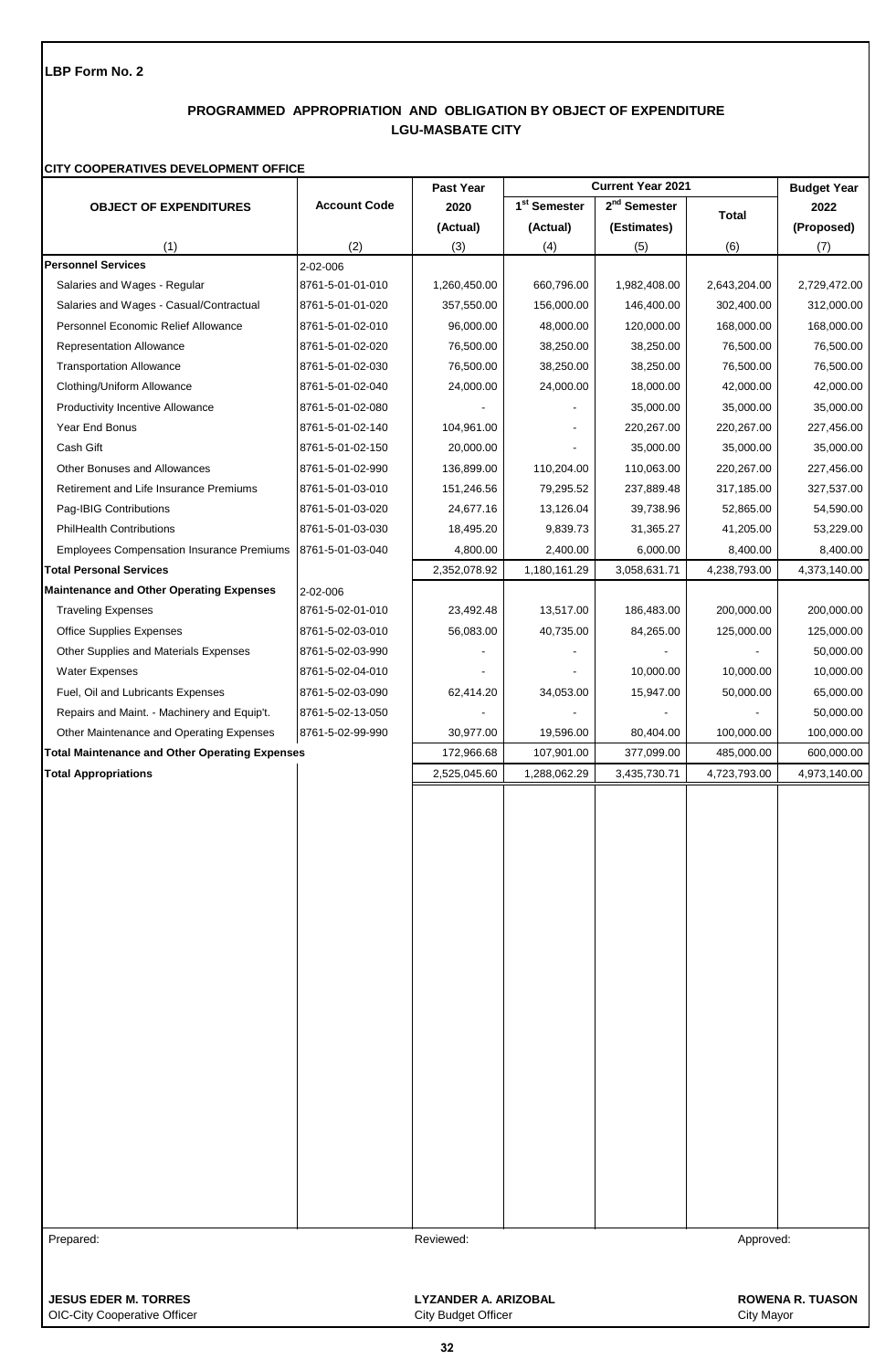# **PROGRAMMED APPROPRIATION AND OBLIGATION BY OBJECT OF EXPENDITURE LGU-MASBATE CITY**

### **OFFICE OF THE CITY MAYOR**

|                                           |                     | Past Year     | <b>Current Year</b>      |                          |               | <b>Budget Year</b> |
|-------------------------------------------|---------------------|---------------|--------------------------|--------------------------|---------------|--------------------|
| <b>OBJECT OF EXPENDITURES</b>             | <b>Account Code</b> | 2019          | 1 <sup>st</sup> Semester | 2 <sup>nd</sup> Semester | <b>Total</b>  | 2021               |
|                                           |                     | (Actual)      | (Actual)                 | (Estimates)              | 2020          | (Proposed)         |
| (1)<br><b>Budgetary Appropriations</b>    | (2)                 | (3)           | (4)                      | (5)                      | (6)           | (7)                |
| <b>Personnel Services</b>                 | 2-03-004            |               |                          |                          |               |                    |
| Personnel Benefit Fund                    |                     |               |                          |                          |               |                    |
| <b>Terminal Leave Benefits</b>            | 9931(1)-5-01-04-030 | 1,984,259.51  | 1,250,284.42             | 749,715.58               | 2,000,000.00  | 14,500,000.00      |
| <b>Other Personnel Benefits</b>           | 9931(2)-5-01-04-990 | 20,039,085.54 | 1,008,349.06             | 991,650.94               | 2,000,000.00  | 5,500,000.00       |
| <b>Total Personal Services</b>            |                     | 22,023,345.05 | 2,258,633.48             | 1,741,366.52             | 4,000,000.00  | 20,000,000.00      |
| <b>Budgetary Appropriations</b>           | 2-03-004            |               |                          |                          |               |                    |
| Aid to Barangays                          | 9994-5-02-14-030    | 30,000.00     | $\overline{\phantom{a}}$ | 30,000.00                | 30,000.00     | 30,000.00          |
| Insurance Expenses                        | 1011-5-02-16-030    | 4,324,929.43  | 1,049,762.41             | 3,001,198.59             | 4,050,961.00  | 8,200,000.00       |
| Documentary Stamp Expenses                | 1011-5-03-01-990    | 502,277.81    |                          | 300,000.00               | 300,000.00    | 1,500,000.00       |
| Debt Servicing:                           |                     |               |                          |                          |               |                    |
| Pricipal                                  | 9911-2-01-02-040    | 20,487,718.14 | 4,521,694.96             | 21,978,405.04            | 26,500,100.00 | 39,492,549.00      |
| Interest                                  | 9911-5-03-01-020    | 15,211,701.25 | 2,500,433.81             | 11,999,666.19            | 14,500,100.00 | 13,678,339.00      |
| Gross Receipt Tax                         | 9911-5-03-01-990    | 152,116.99    | 25,004.00                | 120,096.00               | 145,100.00    | 301,566.00         |
| <b>Total Budgetary/Mandatory Expenses</b> |                     | 40,708,743.62 | 8,096,895.18             | 37,429,365.82            | 45,526,261.00 | 63,202,454.00      |
| <b>Total Appropriations</b>               |                     | 62,732,088.67 | 10,355,528.66            | 39,170,732.34            | 49,526,261.00 | 83,202,454.00      |
|                                           |                     |               |                          |                          |               |                    |
| Prepared and Reviewed:                    |                     |               |                          |                          | Approved:     |                    |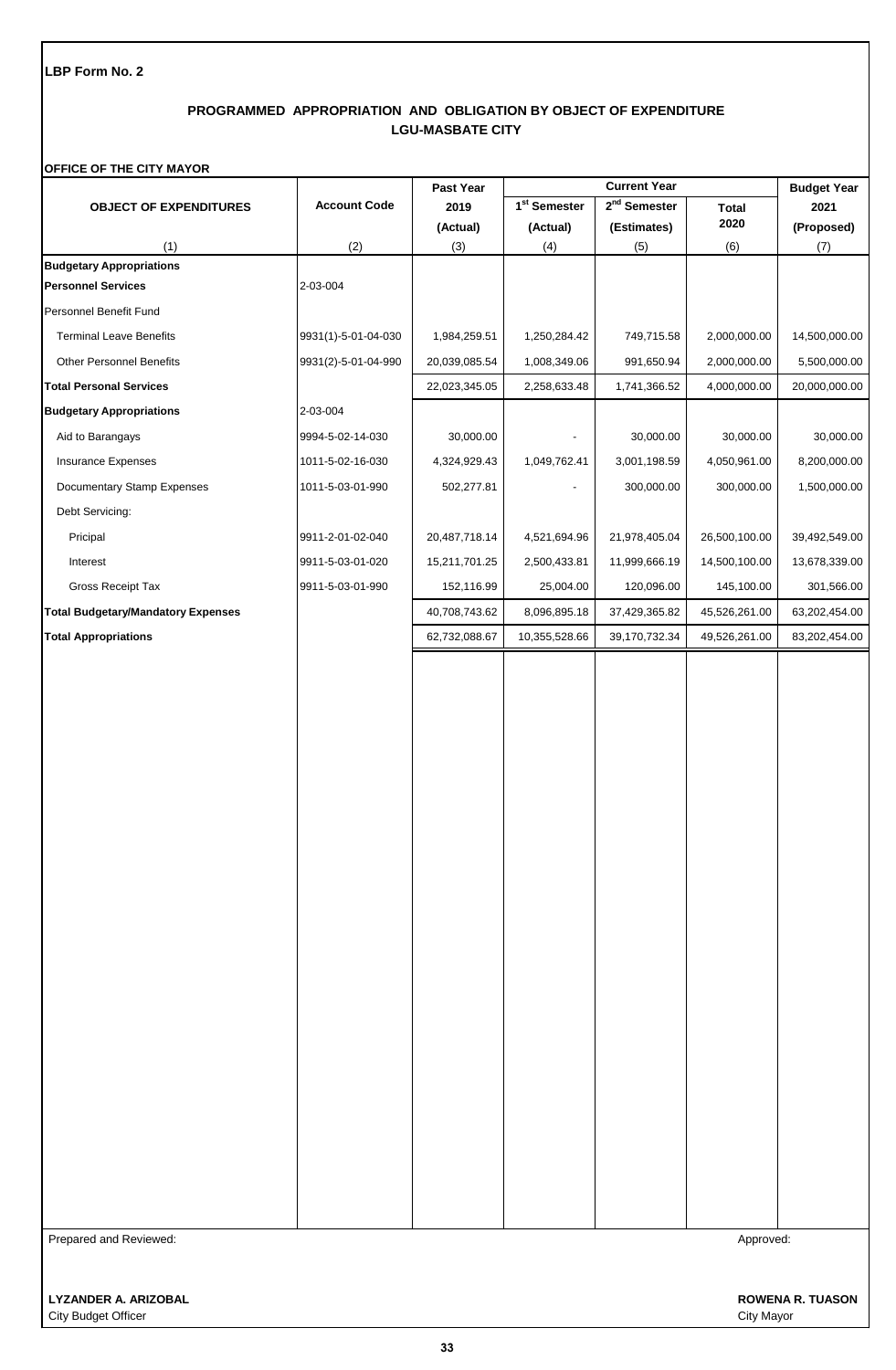## **PROGRAMMED APPROPRIATION AND OBLIGATION BY OBJECT OF EXPENDITURE LGU-MASBATE CITY**

### **OFFICE OF THE CITY MAYOR**

|                                                                   |                              | Past Year        | <b>Current Year</b>      |                |                | <b>Budget Year</b> |
|-------------------------------------------------------------------|------------------------------|------------------|--------------------------|----------------|----------------|--------------------|
| <b>OBJECT OF EXPENDITURES</b>                                     | <b>Account Code</b>          | 2019             | 1 <sup>st</sup> Semester | $2nd$ Semester | <b>Total</b>   | 2021               |
|                                                                   |                              | (Actual)         | (Actual)                 | (Estimates)    | 2020           | (Proposed)         |
| (1)                                                               | (2)                          | (3)              | (4)                      | (5)            | (6)            | (7)                |
| <b>Mandatory Appropriations</b>                                   | 2-03-004                     |                  |                          |                |                |                    |
| <b>Summary: (Consolidated)</b>                                    |                              |                  |                          |                |                |                    |
| 20% Development Fund (Annex-1)                                    | 3918/4918/7918/8918          | 99,027,735.69    | 32,204,001.67            | 89,901,552.33  | 122,105,554.00 | #REF!              |
| 5% Gender and Development (Annex-2)                               | 7999-1                       | 32,887,471.22    | 7,035,099.99             | 29,052,740.01  | 36,087,840.00  | #REF!              |
| 5% Local Disaster Risk Reduction Management<br>Fund (Annex-3)     | 9940/9941/9942/<br>9943/9944 | 18,703,692.23    | 11,248,071.64            | 24,839,768.36  | 36,087,840.00  | #REF!              |
| 1% Senior Citizen and PWD's (Annex-4)                             | 7999-2                       | 6,137,281.90     | 2,507,222.10             | 4,710,345.90   | 7,217,568.00   | #REF!              |
| 1% Local Council for the Protection of Children<br>(CPC) Annex-5) | 7999-3                       | 6,431,767.49     | 2,415,850.00             | 4,801,718.00   | 7,217,568.00   | #REF!              |
| <b>Total Appropriations</b>                                       |                              | 163, 187, 948.53 | 55,410,245.40            | 153,306,124.60 | 208,716,370.00 | #REF!              |
| Prepared and Reviewed:                                            |                              |                  |                          |                | Approved:      |                    |
|                                                                   |                              |                  |                          |                |                |                    |
|                                                                   |                              |                  |                          |                |                |                    |
|                                                                   |                              |                  |                          |                |                |                    |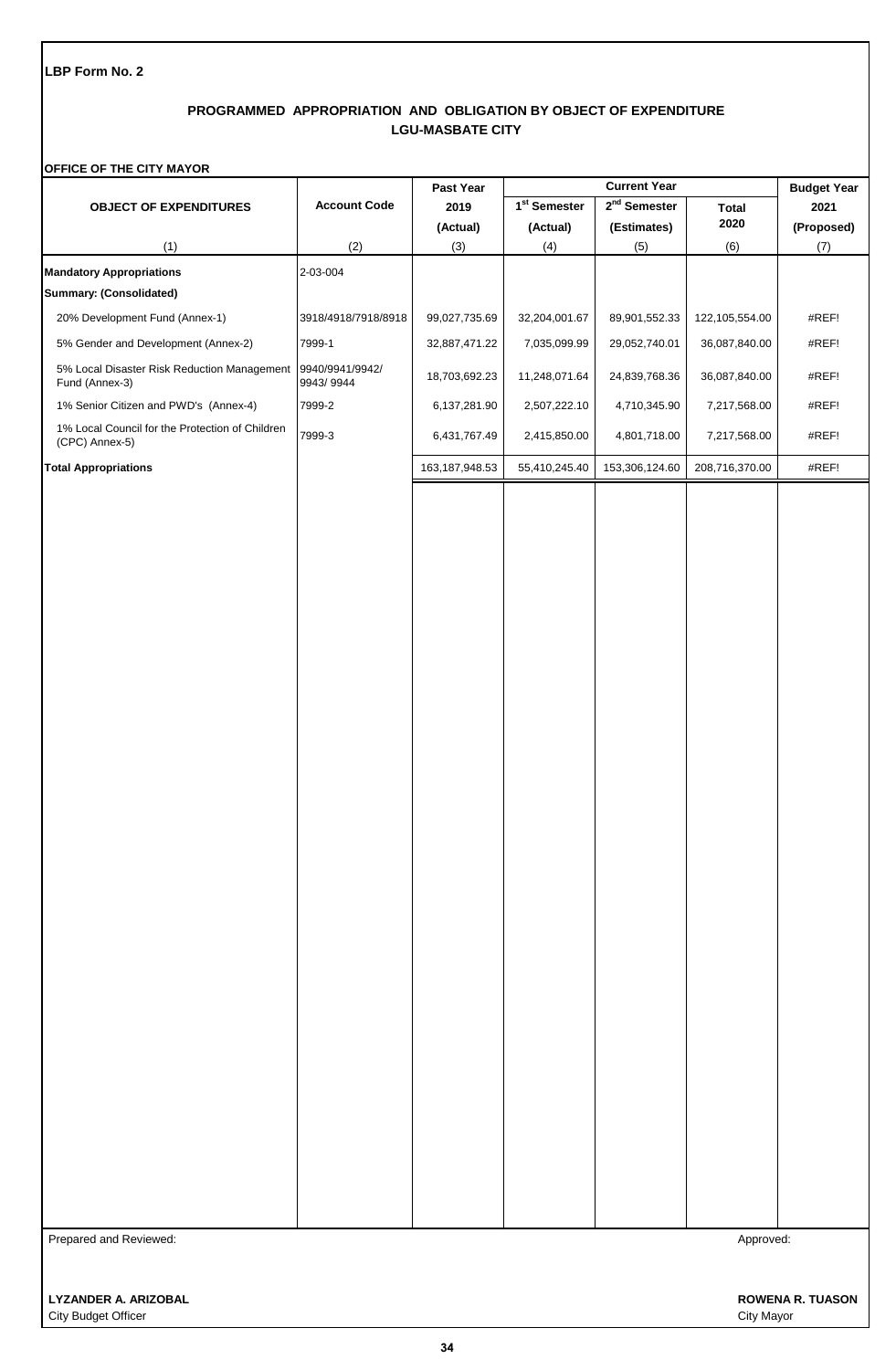# **PROGRAMMED APPROPRIATION AND OBLIGATION BY OBJECT OF EXPENDITURE LGU-MASBATE CITY**

### **CITY MARKET OPERATION**

|                                                                                  |                     | Past Year                                                              |                          | <b>Current Year 2021</b> |                                | <b>Budget Year</b>      |
|----------------------------------------------------------------------------------|---------------------|------------------------------------------------------------------------|--------------------------|--------------------------|--------------------------------|-------------------------|
| <b>OBJECT OF EXPENDITURES</b>                                                    | <b>Account Code</b> | 2020                                                                   | 1 <sup>st</sup> Semester | 2 <sup>nd</sup> Semester | <b>Total</b>                   | 2022                    |
|                                                                                  |                     | (Actual)                                                               | (Actual)                 | (Estimates)              |                                | (Proposed)              |
| (1)                                                                              | (2)                 | (3)                                                                    | (4)                      | (5)                      | (6)                            | (7)                     |
| <b>Personnel Services</b>                                                        | 2-03-001            |                                                                        |                          |                          |                                |                         |
| Salaries and Wages - Regular                                                     | 8811-5-01-01-010    | 2,886,727.00                                                           | 1,385,992.23             | 1,650,631.77             | 3,036,624.00                   | 3,104,016.00            |
| Salaries and Wages - Casual/Contractual                                          | 8811-5-01-01-020    | 1,418,450.00                                                           | 772,500.00               | 327,500.00               | 1,100,000.00                   | 1,654,780.00            |
| Personnel Economic Relief Allowance                                              | 8811-5-01-02-010    | 231,000.00                                                             | 104,454.55               | 135,545.45               | 240,000.00                     | 240,000.00              |
| Representation Allowance                                                         | 8811-5-01-02-020    | 51,000.00                                                              | 25,500.00                | 25,500.00                | 51,000.00                      | 51,000.00               |
| <b>Transportation Allowance</b>                                                  | 8811-5-01-02-030    | 51,000.00                                                              | 25,500.00                | 25,500.00                | 51,000.00                      | 51,000.00               |
| Clothing/Uniform Allowance                                                       | 8811-5-01-02-040    | 60,000.00                                                              | 54,000.00                | 6,000.00                 | 60,000.00                      | 60,000.00               |
| Productivity Incentive Allowance                                                 | 8811-5-01-02-080    |                                                                        |                          | 50,000.00                | 50,000.00                      | 50,000.00               |
| Year End Bonus                                                                   | 8811-5-01-02-140    | 234,184.00                                                             |                          | 253,052.00               | 253,052.00                     | 258,668.00              |
| Cash Gift                                                                        | 8811-5-01-02-150    | 45,000.00                                                              |                          | 50,000.00                | 50,000.00                      | 50,000.00               |
| <b>Other Bonuses and Allowances</b>                                              | 8811-5-01-02-990    | 319,108.00                                                             | 242,968.00               | 10,084.00                | 253,052.00                     | 258,668.00              |
| Retirement and Life Insurance Premiums                                           | 8811-5-01-03-010    | 346,407.18                                                             | 166,319.07               | 198,075.93               | 364,395.00                     | 372,482.00              |
| Pag-IBIG Contributions                                                           | 8811-5-01-03-020    | 56,769.85                                                              | 27,567.30                | 33,165.70                | 60,733.00                      | 62,081.00               |
| <b>PhilHealth Contributions</b>                                                  | 8811-5-01-03-030    | 40,005.02                                                              | 19,130.50                | 30,356.50                | 49,487.00                      | 62,081.00               |
| <b>Employees Compensation Insurance Premiums</b>                                 | 8811-5-01-03-040    | 11,529.52                                                              | 5,200.00                 | 6,800.00                 | 12,000.00                      | 12,000.00               |
| <b>Total Personal Services</b>                                                   |                     | 5,751,180.57                                                           | 2,829,131.65             | 2,802,211.35             | 5,631,343.00                   | 6,286,776.00            |
| <b>Maintenance and Other Operating Expenses</b>                                  | 2-03-001            |                                                                        |                          |                          |                                |                         |
| <b>Traveling Expenses</b>                                                        | 8811-5-02-01-010    |                                                                        |                          | 50,000.00                | 50,000.00                      | 50,000.00               |
| <b>Office Supplies Expenses</b>                                                  | 8811-5-02-03-010    | 75,190.00                                                              | 30,632.50                | 19,367.50                | 50,000.00                      | 50,000.00               |
| <b>Accountable Forms Expenses</b>                                                | 8811-5-02-03-020    | 49,980.00                                                              |                          | 50,000.00                | 50,000.00                      | 50,000.00               |
| Other Supplies and Materials Expenses                                            | 8812-5-02-03-990    |                                                                        |                          |                          |                                | 150,000.00              |
| Water Expenses                                                                   | 8811-5-02-04-010    | 77,884.40                                                              |                          | 30,000.00                | 30,000.00                      | 660,000.00              |
| <b>Eletricity Expenses</b>                                                       | 8811-5-02-04-020    | 408,913.08                                                             | 582,510.42               | 93,932.58                | 676,443.00                     | 3,278,890.00            |
| <b>Telephone Expenses</b>                                                        | 8811-5-02-05-020    | 6,500.00                                                               | 39,590.32                | 2,409.68                 | 42,000.00                      | 42,000.00               |
| Repairs and Maint. - Machinery and Equip't.                                      | 8811-5-02-13-050    | 1,900.00                                                               |                          | 50,000.00                | 50,000.00                      | 300,000.00              |
| Repair and Maintenance - Canals and Laterals                                     | 8811-5-02-13-030-1  |                                                                        |                          |                          |                                | 700,000.00              |
| Repair and Maintenance - Other Structures                                        | 8811-5-02-13-040-1  |                                                                        |                          |                          |                                | 300,000.00              |
| Repair and Maintenance - Power Supply Systems 8811-5-02-13-030-2                 |                     |                                                                        |                          |                          |                                | 250,000.00              |
| Repair and Maintenance - Buildings                                               | 8811-5-02-13-040-2  |                                                                        |                          |                          |                                | 250,000.00              |
| Other Maintenance and Operating Expenses                                         | 8811-5-02-99-990    | 43,061.00                                                              | 46,066.00                | 103,934.00               | 150,000.00                     | 304,903.00              |
| (including operation of saudan/flea market                                       |                     |                                                                        |                          |                          |                                |                         |
| <b>Budgetary Appriopriations:</b>                                                |                     |                                                                        |                          |                          |                                |                         |
| Subsidy to Other Operating Enterprises                                           |                     |                                                                        |                          |                          |                                |                         |
| Subsidy to Slaughterhouse                                                        | 8811/5-02-14-080-1  |                                                                        |                          |                          |                                | 785,554.00              |
| <b>Total Maintenance and Other Operating Expenses</b>                            |                     | 663,428.48                                                             | 698,799.24               | 399,643.76               | 1,098,443.00                   | 7,171,347.00            |
| <b>Capital Outlay</b>                                                            |                     |                                                                        |                          |                          |                                |                         |
| Office Equipment                                                                 | 8811-1-07-05-020    |                                                                        |                          |                          |                                | 100,000.00              |
| Information and Comm. Technology Equipment                                       | 8811-1-07-05-030    |                                                                        |                          |                          |                                | 200,000.00              |
| <b>Security Equipment</b>                                                        | 8811-1-07-05-100    |                                                                        |                          |                          |                                | 100,000.00              |
| <b>Furniture and Fixtures</b>                                                    | 8811-1-07-07-010    |                                                                        |                          |                          |                                | 80,000.00               |
| <b>Total Capital Outlay</b>                                                      |                     |                                                                        |                          |                          |                                | 480,000.00              |
| <b>Total Appropriations</b>                                                      |                     | 6,414,609.05                                                           | 3,527,930.89             | 3,201,855.11             | 6,729,786.00                   | 13,938,123.00           |
|                                                                                  |                     |                                                                        |                          |                          |                                |                         |
|                                                                                  |                     |                                                                        |                          |                          |                                |                         |
| Prepared:<br><b>SHERWIN C. MEDINA</b><br>Acting City Economic Enterprise Manager |                     | Reviewed:<br><b>LYZANDER A. ARIZOBAL</b><br><b>City Budget Officer</b> |                          |                          | Approved:<br><b>City Mayor</b> | <b>ROWENA R. TUASON</b> |

**35**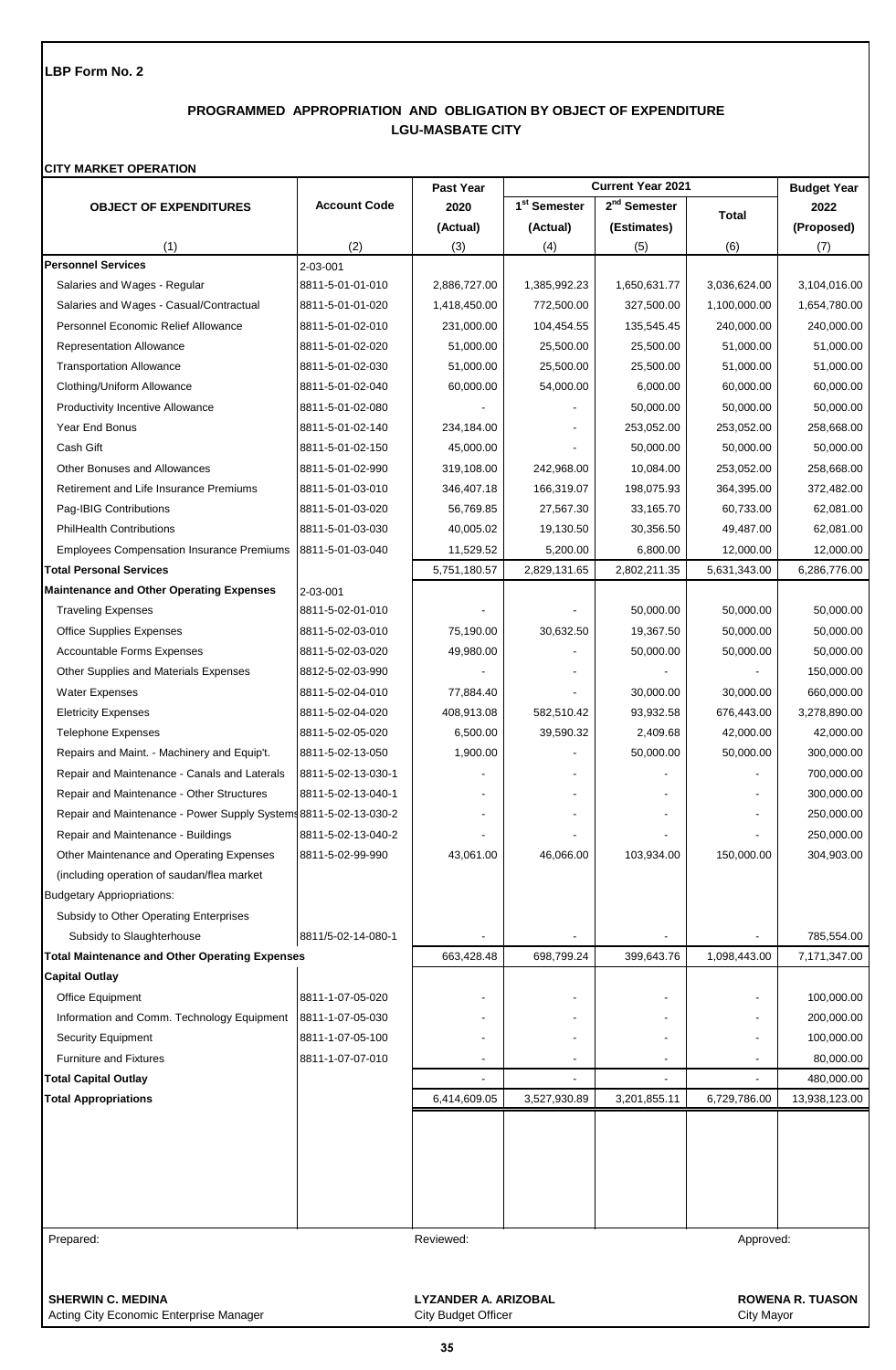# **PROGRAMMED APPROPRIATION AND OBLIGATION BY OBJECT OF EXPENDITURE LGU-MASBATE CITY**

#### **CITY SLAUGHTERHOUSE OPERATION**

|                                                       |                     | Past Year                   | <b>Current Year 2021</b> |                          | <b>Budget Year</b> |                         |
|-------------------------------------------------------|---------------------|-----------------------------|--------------------------|--------------------------|--------------------|-------------------------|
| <b>OBJECT OF EXPENDITURES</b>                         | <b>Account Code</b> | 2020                        | 1 <sup>st</sup> Semester | 2 <sup>nd</sup> Semester | <b>Total</b>       | 2022                    |
|                                                       |                     | (Actual)                    | (Actual)                 | (Estimates)              |                    | (Proposed)              |
| (1)                                                   | (2)                 | (3)                         | (4)                      | (5)                      | (6)                | (7)                     |
| <b>Personnel Services</b>                             | 2-03-002            |                             |                          |                          |                    |                         |
| Salaries and Wages - Regular                          | 8812-5-01-01-010    | 1,860,068.00                | 971,427.00               | 972,381.00               | 1,943,808.00       | 2,029,152.00            |
| Salaries and Wages - Casual/Contractual               | 8812-5-01-01-020    | 858,900.00                  | 172,200.00               | 27,800.00                | 200,000.00         | 1,265,420.00            |
| Personnel Economic Relief Allowance                   | 8812-5-01-02-010    | 216,000.00                  | 108,000.00               | 108,000.00               | 216,000.00         | 216,000.00              |
| Clothing/Uniform Allowance                            | 8812-5-01-02-040    | 54,000.00                   | 54,000.00                |                          | 54,000.00          | 54,000.00               |
| Productivity Incentive Allowance                      | 8812-5-01-02-080    |                             |                          | 45,000.00                | 45,000.00          | 45,000.00               |
| Year End Bonus                                        | 8812-5-01-02-140    | 155,089.00                  |                          | 161,984.00               | 161,984.00         | 169,096.00              |
| Cash Gift                                             | 8812-5-01-02-150    | 45,000.00                   |                          | 45,000.00                | 45,000.00          | 45,000.00               |
| Other Bonuses and Allowances                          | 8812-5-01-02-990    | 226,989.00                  | 161,890.00               | 94.00                    | 161,984.00         | 169,096.00              |
| Retirement and Life Insurance Premiums                | 8812-5-01-03-010    | 223,293.00                  | 116,571.24               | 116,685.76               | 233,257.00         | 243,499.00              |
| Pag-IBIG Contributions                                | 8812-5-01-03-020    | 36,366.00                   | 19,293.50                | 19,583.50                | 38,877.00          | 40,584.00               |
| <b>PhilHealth Contributions</b>                       | 8812-5-01-03-030    | 27,275.00                   | 14,467.87                | 19,549.13                | 34,017.00          | 40,584.00               |
| <b>Employees Compensation Insurance Premiums</b>      | 8812-5-01-03-040    | 10,800.00                   | 5,400.00                 | 5,400.00                 | 10,800.00          | 10,800.00               |
| <b>Total Personal Services</b>                        |                     | 3,713,780.00                | 1,623,249.61             | 1,521,477.39             | 3,144,727.00       | 4,328,231.00            |
| <b>Maintenance and Other Operating Expenses</b>       | 2-03-002            |                             |                          |                          |                    |                         |
| <b>Traveling Expenses</b>                             | 8812-5-02-01-010    | 50,000.00                   |                          | 50,000.00                | 50,000.00          | 50,000.00               |
| Office Supplies Expenses                              | 8812-5-02-03-010    | 50,000.00                   | 26,080.50                | 23,919.50                | 50,000.00          | 50,000.00               |
| Other Supplies and Materials Expenses                 | 8812-5-02-03-990    | 148,000.00                  | 260,308.00               | 39,692.00                | 300,000.00         | 300,000.00              |
| <b>Eletricity Expenses</b>                            | 8812-5-02-04-020    | 65,020.00                   | 28,634.82                | 41,638.18                | 70,273.00          | 70,273.00               |
| Repairs and Maintenance - Building and                |                     |                             |                          |                          |                    |                         |
| <b>Other Structures</b>                               | 8812-5-02-13-040    |                             | 8,000.00                 | 62,000.00                | 70,000.00          | 70,000.00               |
| Repairs and Maint. - Machinery and Equip't.           | 8812-5-02-13-050    |                             |                          | 100,000.00               | 100,000.00         | 50,000.00               |
| Other Maintenance and Operating Expenses              | 8812-5-02-99-990    | 139,000.00                  | 72,811.80                | 27,188.20                | 100,000.00         | 50,000.00               |
| <b>Total Maintenance and Other Operating Expenses</b> |                     | 452,020.00                  | 395,835.12               | 344,437.88               | 740,273.00         | 640,273.00              |
| <b>Total Appropriations</b>                           |                     | 4,165,800.00                | 2,019,084.73             | 1,865,915.27             | 3,885,000.00       | 4,968,504.00            |
|                                                       |                     |                             |                          |                          |                    |                         |
|                                                       |                     |                             |                          |                          |                    |                         |
|                                                       |                     |                             |                          |                          |                    |                         |
|                                                       |                     |                             |                          |                          |                    |                         |
|                                                       |                     |                             |                          |                          |                    |                         |
|                                                       |                     |                             |                          |                          |                    |                         |
|                                                       |                     |                             |                          |                          |                    |                         |
|                                                       |                     |                             |                          |                          |                    |                         |
|                                                       |                     |                             |                          |                          |                    |                         |
|                                                       |                     |                             |                          |                          |                    |                         |
|                                                       |                     |                             |                          |                          |                    |                         |
|                                                       |                     |                             |                          |                          |                    |                         |
|                                                       |                     |                             |                          |                          |                    |                         |
|                                                       |                     |                             |                          |                          |                    |                         |
|                                                       |                     |                             |                          |                          |                    |                         |
|                                                       |                     |                             |                          |                          |                    |                         |
|                                                       |                     |                             |                          |                          |                    |                         |
|                                                       |                     |                             |                          |                          |                    |                         |
|                                                       |                     |                             |                          |                          |                    |                         |
|                                                       |                     |                             |                          |                          |                    |                         |
|                                                       |                     |                             |                          |                          |                    |                         |
|                                                       |                     |                             |                          |                          |                    |                         |
|                                                       |                     |                             |                          |                          |                    |                         |
|                                                       |                     |                             |                          |                          |                    |                         |
| Prepared:                                             |                     | Reviewed:                   |                          |                          | Approved:          |                         |
|                                                       |                     |                             |                          |                          |                    |                         |
| <b>SHERWIN C. MEDINA</b>                              |                     |                             |                          |                          |                    | <b>ROWENA R. TUASON</b> |
|                                                       |                     | <b>LYZANDER A. ARIZOBAL</b> |                          |                          |                    |                         |

**36**